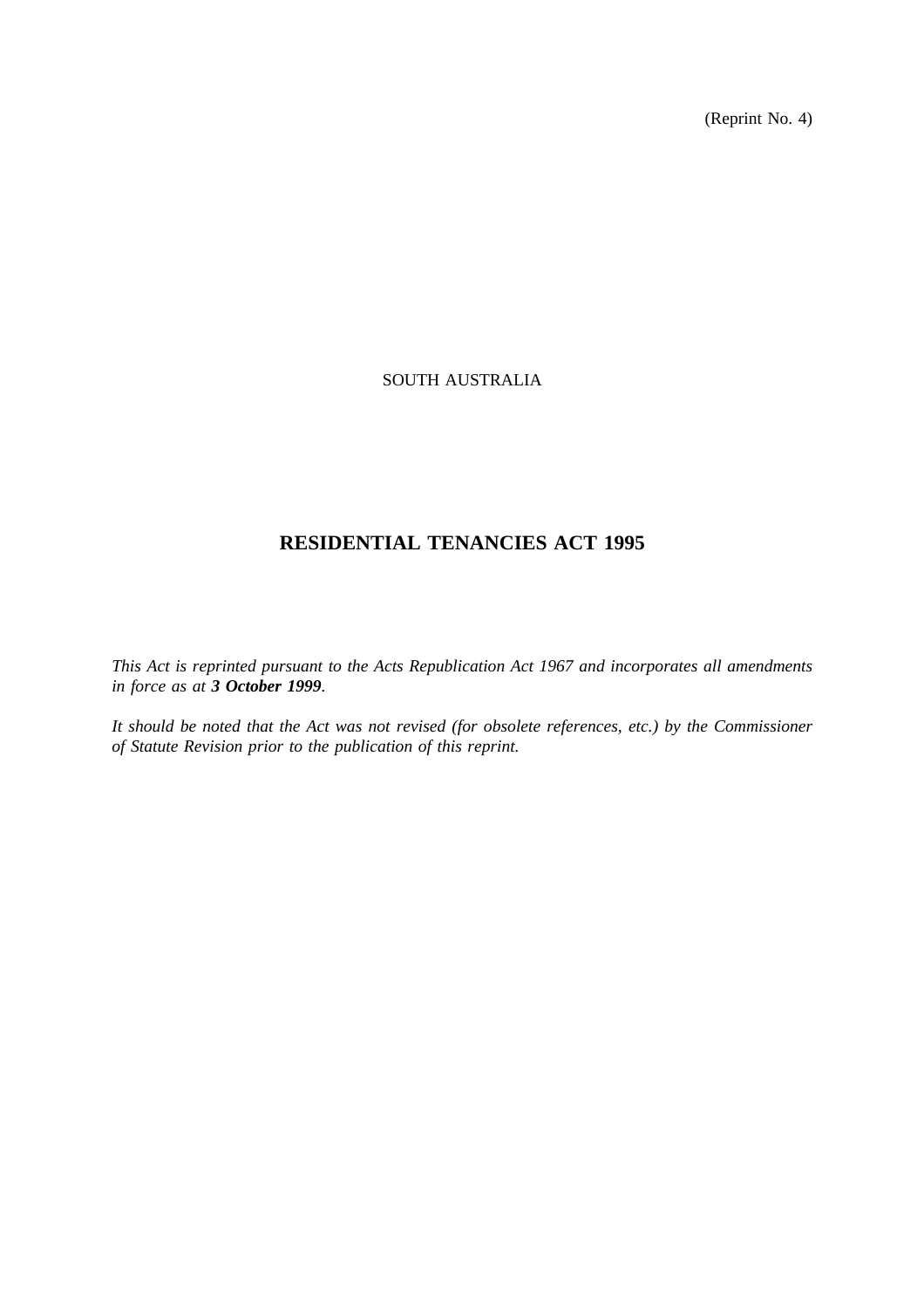# **SUMMARY OF PROVISIONS**

# **PART 1 PRELIMINARY**

- 1. Short title<br>2. Commence
- 2. Commencement<br>3. Interpretation
- 3. Interpretation<br>4. Presumption
- 4. Presumption of periodicity in case of short fixed terms<br>5. Application of Act
- Application of Act

## **PART 2 ADMINISTRATION**

- 6. Administration of this Act<br>
7. Ministerial control of admi
- 7. Ministerial control of administration<br>8 The Commissioner's functions
- The Commissioner's functions
- 9. Immunity from liability
- 10. Annual report

# **PART 3 RESIDENTIAL TENANCIES TRIBUNAL**

### **DIVISION 1—THE TRIBUNAL AND ITS MEMBERSHIP**

- 11. Continuation of Tribunal
- 12. Membership of the Tribunal
- 13. Presiding and Deputy Presiding Members
- 14. Remuneration
- 15. Registrars
- 16. Registrar may exercise jurisdiction in certain cases
- 17. Magistrates may exercise jurisdiction in certain cases
- 18. Immunities

### **DIVISION 2—PROCEEDINGS BEFORE THE TRIBUNAL**

- 19. Constitution
- 20. Times and places of sittings
- 21. Duty to act expeditiously<br>22. Sittings generally to be in
- 22. Sittings generally to be in public<br>23. Offices of the Tribunal
- Offices of the Tribunal

# **DIVISION 3—THE TRIBUNAL'S JURISDICTION**

- 24. Jurisdiction of Tribunal
- 25. Application to Tribunal

## **DIVISION 4—CONFERENCES**

- 26. Conferences<br>27. Presiding of
- 27. Presiding officer<br>28. Registrar to notif
- 28. Registrar to notify parties<br>29. Procedure
- 29. Procedure<br>30. Restriction
- Restriction on evidence

# **DIVISION 5—EVIDENTIARY AND PROCEDURAL POWERS**

- 31. Tribunal's powers to gather evidence<br>32. Procedural nowers of the Tribunal
- 32. Procedural powers of the Tribunal 33. General powers of the Tribunal to
- General powers of the Tribunal to cure irregularities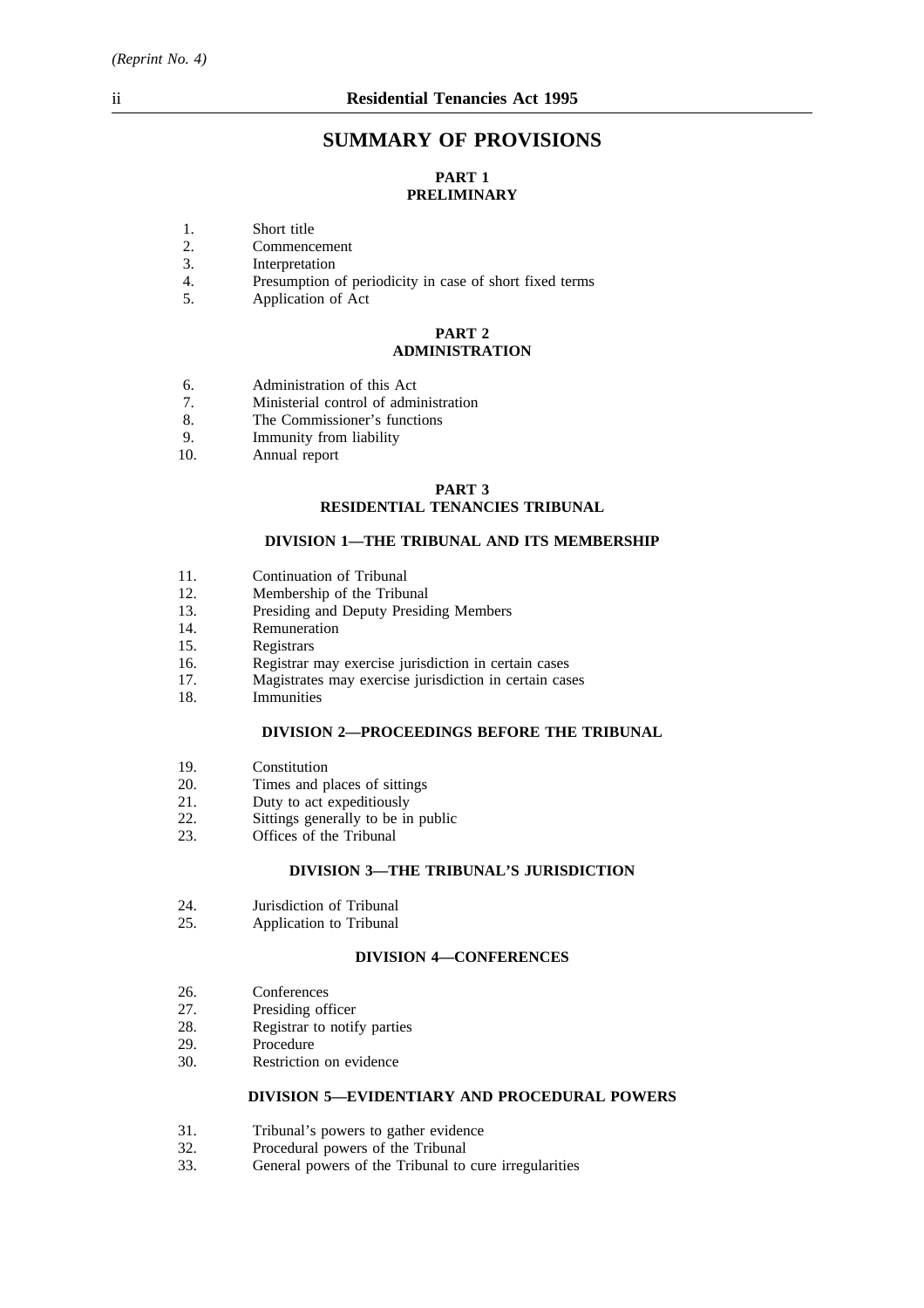### **DIVISION 6—MEDIATION**

34. Mediation

### **DIVISION 7—JUDGMENTS AND ORDERS**

- 35. Special powers to make orders and give relief
- 36. Enforcement of orders
- 37. Application to vary or set aside order
- 38. Costs

### **DIVISION 8—OBLIGATION TO GIVE REASONS FOR DECISIONS**

39. Reasons for decisions

## **DIVISION 9—RESERVATION OF QUESTIONS OF LAW AND APPEALS**

- 40. Reservation of questions of law<br>41. Appeals
- **Appeals**
- 42. Stay of proceedings

## **DIVISION 10—MISCELLANEOUS**

- 43. Entry and inspection of property<br>44. Contempt of the Tribunal
- 44. Contempt of the Tribunal<br>45 Punishment of contempts
- 45. Punishment of contempts<br>46
- 46. Fees<br>47 Proce
- Procedural rules

### **PART 4**

## **MUTUAL RIGHTS AND OBLIGATIONS OF LANDLORD AND TENANT**

### **DIVISION 1—ENTERING INTO RESIDENTIAL TENANCY AGREEMENT**

- 48. Tenant to be notified of landlord's name, etc.<br>49. Written residential tenancy agreements
- Written residential tenancy agreements
- 50. Cost of preparing agreement
- 51. False information from tenant

### **DIVISION 2—DISCRIMINATION AGAINST TENANTS WITH CHILDREN**

52. Discrimination against tenants with children

### **DIVISION 3—RENT**

- 53. Permissible consideration for residential tenancy
- 54. Rent in advance
- 55. Variation of rent
- 56. Excessive rent
- 57. Landlord's duty to keep proper records of rent
- 58. Duty to give receipt for rent
- 59. Accrual and apportionment of rent
- 60. Abolition of distress for rent

## **DIVISION 4—SECURITY BONDS**

- 61. Security bond
- 62. Receipt of security and transmission to the Commissioner
- 63. Repayment of security bond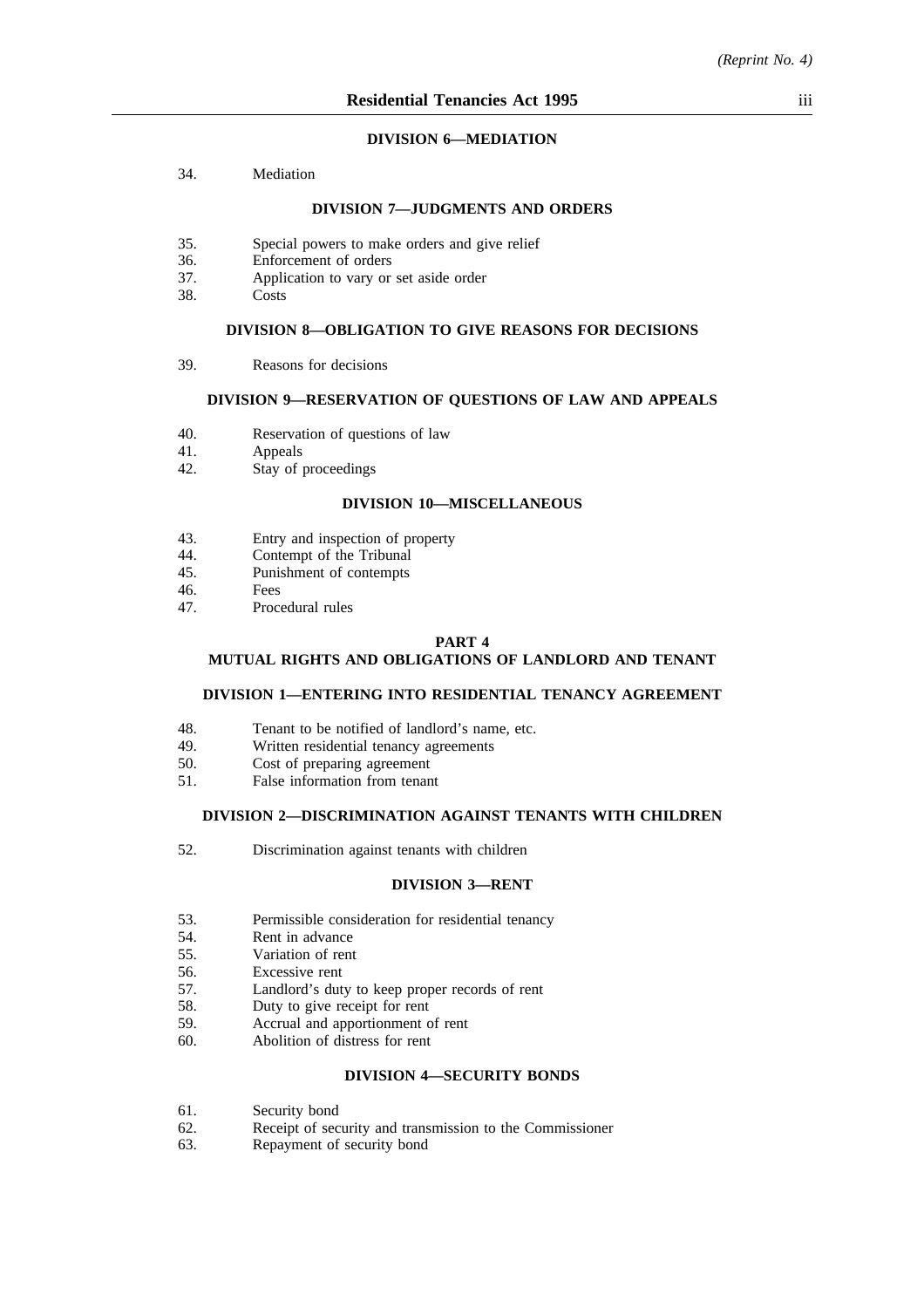## **DIVISION 5—TENANT'S ENTITLEMENT TO POSSESSION AND QUIET ENJOYMENT**

|  | Vacant possession, etc. |
|--|-------------------------|

65. Quiet enjoyment

### **DIVISION 6—SECURITY OF PREMISES**

66. Security of premises

### **DIVISION 7—LANDLORD'S OBLIGATION IN REGARD TO CONDITION OF THE PREMISES**

- 67. Cleanliness
- 68. Landlord's obligation to repair

## **DIVISION 8—TENANT'S OBLIGATIONS IN RELATION TO THE PREMISES AND ANCILLARY PROPERTY**

- 69. Tenant's responsibility for cleanliness and damage
- Alteration of premises

# **DIVISION 9—TENANT'S CONDUCT ON THE PREMISES**

71. Tenant's conduct

## **DIVISION 10—LANDLORD'S RIGHT OF ENTRY**

72. Right of entry

### **DIVISION 11—RATES, TAXES AND CHARGES**

73. Rates, taxes and charges

### **DIVISION 12—ASSIGNMENT**

74. Assignment of tenant's rights under residential tenancy agreement

# **DIVISION 13—TENANT'S VICARIOUS LIABILITY**

75. Vicarious liability

# **DIVISION 14—HARSH OR UNCONSCIONABLE TERMS**

76. Harsh or unconscionable terms

# **DIVISION 15—MISCELLANEOUS**

- 77. Accelerated rent and liquidated damages
- 78. Duty of mitigation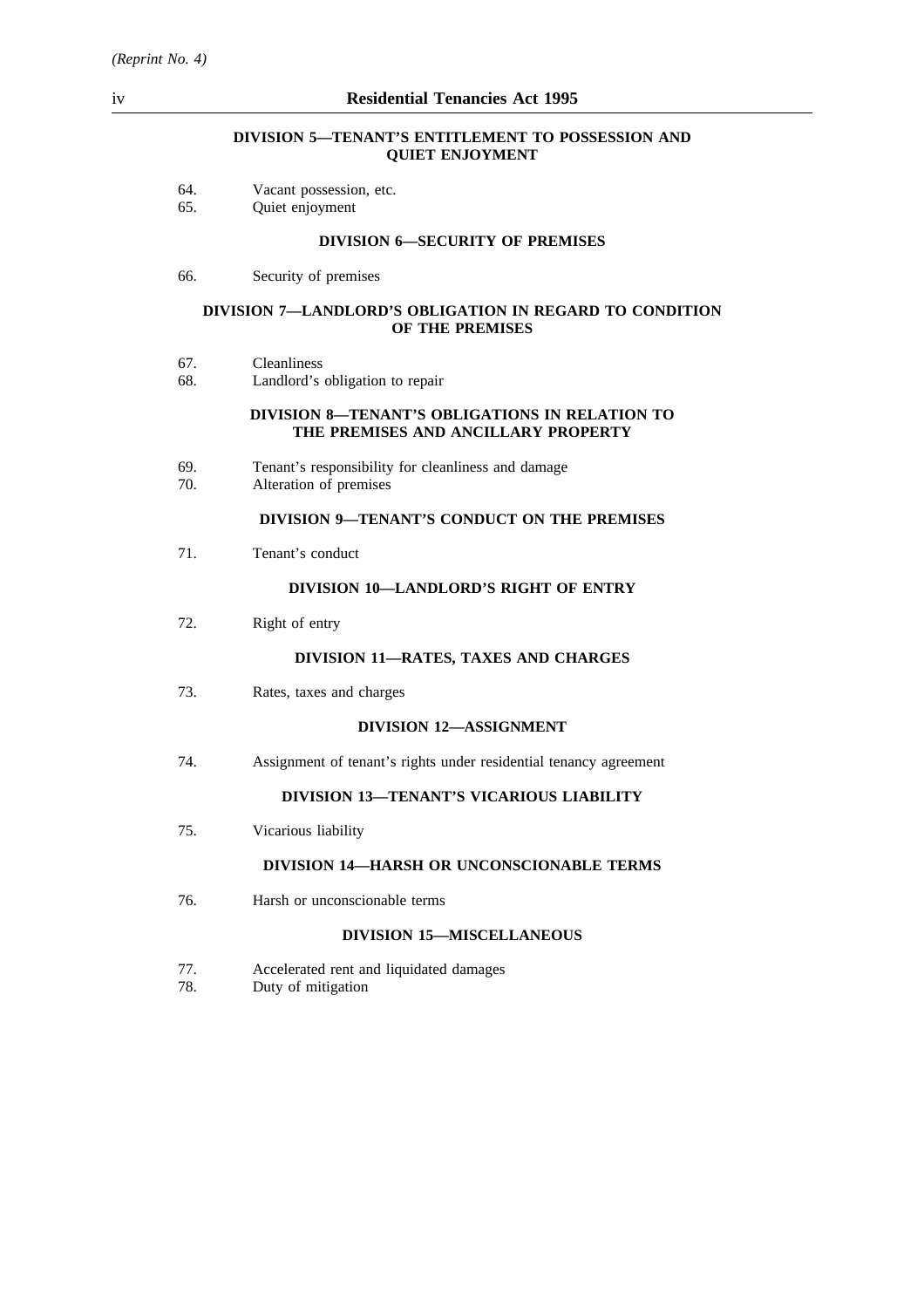### **PART 5**

# **TERMINATION OF RESIDENTIAL TENANCY AGREEMENTS**

### **DIVISION 1—TERMINATION GENERALLY**

79. Termination of residential tenancy

### **DIVISION 2—TERMINATION BY THE LANDLORD**

- 80. Notice of termination by landlord on ground of breach of the agreement
- 81. Termination because possession is required by the landlord for certain purposes
- 82. Termination of residential tenancy by housing co-operative
- 83. Termination by landlord without specifying a ground of termination
- 84. Limitation of right to terminate

## **DIVISION 3—TERMINATION BY TENANT**

- 85. Notice of termination by tenant on ground of breach of the agreement 86. Termination by tenant without specifying a ground of termination
	- Termination by tenant without specifying a ground of termination

# **DIVISION 4—TERMINATION BY THE TRIBUNAL**

- 87. Termination on application by landlord<br>88. Termination on application by tenant
- 88. Termination on application by tenant<br>89. Termination based on hardship
- 89. Termination based on hardship<br>90. Tribunal may terminate tenancy
- Tribunal may terminate tenancy where tenant's conduct unacceptable

# **DIVISION 5—NOTICES OF TERMINATION**

- 91. Form of notice of termination
- 92. Termination of periodic tenancy

### **DIVISION 6—REPOSSESSION OF PREMISES**

- 93. Order for possession<br>94. Abandoned premises
- Abandoned premises
- 95. Repossession of premises
- 96. Forfeiture of head tenancy not to result automatically in destruction of right to possession under residential tenancy agreement

### **DIVISION 7—ABANDONED GOODS**

97. Abandoned goods

### **DIVISION 8—MISCELLANEOUS**

- 98. Bailiffs
- 99. Enforcement of orders for possession

### **PART 6**

## **RESIDENTIAL TENANCIES FUND**

- 100. Residential Tenancies Fund
- 101. Application of income
- 102. Accounts and audit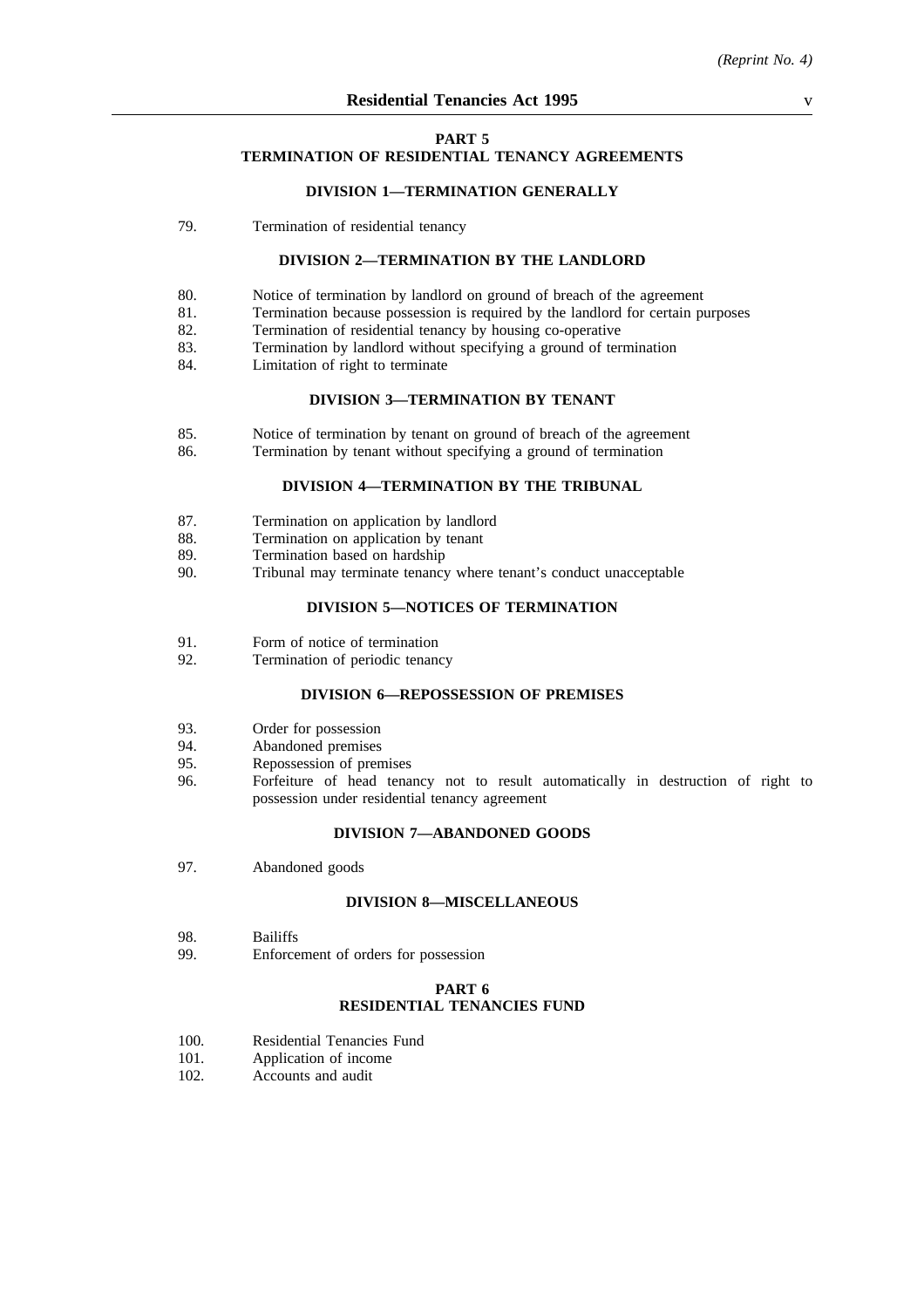### **PART 7 ROOMING HOUSES**

| 103. |  | Codes of conduct |
|------|--|------------------|
|      |  |                  |

- 104. Obligation to comply with codes of conduct
- 105. Jurisdiction of the Tribunal
- 105A. Implied terms

### **PART 8 DISPUTE RESOLUTION**

### **DIVISION 1—MEDIATION**

- 106. Responsibility of the Commissioner to arrange for mediation of disputes
- 107. Mediation of dispute
- 108. Statements made in the course of mediation proceedings

## **DIVISION 2—INTERVENTION**

109. Power to intervene

## **DIVISION 3—POWERS OF THE TRIBUNAL**

- 110. Powers of the Tribunal
- 111. Conditional and alternative orders
- 112. Restraining orders

### **DIVISION 4—REPRESENTATION**

- 113. Representation in proceedings before the Tribunal
- 114. Remuneration of representative

### **PART 9 MISCELLANEOUS**

- 115. Contract to avoid Act<br>116. Overpayment of rent
- 116. Overpayment of rent<br>117. Notice by landlord no
- 117. Notice by landlord not waived by acceptance of rent 118. Exemptions
- Exemptions
- 119. Tribunal may exempt agreement or premises from provision of Act
- 120. Service
- 121. Regulations

### **SCHEDULE**

*Repeal, Transitional Provisions and Consequential Amendments*

## **APPENDIX LEGISLATIVE HISTORY**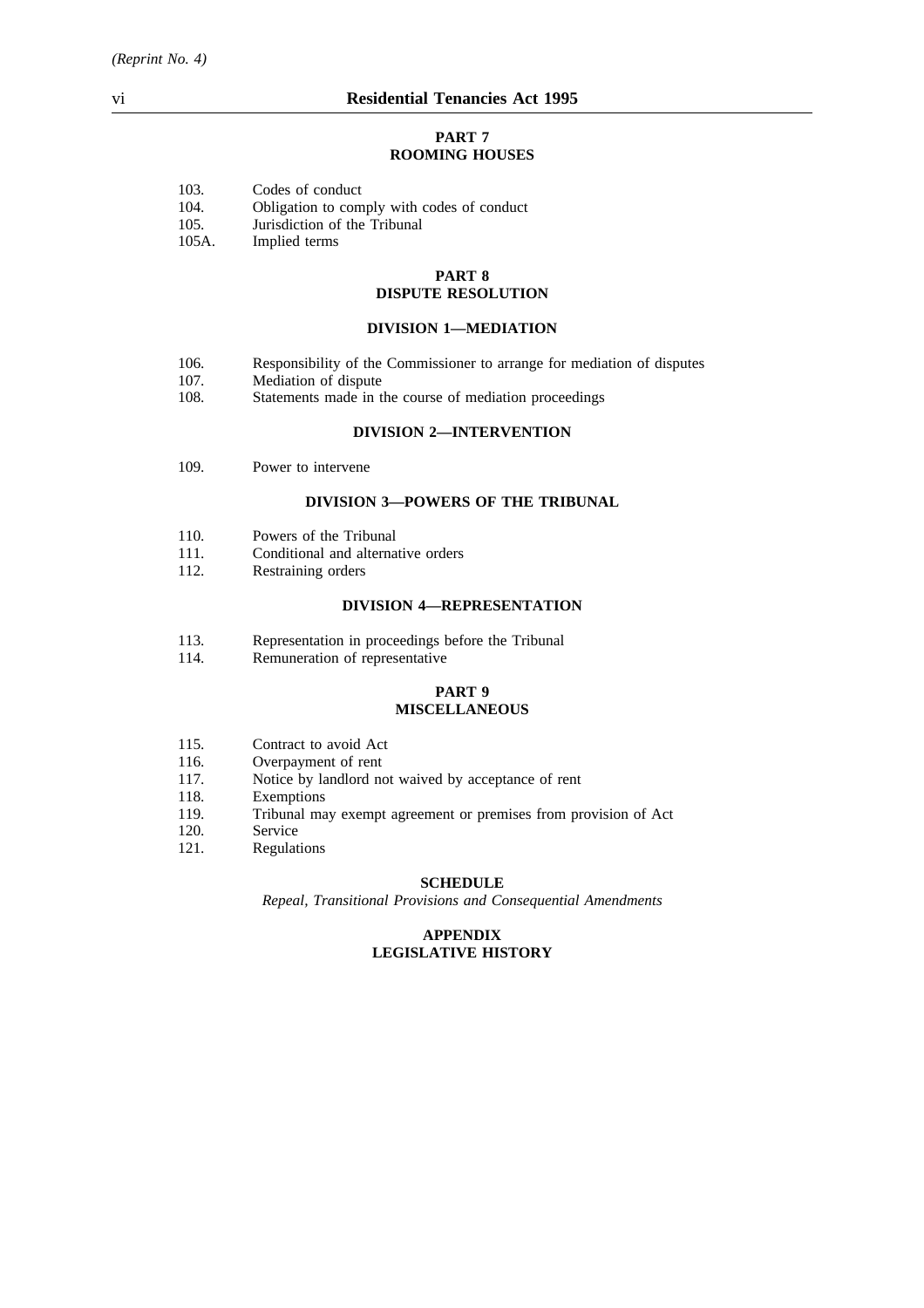# **RESIDENTIAL TENANCIES ACT 1995**

being

Residential Tenancies Act 1995 No. 63 of 1995 [Assented to 10 August  $1995$ ]<sup>1</sup>

as amended by

- Statutes Amendment and Repeal (Common Expiation Scheme) Act 1996 No. 34 of 1996 [Assented to 2 May  $19961^2$
- Statutes Amendment (Consumer Affairs) Act 1998 No. 21 of 1998 [Assented to 2 April 1998]<sup>3</sup> (as amended by Statutes Amendment (Consumer Affairs) Amendment Act 1998 No. 22 of 1998 [Assented to 2 April 1998])

Financial Sector Reform (South Australia) Act 1999 No. 33 of 1999 [Assented to 17 June 1999]<sup>4</sup>

**Residential Tenancies (Miscellaneous) Amendment Act 1999 No. 55 of 1999 [Assented to 12 August 1999]5**

- <sup>1</sup> Ss. 1-3, 73, 121, Sched. cl. 1(2), 2 and 3(b) came into operation 24 August 1995: *Gaz*. 24 August 1994, p. 499; ss. 4, 5(1), 5(2)(c), 6-23, 24(1)(a), (c), (2)-(5), 25-62, 63(1)-(6), 64-72, 74-100, 101(a), (b), (d)-(f), 102, 106-120, Sched. cl. 1(1), 3(a), 4 and 6 came into operation 30 November 1995: *Gaz*. 23 November 1995, p. 1412; s. 63(7)-(10) came into operation 5 February 1996: *Gaz*. 25 January 1996, p. 808; ss. 5(2)(a), (b), (d)-(h) and 24(1)(b) came into operation 1 July 1996: *Gaz*. 27 June 1996, p. 3107; ss. 63(11), (12), 101(c), 103-105 and Sched. cl. 5 came into operation 10 August (by virtue of the Acts Interpretation Act 1915, s. 7(5)).
- <sup>2</sup> Came into operation 3 February 1997: *Gaz*. 19 December 1996, p. 1923.
- <sup>3</sup> Part 9 (ss. 24-26) came into operation 28 May 1998: *Gaz*. 28 May 1998, p. 2292.
- Schedule (item 45) came into operation 1 July 1999: being the date specified under section 3(16) of the *Financial Sector Reform (Amendments and Transitional Provisions) Act (No. 1) 1999* of the Commonwealth as the transfer date for the purposes of that Act.
- **<sup>5</sup> Came into operation 3 October 1999:** *Gaz***. 30 September 1999, p. 1341.**

#### *NOTE:*

- *Asterisks indicate repeal or deletion of text.*
- *Entries appearing in bold type indicate the amendments incorporated since the last reprint.*
- *For the legislative history of the Act see Appendix.*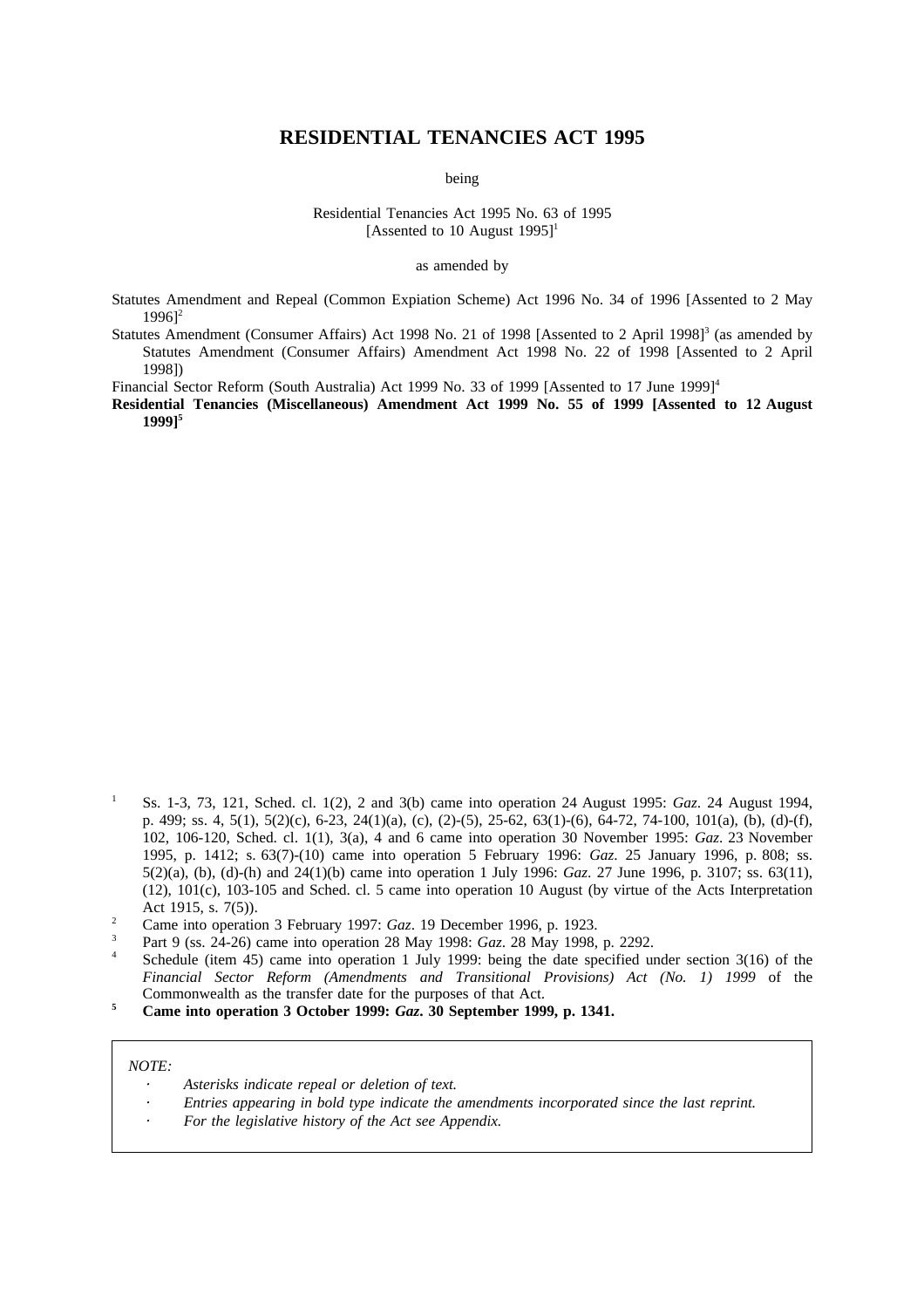**An Act to regulate the relationship of landlord and tenant under residential tenancy agreements; to repeal the Residential Tenancies Act 1978 and the Residential Tenancies (Housing Trust) Amendment Act 1993; to make related amendments to the Retirement Villages Act 1987; and for other purposes.**

The Parliament of South Australia enacts as follows:

# **PART 1 PRELIMINARY**

## **Short title**

**1.** This Act may be cited as the *Residential Tenancies Act 1995*.

### **Commencement**

**2.** This Act will come into operation on a day to be fixed by proclamation.

### **Interpretation**

**3.** (1) In this Act, unless the contrary intention appears—

"**ancillary property**" means property (not forming part of premises subject to a residential tenancy agreement) that is provided by the landlord, either under the residential tenancy agreement or independently of the agreement, for use by the tenant;

"**Commissioner**" means the Commissioner for Consumer Affairs;

"**Fund**" means the Residential Tenancies Fund;

"**housing improvement notice**" means a notice of intention to declare premises substandard, a notice declaring premises to be substandard, or a notice fixing the maximum rent payable for premises, under Part 7 of the *Housing Improvement Act 1940*;

"**landlord**" means—

- *(a)* the person who grants the right of occupancy under a residential tenancy agreement; or
- *(b)* a successor in title to the tenanted premises whose title is subject to the tenant's interest,

and includes a prospective landlord and a former landlord;

"**lawyer**" means a person entitled to practise the profession of the law under the *Legal Practitioners Act 1981*;

"**mediation**" of a dispute includes preliminary assistance in dispute resolution such as the giving of advice to ensure that—

- *(a)* the parties to the dispute are fully aware of their rights and obligations; and
- *(b)* there is full and open communication between the parties about the dispute;

"**premises**" includes a part of premises;

"**registered agent**" means a person registered as an agent under the *Land Agents Act 1994*;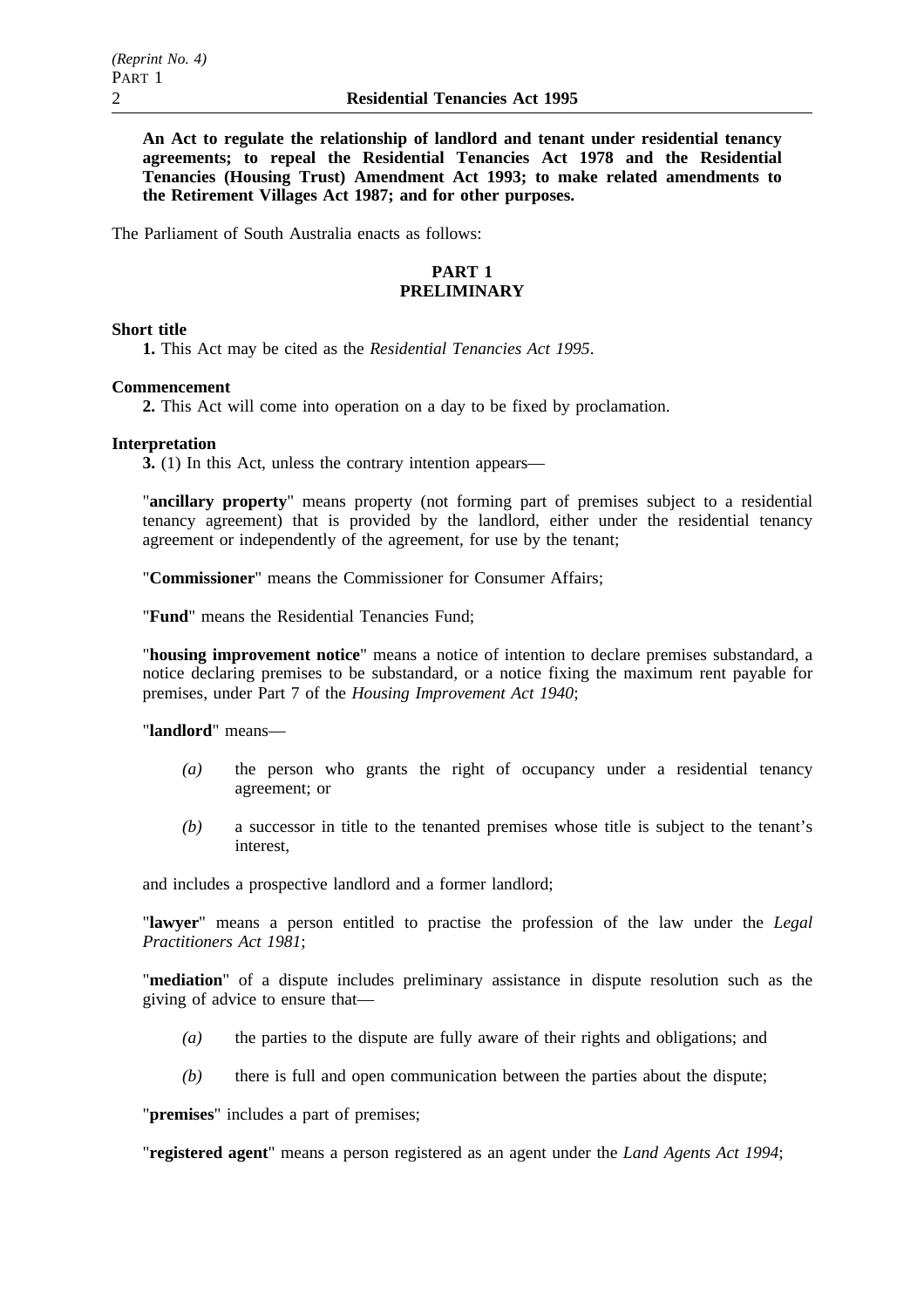"**registered housing co-operative**" means a housing co-operative registered under the *Housing Co-operatives Act 1991*;

"**rent**" means an amount payable under a residential tenancy agreement for the right to occupy premises for a period of the tenancy;

"**residential premises**" means premises for occupation as a place of residence;

"**residential tenancy agreement**" means an agreement (other than a rooming house agreement) under which a person grants another person, for valuable consideration, a right (which may, but need not, be an exclusive right<sup>1</sup>) to occupy premises for the purpose of residence;

<sup>1.</sup> However, it should be noted that the Act confers certain protections against intrusion on the premises by the landlord. Hence, even if the agreement does not, in its terms, confer an exclusive right to occupation, the Act will (at least in some respects) assimilate the right of occupation to the exclusive right conferred by a lease.

"**rooming house**" means residential premises in which—

- *(a)* rooms are available, on a commercial basis, for residential occupation; and
- *(b)* accommodation is available for at least three persons on a commercial basis;

"**rooming house agreement**" means an agreement under which accommodation is provided (with or without meals, or other facilities or services) in a rooming house;

"**rooming house proprietor**" means a person who carries on a business involving the provision of accommodation under rooming house agreements;

"**rooming house resident**" means a person who boards or lodges in a rooming house;

"**Rules**" means the rules of the Tribunal;

"**security**" means an amount a tenant is required to pay under a residential tenancy agreement, or an agreement collateral to a residential tenancy agreement, as security for the performance of obligations under a residential tenancy agreement;

"**security bond**" means a provision of a residential tenancy agreement or a collateral agreement under which a tenant is required to give security for the performance of obligations under a residential tenancy agreement;

## "**statutory rates, taxes and charges**" means—

- *(a)* rates or charges imposed under the *Local Government Act 1934*; and
- *(b)* rates or charges imposed under the *Waterworks Act 1932* or the *Sewerage Act 1929*; and
- *(c)* land tax under the *Land Tax Act 1936*;

## "**tenancy dispute**" means—

*(a)* a claim under a residential tenancy agreement, a rooming house agreement, or an agreement collateral to a residential tenancy agreement or a rooming house agreement; or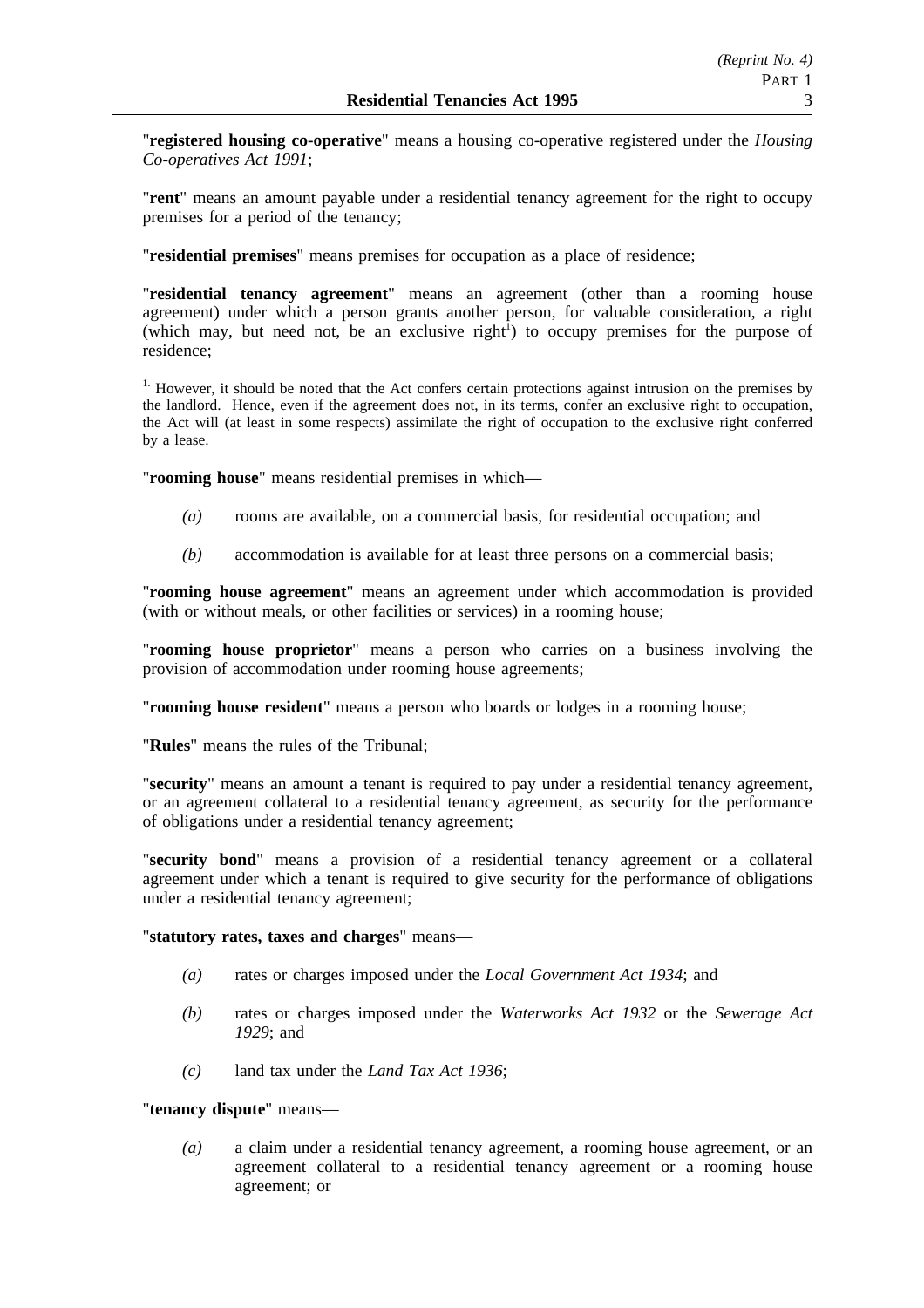*(b)* a dispute between parties or former parties to a residential tenancy agreement, a rooming house agreement, or an agreement collateral to a residential tenancy agreement or a rooming house agreement, about matters arising under the agreement or this Act;

"**tenant**" means the person who is granted a right of occupancy under a residential tenancy agreement or a person to whom the right passes by assignment or operation of law and includes a prospective tenant or a former tenant;

"**Tribunal**" means the Residential Tenancies Tribunal.

(2) If this Act provides for something to be done within a specified period from a particular day, the period will be taken not to include the particular day.

(3) If this Act provides that action may be taken after the expiration of a specified period of days, the period will be taken to be a period of clear days.

(4) For the purposes of this Act, a residential tenancy agreement includes an agreement granting a corporation the right to occupy premises that are occupied, or that are intended to be occupied, as a place of residence by a natural person.

# **Presumption of periodicity in case of short fixed terms**

**4.** (1) If a residential tenancy agreement is entered into for a short fixed term, the agreement is taken to be an agreement for a periodic tenancy with a period equivalent to the length of the fixed term unless the landlord establishes that—

- *(a)* the tenant genuinely wanted a tenancy ending at the end of the short fixed term and the term was fixed at the tenant's request; or
- *(b)* before the residential tenancy agreement was entered into—
	- (i) the landlord gave the tenant a notice containing a warning in the form required by regulation; and
	- (ii) the tenant signed a statement in the form required by regulation acknowledging that the tenant did not expect to continue in possession of the premises after the end of the term stated in the agreement.
- (2) A **short fixed term** is a term of 90 days or less.

## **Application of Act**

**5.** (1) This Act does not apply to—

- *(a)* an agreement giving a right of occupancy in—
	- (i) a hotel or motel; or
	- (ii) an educational institution, college, hospital or nursing home; or
	- (iii) club premises; or
	- (iv) a home for aged or disabled persons administered by an eligible organisation under the *Aged or Disabled Persons Care Act 1954* of the Commonwealth; or
	- (v) a retirement village within the meaning of the *Retirement Villages Act 1987*; or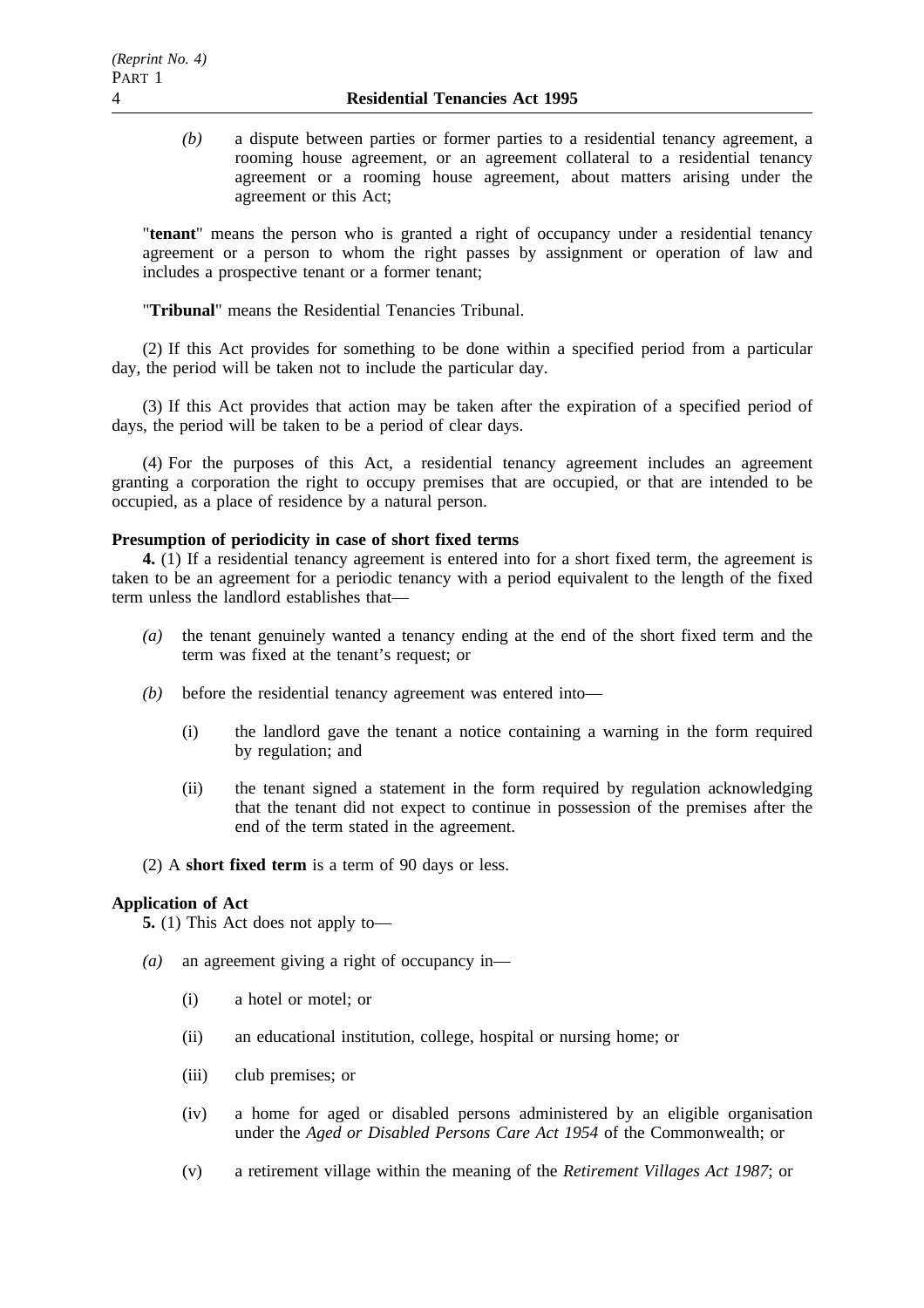- (vi) a supported residential facility within the meaning of the *Supported Residential Facilities Act 1992*; or
- (vii) prescribed premises, or premises of a prescribed class; or
- *(b)* an agreement (other than a rooming house agreement) under which a person boards or lodges with another; or
- *(c)* an agreement genuinely entered into for the purpose of conferring on a person a right to occupy premises for a holiday; or

An agreement conferring a right to occupy premises for a fixed term of 60 days or longer will be taken, in the absence of proof to the contrary, not to have been genuinely entered into for the purpose of conferring a right to occupy premises for a holiday.

*(d)* an agreement conferring a right to occupy premises for the purpose of residence but under which no rent is payable; or

*Example—*

An agreement under which families exchange houses for an agreed period would not be a residential tenancy agreement if no rent were payable under the agreement.

- *(e)* an agreement for the sale of land that confers a right to occupy premises on a party to the agreement; or
- *(f)* a mortgage; or
- *(g)* an agreement arising under a scheme in which—
	- (i) a complex of adjacent premises is owned by a company; and
	- (ii) the premises are let by the company to persons who jointly have a controlling interest in the company; or
- *(h)* a prescribed agreement or an agreement of a prescribed class.

(2) The following provisions of this Act (and only those provisions) apply to residential tenancy agreements under which the South Australian Housing Trust or the South Australian Aboriginal Housing Authority is the landlord, to residential tenancies arising under those agreements and to related tenancy disputes—

- *(a)* Part 3 (*Residential Tenancies Tribunal*);
- *(b)* Section 66 (*Security of premises*);
- *(c)* Section 71 (*Tenant's conduct*);
- *(d)* Section 90 (*Tribunal may terminate tenancy where tenant's conduct unacceptable*);
- *(e)* Section 93 (*Order for possession*);
- *(f)* Section 99 (*Enforcement orders for possession*);
- *(g)* Division 3 of Part 8 (*Powers of the tribunal*);
- *(h)* Division 4 of Part 8 (*Representation*).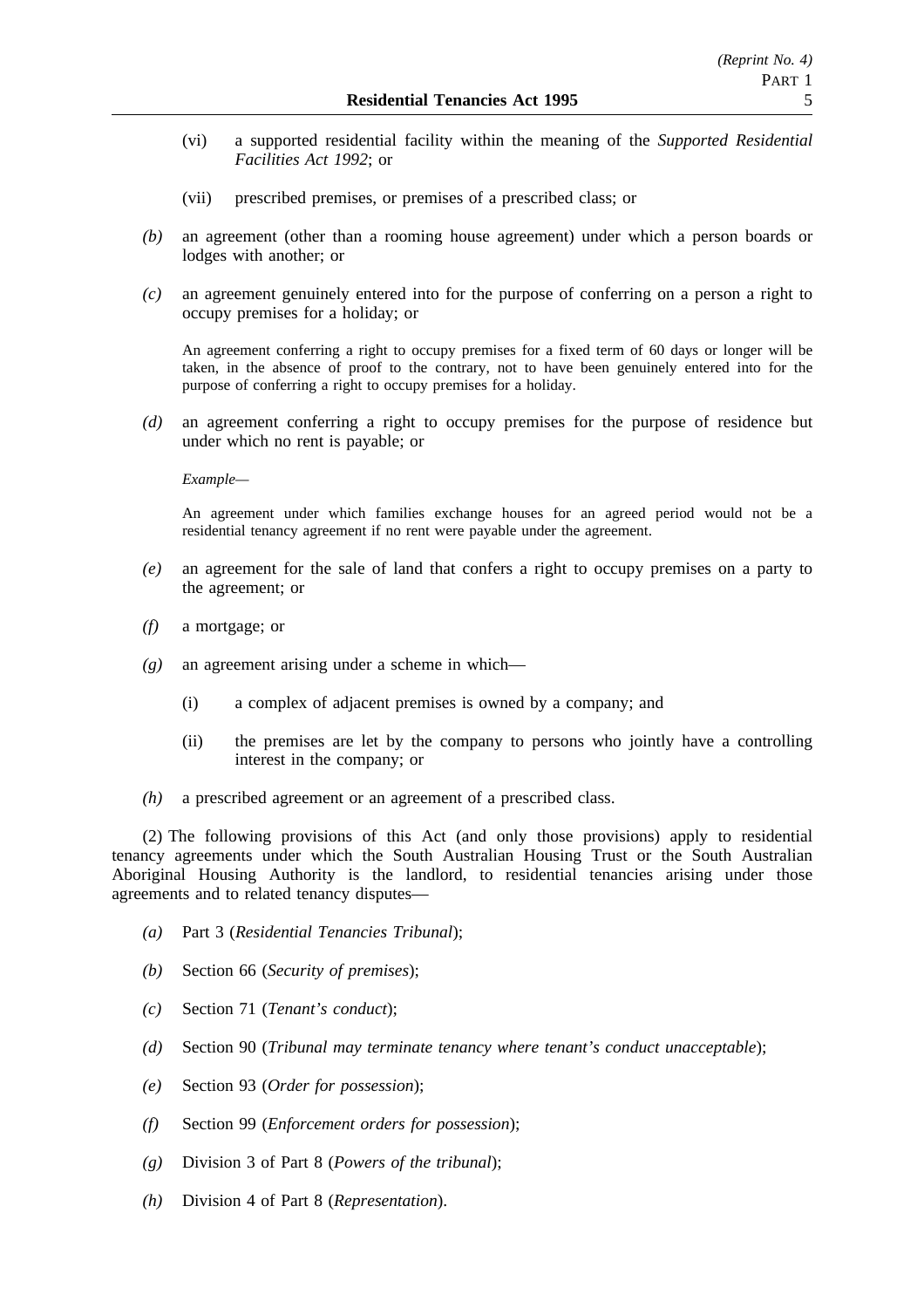# **PART 2 ADMINISTRATION**

## **Administration of this Act**

**6.** The Commissioner is responsible for the administration of this Act.

### **Ministerial control of administration**

**7.** The Commissioner is, in the administration of this Act, subject to control and direction by the Minister.

## **The Commissioner's functions**

**8.** The Commissioner has the following functions:

- *(a)* investigating and researching matters affecting the interests of parties to residential tenancy agreements and rooming house agreements; and
- *(b)* publishing reports and information on subjects of interest to the parties to residential tenancy agreements and rooming house agreements; and
- *(c)* giving advice (to an appropriate extent) on the provisions of this Act and other subjects of interest to the parties to residential tenancy agreements and rooming house agreements; and
- *(d)* investigating suspected infringements of this Act and taking appropriate action to enforce the Act; and
- *(e)* making reports to the Minister on questions referred to the Commissioner by the Minister and other questions of importance affecting the administration of this Act; and
- *(f)* administering the Fund.

### **Immunity from liability**

**9.** No liability attaches to the Commissioner, or any other person acting in the administration of this Act, for an honest act or omission in the exercise or purported exercise of functions under this Act.

## **Annual report**

**10.** (1) The Commissioner must, on or before 31 October in each year, prepare and forward to the Minister a report on the administration of this Act for the year ending on the preceding 30 June.

(2) The report must include a report on the administration of the Fund.

(3) The Minister must, within six sitting days after receiving a report under this section, have copies of the report laid before both Houses of Parliament.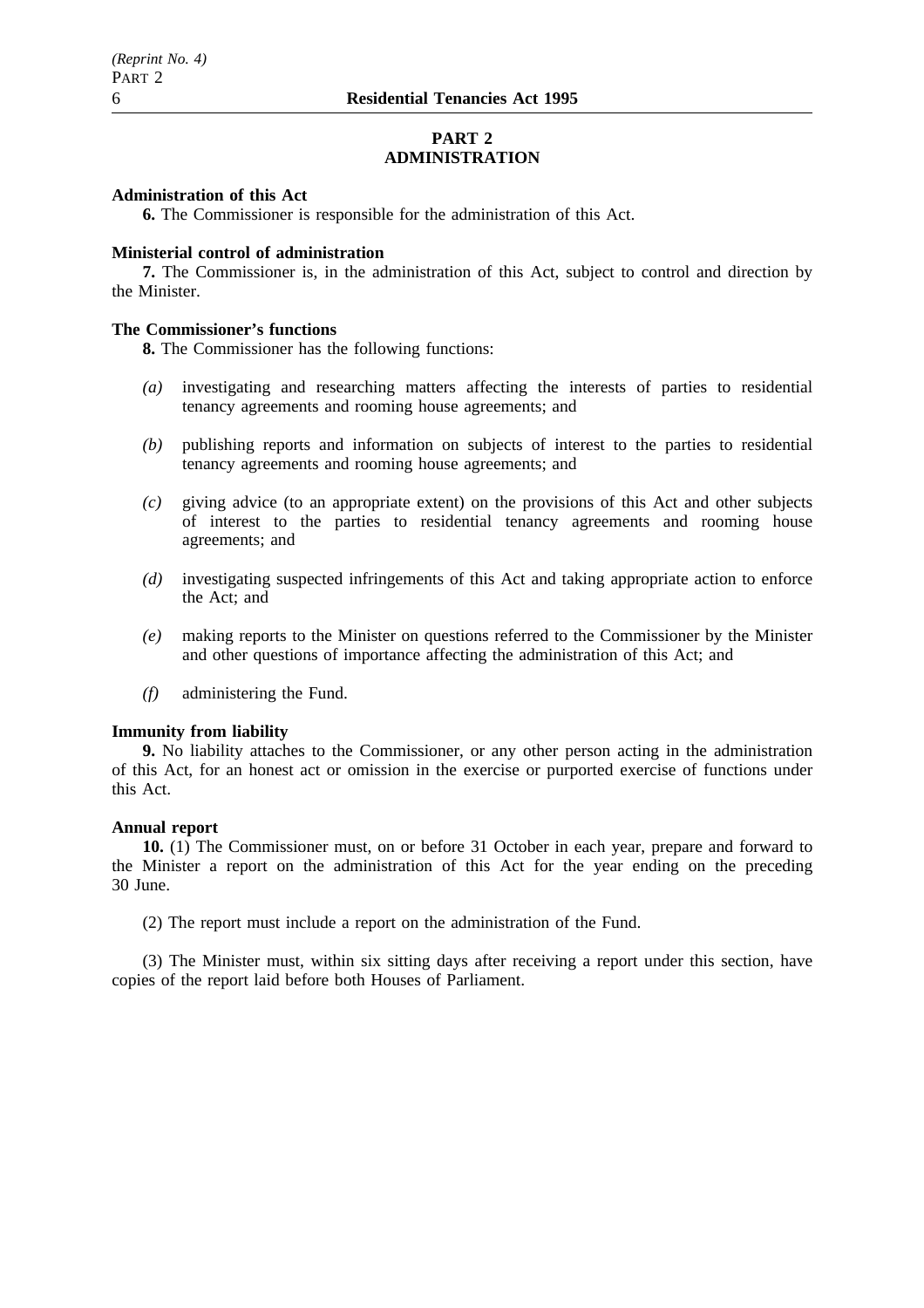# **PART 3 RESIDENTIAL TENANCIES TRIBUNAL**

# **DIVISION 1—THE TRIBUNAL AND ITS MEMBERSHIP**

# **Continuation of Tribunal**

**11.** The *Residential Tenancies Tribunal* continues in existence.

## **Membership of the Tribunal**

**12.** (1) Members of the Tribunal are appointed by the Governor.

(2) A member of the Tribunal is appointed for a term (not exceeding five years) specified in the instrument of appointment and, at the end of a term of appointment, is eligible for reappointment.

(3) A member of the Tribunal is appointed on conditions specified in the instrument of appointment.

(4) The office of member of the Tribunal may be held in conjunction with an office or position in the public service of the State.

- (5) The Governor may remove a member of the Tribunal from office for—
- *(a)* breach of, or non-compliance with, a condition of appointment; or
- *(b)* misconduct; or
- *(c)* failure or incapacity to carry out official duties satisfactorily.
- (6) The office of a member of the Tribunal becomes vacant if the member—
- *(a)* dies; or
- *(b)* completes a term of office and is not reappointed; or
- *(c)* resigns by written notice to the Minister; or
- *(d)* is convicted of an offence punishable by imprisonment; or
- *(e)* is removed from office under subsection (5).

## **Presiding and Deputy Presiding Members**

**13.** (1) The Governor may appoint a member of the Tribunal to be the Presiding Member or a Deputy Presiding Member of the Tribunal.

(2) A person may only be appointed as the Presiding Member or a Deputy Presiding Member of the Tribunal if the person is legally qualified.

(3) A Deputy Presiding Member may exercise powers and functions of the Presiding Member by delegation from the Presiding Member.

(4) If the Presiding Member is absent, or there is a temporary vacancy in the office of the Presiding Member, the powers, functions and duties of the Presiding Member devolve on a Deputy Presiding Member appointed by the Governor to act in the absence of the Presiding Member or, if no such appointment has been made, on the most senior Deputy Presiding Member of the Tribunal.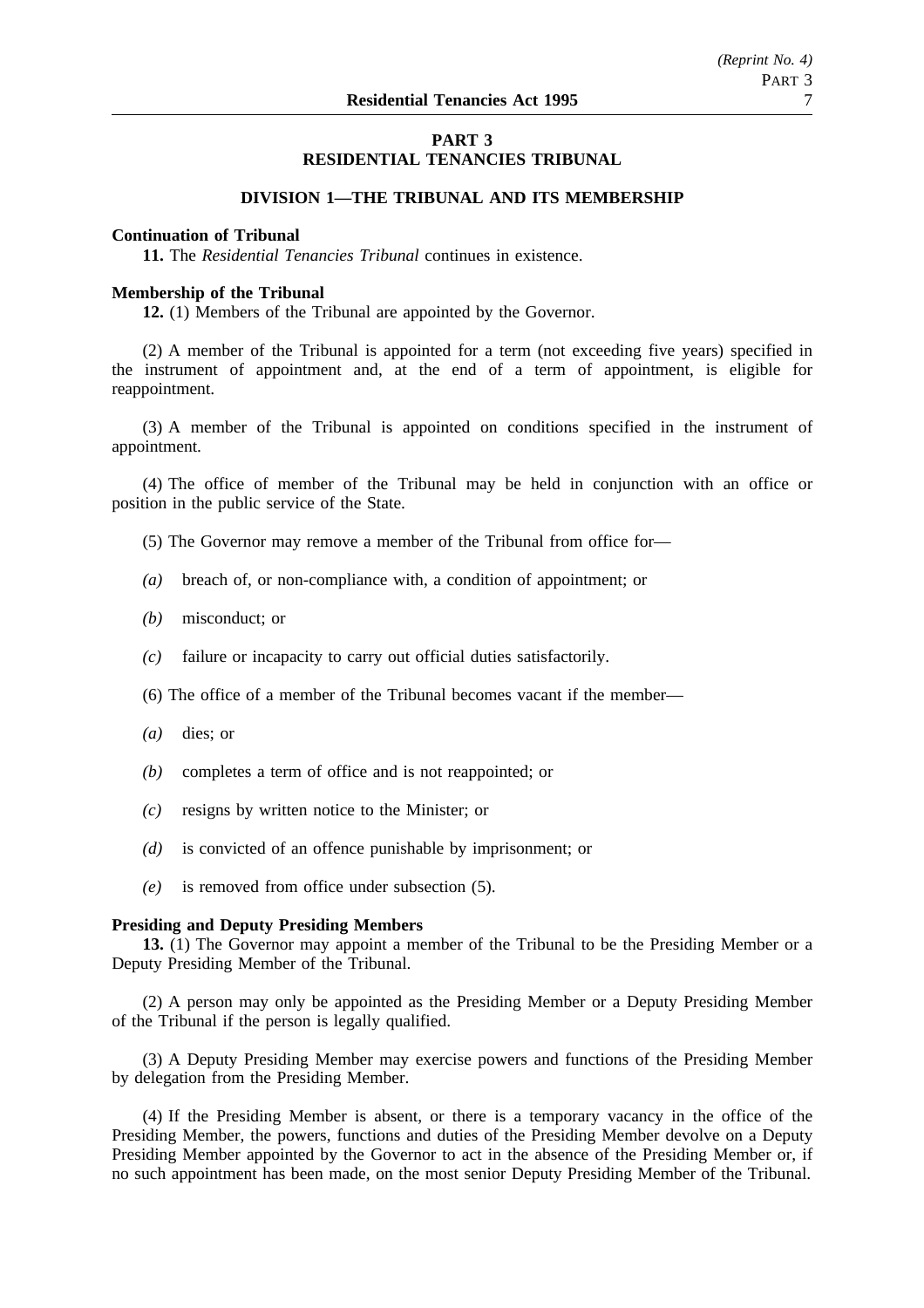(5) A member who holds office as the Presiding Member or a Deputy Presiding Member of the Tribunal continues in that office until the term of office as member falls due for renewal and, if the member's term of office is renewed, the appointment as Presiding Member or Deputy Presiding Member may (but need not be) renewed also.

### **Remuneration**

**14.** A member of the Tribunal is entitled to remuneration, allowances and expenses determined by the Governor.

### **Registrars**

**15.** (1) The Governor may appoint a person to be the registrar or a deputy registrar of the Tribunal.

(2) The office of registrar or deputy registrar may be held in conjunction with another office in the public service of the State.

## **Registrar may exercise jurisdiction in certain cases**

**16.** The registrar or a deputy registrar may—

- *(a)* exercise the jurisdiction of the Tribunal if specifically authorised to do so by or under this Act; and
- *(b)* subject to direction by the Presiding Member of the Tribunal—exercise the jurisdiction of the Tribunal in respect of classes of matters, or in circumstances, specified by the regulations.

# **Magistrates may exercise jurisdiction in certain cases**

**17.** (1) A magistrate may exercise the jurisdiction of the Tribunal.

(2) The regulations may prescribe a scheme for the listing of matters before magistrates.

(3) A regulation cannot be made for the purposes of subsection (2) except after the Minister has consulted with the Presiding Member of the Tribunal and the Chief Magistrate.

(4) A magistrate exercising the jurisdiction of the Tribunal is taken to be a member of the Tribunal.

### **Immunities**

**18.** A member or officer of the Tribunal incurs no civil or criminal liability for an honest act or omission in carrying out or purportedly carrying out official functions.

## **DIVISION 2—PROCEEDINGS BEFORE THE TRIBUNAL**

## **Constitution**

**19.** (1) The Tribunal is constituted for the purpose of hearing proceedings of a single member of the Tribunal.

(2) The Tribunal may, at any one time, be separately constituted for the hearing and determination of a number of separate matters.

## **Times and places of sittings**

**20.** (1) The Tribunal may sit at any time (including a Sunday).

(2) The Tribunal may sit at any place.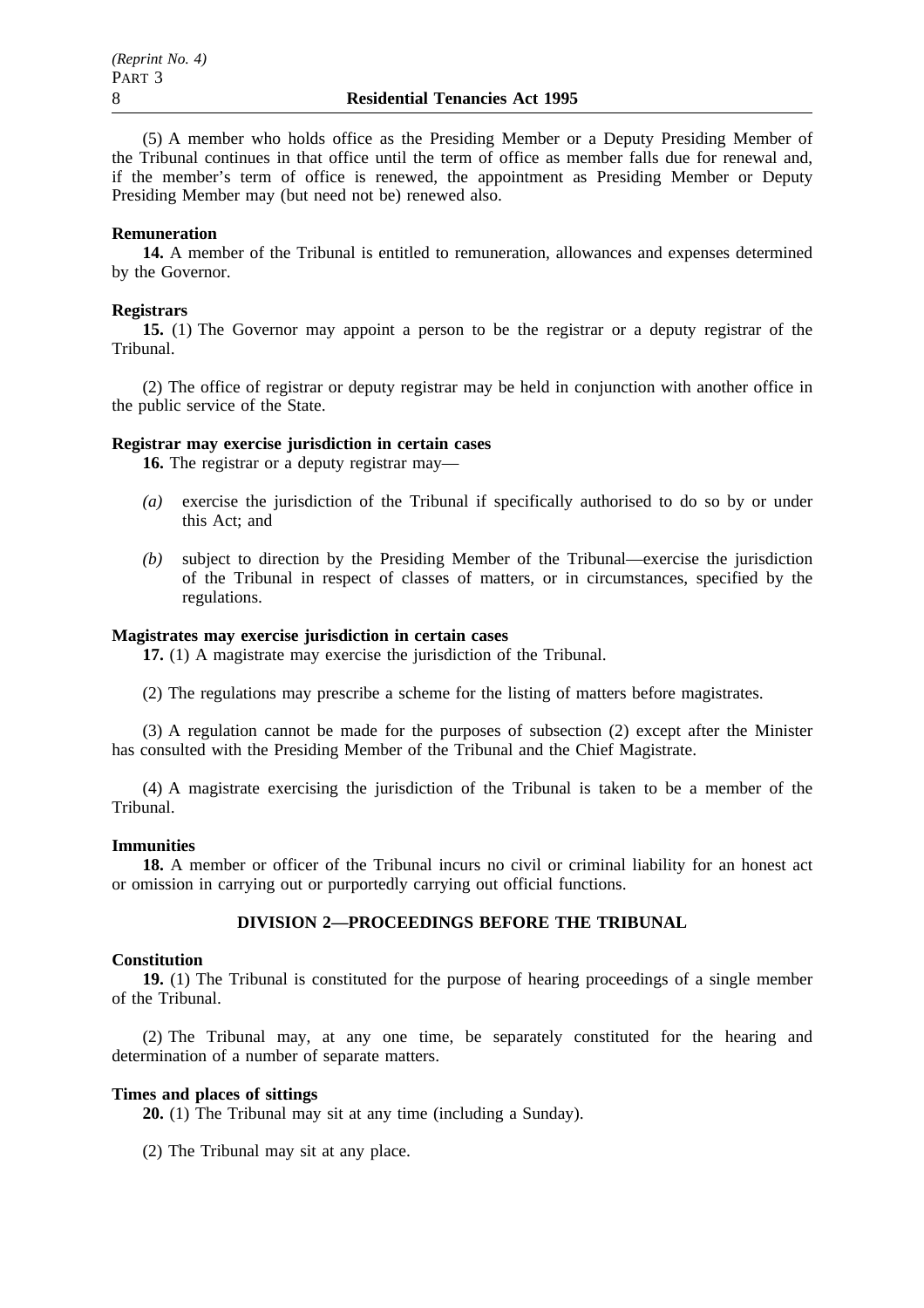## **Duty to act expeditiously**

**21.** The Tribunal must, where practicable, hear and determine proceedings within 14 days after the proceedings are commenced and, if that is not practicable, as expeditiously as possible.

### **Sittings generally to be in public**

**22.** (1) Subject to any contrary provision of an Act or regulation, the Tribunal's proceedings must be open to the public.

(2) However, the Tribunal may, in an appropriate case, order that proceedings be held in private.

### **Offices of the Tribunal**

**23.** Offices of the Tribunal will be maintained at such places as the Minister may determine.

# **DIVISION 3—THE TRIBUNAL'S JURISDICTION**

### **Jurisdiction of Tribunal**

**24.** (1) The Tribunal has—

- *(a)* exclusive jurisdiction to hear and determine a matter that may be the subject of an application under this Act;
- *(b)* subject to the regulations—jurisdiction to hear and determine claims or disputes arising from tenancies granted for residential purposes by the South Australian Housing Trust;
- *(c)* the other jurisdictions conferred on the Tribunal by statute.

(2) However, the Tribunal does not have jurisdiction to hear and determine a monetary claim if the amount claimed exceeds \$10 000 unless the parties to the proceedings consent in writing to the claim being heard and determined by the Tribunal (and if consent is given, it is irrevocable).

(3) If a monetary claim is above the Tribunal's jurisdictional limit, the claim and any other claims related to the same tenancy may be brought in a court competent to hear and determine a claim founded on contract for the amount of the claim.

(4) A court in which proceedings are brought under subsection (3) may exercise the powers of the Tribunal under this Act.

(5) If the plaintiff in proceedings brought in a court under this section recovers less than \$10 000, the plaintiff is not entitled to costs unless the court is satisfied that there were reasonable grounds for the plaintiff to believe that the plaintiff was entitled to \$10 000 or more.

### **Application to Tribunal**

**25.** (1) An application under this Act to the Tribunal must—

- *(a)* be made in writing; and
- *(b)* contain the prescribed particulars.
- (2) Before the Tribunal proceeds to hear an application it must—
- *(a)* give the applicant notice in writing setting out the time and place at which it will hear the application; and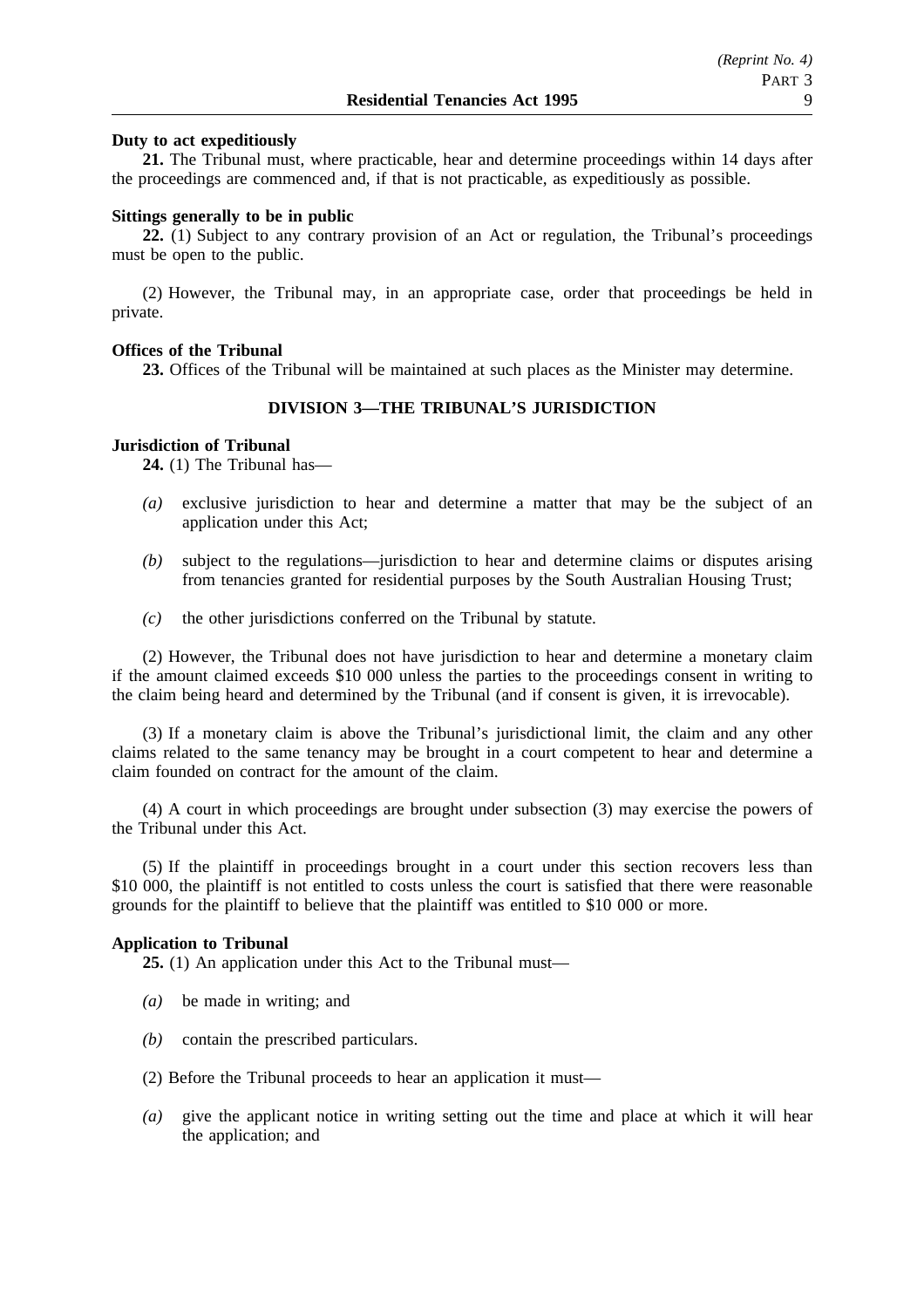- *(b)* give to any other party—
	- (i) notice in writing setting out the time and place at which it will hear the application; and
	- (ii) notice of the nature of the application as it thinks fit.

# **DIVISION 4—CONFERENCES**

### **Conferences**

**26.** (1) The Tribunal may refer contested proceedings to a conference of the parties to explore the possibilities of resolving the matters at issue by agreement and must (subject to subsection (2)) refer contested proceedings to such a conference if the proceedings are of a class prescribed by regulation for the purposes of this section.

(2) However, even though proceedings are of a class prescribed by regulation for the purposes of this section, a conference need not be held if a member or officer of the Tribunal dispenses with the conference on the ground that the conference would serve no useful purpose or there is some other proper reason to dispense with the conference.

### **Presiding officer**

**27.** A member of the Tribunal, the registrar, or another officer of the Tribunal authorised by the Presiding Member of the Tribunal, will preside at a conference.

### **Registrar to notify parties**

**28.** The registrar must notify the parties of the time and place fixed for a conference in a manner prescribed by the Rules.

### **Procedure**

**29.** (1) A conference may, at the discretion of the presiding officer, be adjourned from time to time.

(2) Unless the presiding officer decides otherwise, the conference will be held in private and the presiding officer may exclude from the conference any person apart from the parties and their representatives.

(3) A party must, if required by the presiding officer, disclose to the conference details of the party's case and of the evidence available to the party in support of that case.

(4) A settlement to which counsel or other representative of a party agrees at a conference is binding on the party.

(5) The presiding officer (if not legally qualified) may refer a question of law arising at the conference to a member of the Tribunal who is legally qualified for determination.

(6) The presiding officer may record a settlement reached at the conference and make a determination or order to give effect to the settlement.

(7) A determination or order under subsection (6) is a determination or order of the Tribunal.

### **Restriction on evidence**

**30.** Evidence of anything said or done in the course of a conference under this Division is inadmissible in proceedings before the Tribunal except by consent of all parties to the proceedings.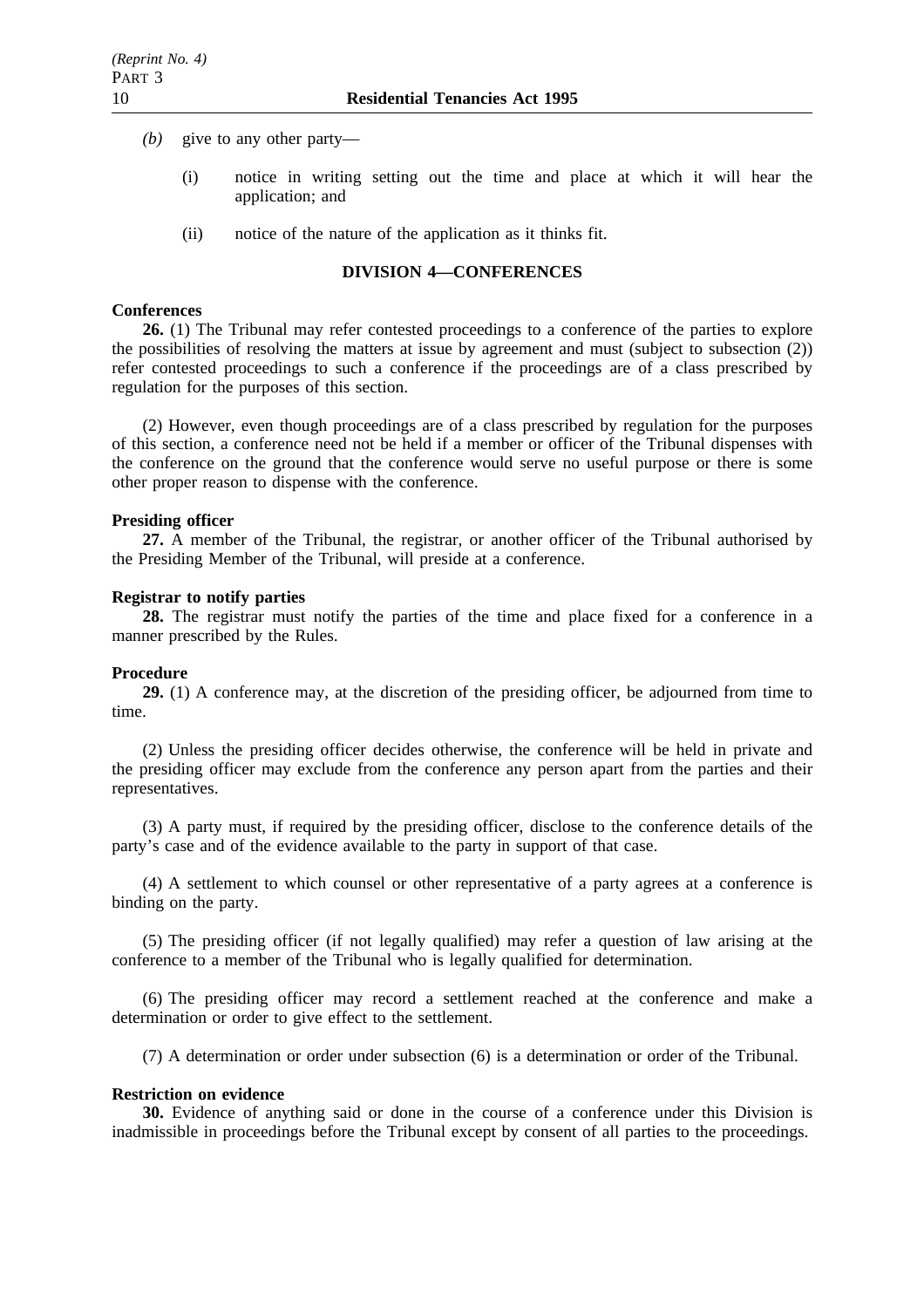# **DIVISION 5—EVIDENTIARY AND PROCEDURAL POWERS**

## **Tribunal's powers to gather evidence**

**31.** (1) For the purpose of proceedings, the Tribunal may—

- *(a)* by summons signed by a member, registrar or deputy registrar of the Tribunal, require a person to attend before the Tribunal;
- *(b)* by summons signed by a member, registrar or deputy registrar of the Tribunal, require the production of books, papers or documents;
- *(c)* inspect books, papers or documents produced before it, retain them for a reasonable period, and make copies of them, or of their contents;
- *(d)* require a person appearing before the Tribunal to make an oath or affirmation that the person will truly answer relevant questions put by the Tribunal or a person appearing before the Tribunal;
- *(e)* require a person appearing before the Tribunal (whether summoned to appear or not) to answer any relevant questions put by the Tribunal or a person appearing before the Tribunal.
- (2) If a person—
- *(a)* fails without reasonable excuse to comply with a summons under subsection (1); or
- *(b)* refuses or fails to comply with a requirement of the Tribunal under subsection (1); or
- *(c)* misbehaves before the Tribunal, wilfully insults the Tribunal or interrupts the proceedings of the Tribunal,

the person is guilty of an offence and liable to a penalty not exceeding \$2 000.

# **Procedural powers of the Tribunal**

**32.** (1) In proceedings the Tribunal may—

- *(a)* hear an application in the way the Tribunal considers most appropriate;
- *(b)* decline to entertain an application, or adjourn a hearing, until the fulfilment of conditions fixed by the Tribunal with a view to promoting the settlement of matters in dispute between the parties;
- *(c)* decline to entertain an application if it considers the application frivolous;
- *(d)* proceed to hear and determine an application in the absence of a party;
- *(e)* extend a period prescribed by or under this Act within which an application or other step in respect of proceedings must be made or taken (even if the period had expired);
- *(f)* vary or set aside an order if the Tribunal considers there are proper grounds for doing so;
- *(g)* adjourn a hearing to a time or place or to a time and place to be fixed;
- *(h)* allow the amendment of an application;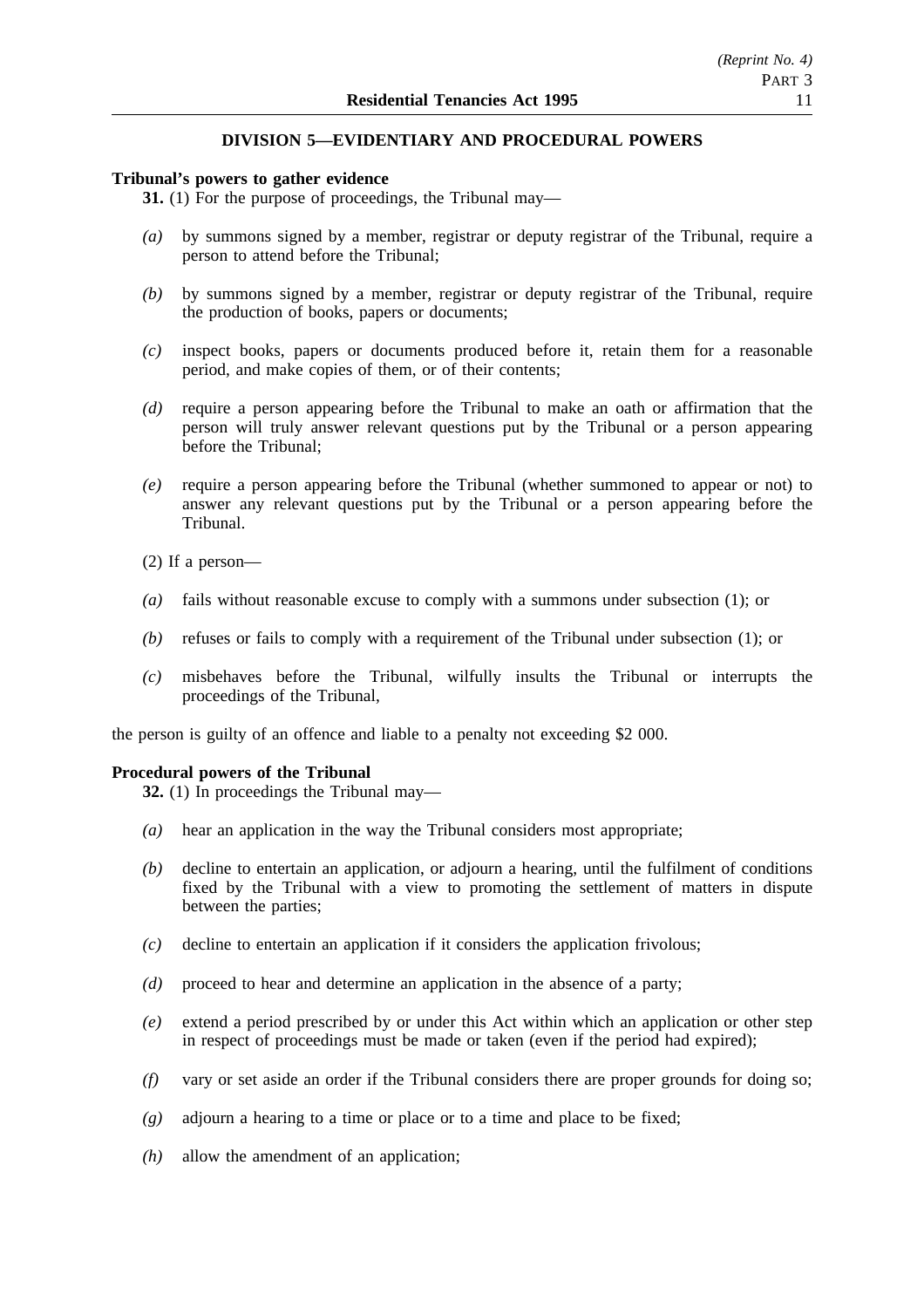- *(i)* hear an application jointly with another application;
- *(j)* receive in evidence a transcript of evidence in proceedings before a court and draw conclusions of fact from that evidence;
- *(k)* adopt, as in its discretion it considers proper, the findings, decision or judgment of a court that may be relevant to the proceedings;
- *(l)* generally give directions and do all things that it thinks necessary or expedient in the proceedings.

(2) The Tribunal's proceedings must be conducted with the minimum of formality and in the exercise of its jurisdiction the Tribunal is not bound by evidentiary rules but may inform itself as it thinks appropriate.

(3) The Tribunal may, on the application of the South Australian Co-operative Housing Authority, allow the Authority to intervene in proceedings before the Tribunal.

(4) The Authority may only be allowed to intervene if the Tribunal is satisfied that it is fair and reasonable that the Authority participate in the proceedings.

(5) If the Authority is allowed to intervene in proceedings, it may intervene in the manner and to the extent directed by the Tribunal, and on other conditions determined by the Tribunal.

### **General powers of the Tribunal to cure irregularities**

**33.** (1) The Tribunal may, if satisfied that it would be just and equitable to do so, excuse a failure to comply with a provision of this Act on terms and conditions the Tribunal considers appropriate.

(2) The Tribunal may amend proceedings if satisfied that the amendment will contribute to the expeditious and just resolution of the questions in issue between the parties.

# **DIVISION 6—MEDIATION**

#### **Mediation**

**34.** (1) If before or during the hearing of proceedings it appears to the Tribunal either from the nature of the case or from the attitude of the parties that there is a reasonable possibility of settling the matters in dispute between the parties, the person constituting the Tribunal may—

- *(a)* appoint, with the consent of the parties, a mediator to achieve a negotiated settlement; or
- *(b)* personally endeavour to bring about a settlement of the proceedings.

(2) A mediator appointed under this section has the privileges and immunities of a member of the Tribunal and may exercise any powers of the Tribunal that the Tribunal may delegate to the mediator.

(3) Nothing said or done in the course of an attempt to settle proceedings under this section may subsequently be given in evidence in proceedings before the Tribunal except by consent of all parties to the proceedings.

(4) A member of the Tribunal who attempts to settle proceedings under this section is not disqualified from hearing or continuing to hear further proceedings in the matter.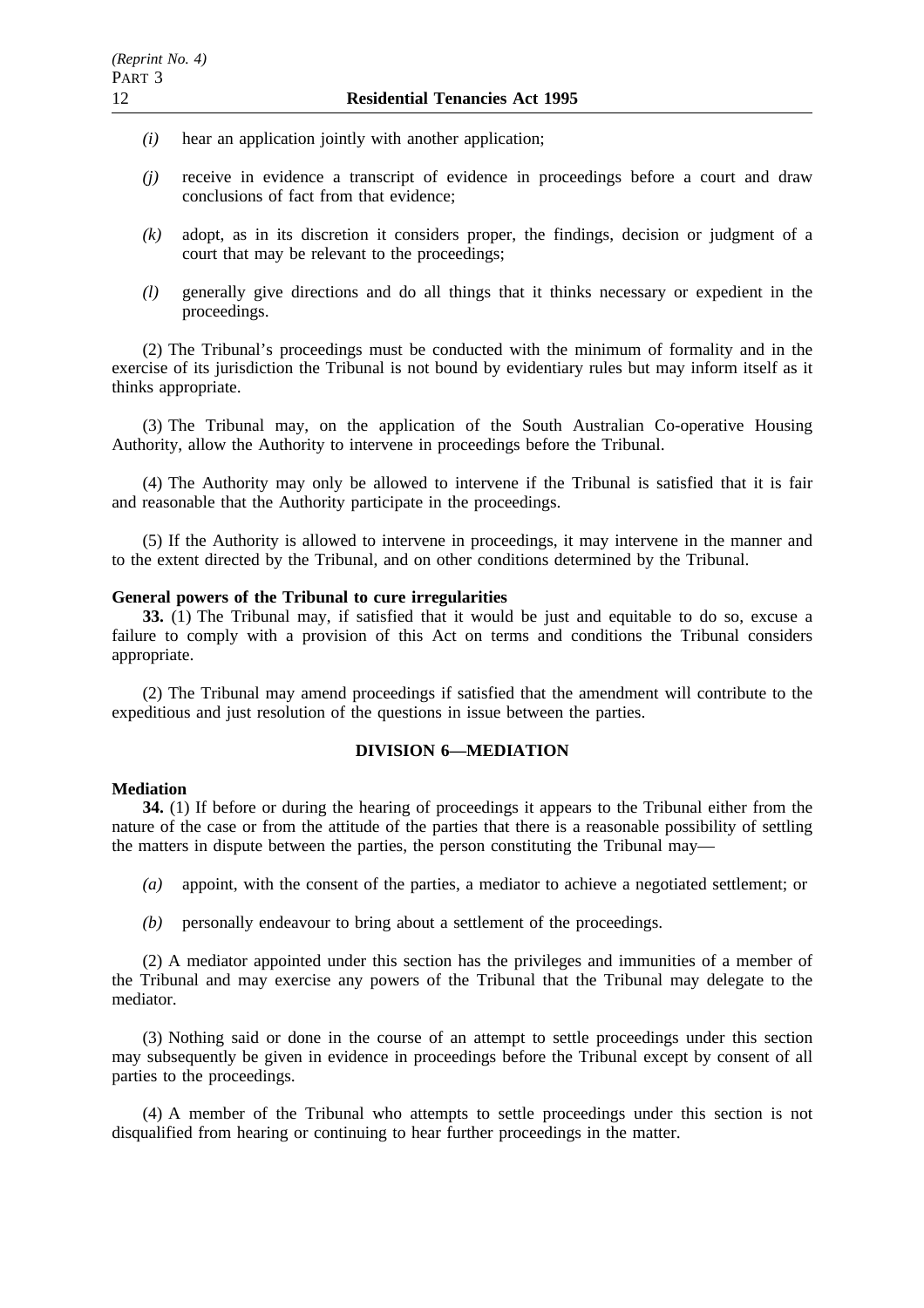(5) If proceedings are settled under this section, the Tribunal may embody the terms of the settlement in an order.

## **DIVISION 7—JUDGMENTS AND ORDERS**

### **Special powers to make orders and give relief**

**35.** (1) The Tribunal may make an order in the nature of an injunction (including an interim injunction) or an order for specific performance.

(2) However, a member of the Tribunal who is not legally qualified cannot make an order under subsection (1) without the approval of the Presiding Member of the Tribunal.

(3) Although a particular form of relief is sought by a party to proceedings before the Tribunal, the Tribunal may grant any other form of relief that it considers more appropriate to the circumstances of the case.

(4) The Tribunal may make interlocutory orders on matters within its jurisdiction.

(5) The Tribunal may, on matters within its jurisdiction, make binding declarations of right whether or not any consequential relief is or could be claimed.

(6) The Tribunal may, in the exercise of its jurisdiction, make ancillary or incidental orders.

### **Enforcement of orders**

**36.** (1) An order of the Tribunal may be registered in the appropriate court and enforced as an order of that court.

(2) A person who contravenes an order of the Tribunal (other than an order for the payment of money) is guilty of an offence.

Maximum Penalty: \$2 000

(3) In this section—

"**appropriate court**" means—

- *(a)* if the order of the Tribunal is for a monetary amount above the jurisdictional limit of the Magistrates Court for a monetary claim founded on contract—the District Court;
- *(b)* in any other case—the Magistrates Court.

# **Application to vary or set aside order**

**37.** (1) A party to proceedings before the Tribunal may apply to the Tribunal for an order varying or setting aside an order made in the proceedings.

(2) An application to vary or set aside an order must be made within three months of the making of the order (unless the Tribunal allows an extension of time).

### **Costs**

**38.** The Governor may, by regulation, provide that in proceedings of a prescribed class the Tribunal will not award costs unless—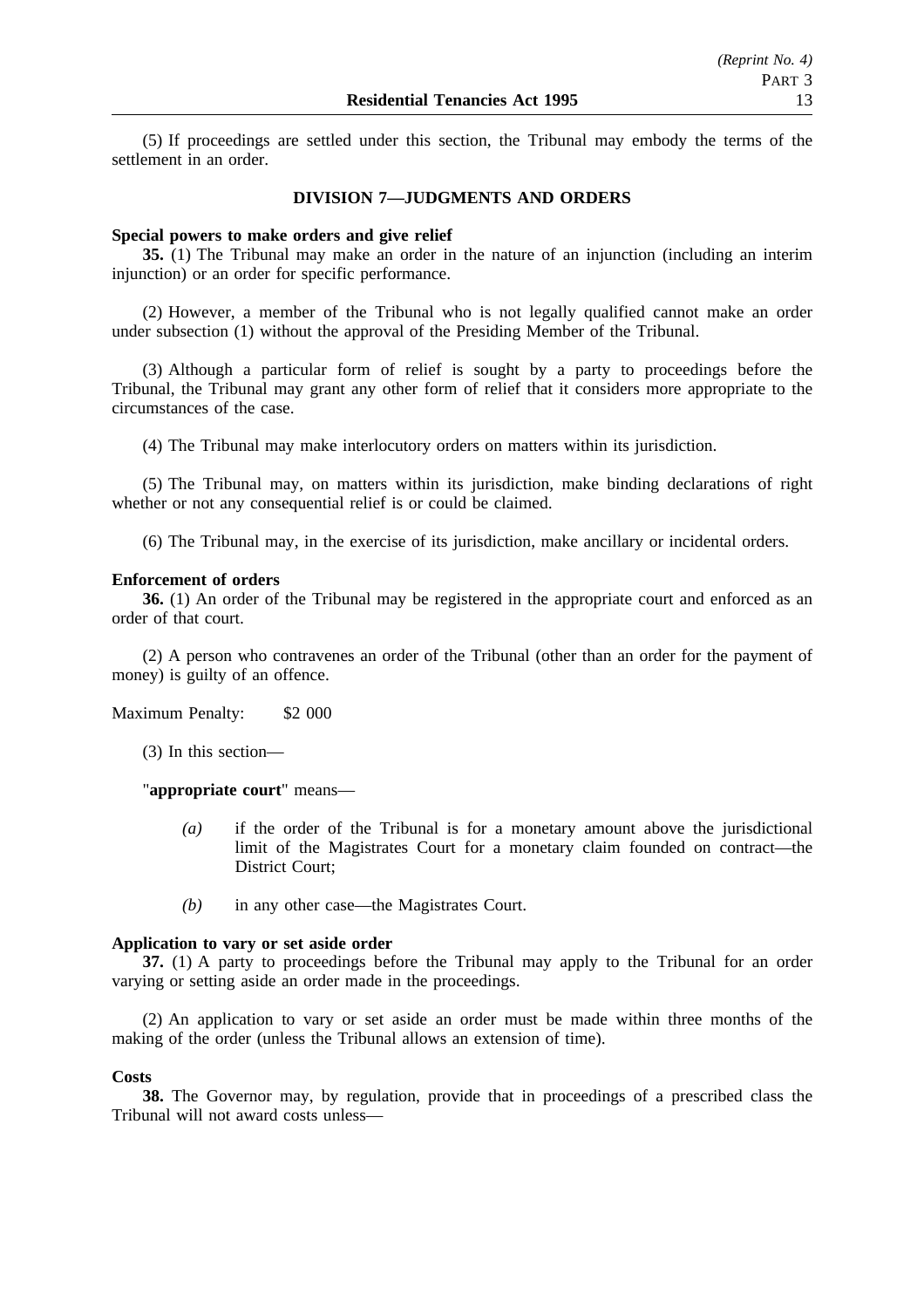- *(a)* all parties to the proceedings were represented by legal practitioners; or
- *(b)* the Tribunal is of the opinion that there are special circumstances justifying an award of costs.

# **DIVISION 8—OBLIGATION TO GIVE REASONS FOR DECISIONS**

### **Reasons for decisions**

**39.** The Tribunal must, if asked by a person affected by a decision or order, state in writing the reasons for its decision or order.

# **DIVISION 9—RESERVATION OF QUESTIONS OF LAW AND APPEALS**

### **Reservation of questions of law**

**40.** (1) The Tribunal may reserve a question of law for determination by the Supreme Court.

(2) If a question of law is reserved, the Supreme Court may decide the question and make consequential orders and directions appropriate to the circumstances of the case.

## **Appeals**

**41.** (1) An appeal lies to the District Court from a decision or order of the Tribunal made in the exercise (or purported exercise) of its powers under this Act.

- (2) On an appeal, the District Court may (according to the nature of the case)—
- *(a)* re-hear evidence taken before the Tribunal, or take further evidence;
- *(b)* confirm, vary or quash the Tribunal's decision;
- *(c)* make any order that should have been made in the first instance;
- *(d)* make incidental and ancillary orders.

(3) The appeal must be commenced within one month of the decision or order appealed against unless the District Court allows an extension of time.

(4) If the reasons of the Tribunal are not given in writing at the time of making a decision or order and the appellant then requests the Tribunal to state its reasons in writing, the time for commencing the appeal runs from the time when the appellant receives the written statement of the reasons.

### **Stay of proceedings**

**42.** (1) If an order has been made by the Tribunal and the Tribunal or the District Court is satisfied that an appeal against the order has been commenced, or is intended, it may suspend the operation of the order until the determination of the appeal.

(2) If the Tribunal suspends the operation of an order, the Tribunal may terminate the suspension, and if the District Court has done so, the District Court may terminate the suspension.

# **DIVISION 10—MISCELLANEOUS**

### **Entry and inspection of property**

**43.** (1) The Tribunal may enter land or a building and carry out an inspection the Tribunal considers relevant to a proceeding before the Tribunal.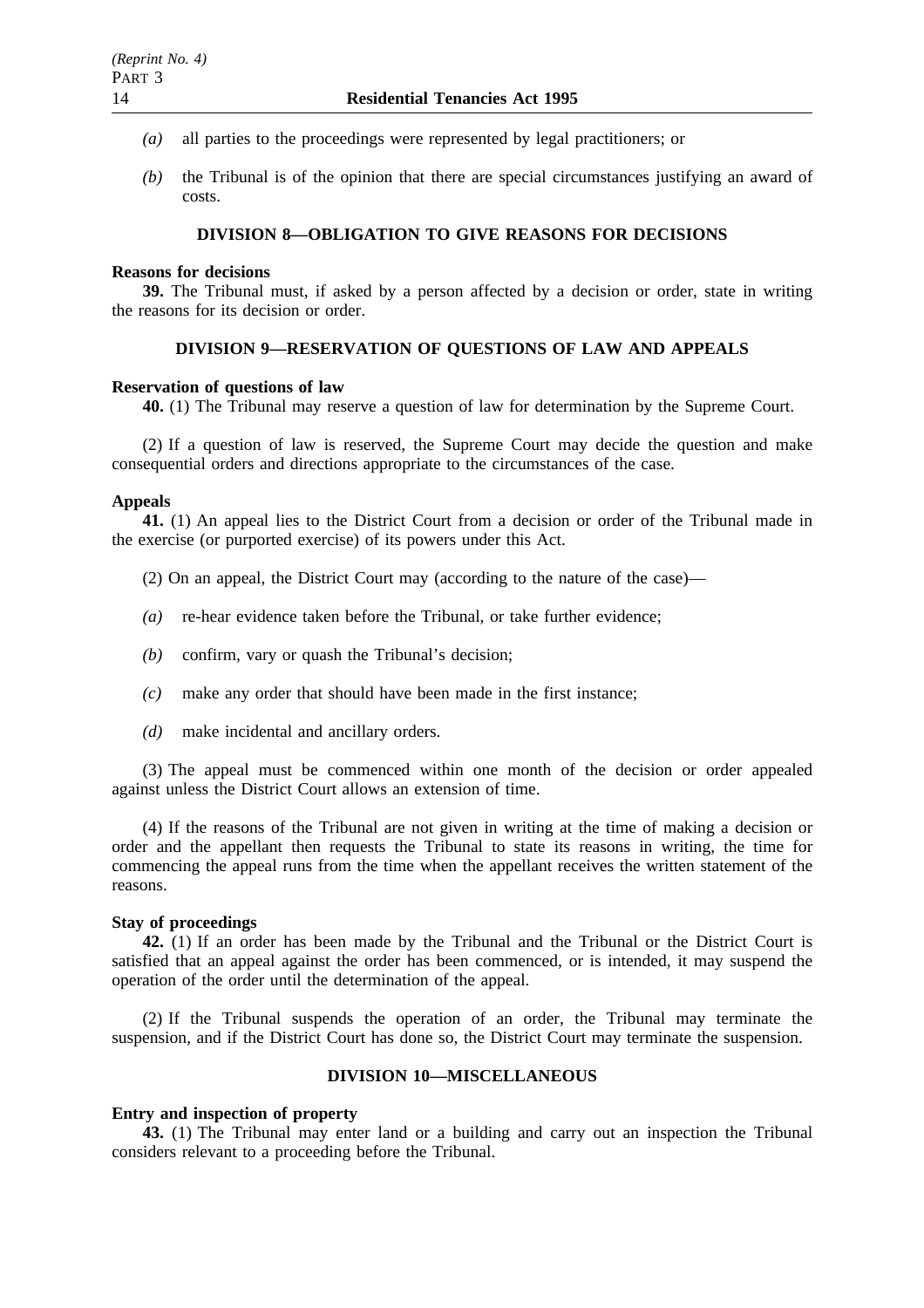(2) The Tribunal may authorise a person to enter land or a building and carry out an inspection the Tribunal considers relevant to a proceeding before the Tribunal.

(3) A person who obstructs the Tribunal, or a person authorised by the Tribunal, in exercising a power of entry or inspection under this section commits a contempt of the Tribunal.

## **Contempt of the Tribunal**

**44.** A person who—

- *(a)* interrupts the proceedings of the Tribunal or misbehaves before the Tribunal; or
- *(b)* insults the Tribunal or an officer of the Tribunal acting in the exercise of official functions; or
- *(c)* refuses, in the face of the Tribunal, to obey a lawful direction of the Tribunal,

is guilty of a contempt of the Tribunal.

# **Punishment of contempts**

**45.** (1) The Tribunal may punish a contempt as follows:

- *(a)* it may impose a fine not exceeding \$2 000; or
- *(b)* it may commit to prison until the contempt is purged subject to a limit (not exceeding six months) to be fixed by the Tribunal at the time of making the order for commitment.

(2) The powers conferred by this section may only be exercised by a member of the Tribunal who is legally qualified.

## **Fees**

**46.** (1) The Governor may, by regulation, prescribe and provide for the payment of fees in relation to proceedings in the Tribunal.

(2) The registrar may remit or reduce a fee if the party by whom the fee is payable is suffering financial hardship, or for any other proper reason.

## **Procedural rules**

**47.** (1) The Governor may, by regulation—

- *(a)* prescribe matters relevant to the practice and procedures of the Tribunal; and
- *(b)* provide for the service of any process, notice or other document relevant to proceedings before the Tribunal (including circumstances where substituted service in accordance with the regulations or an order of the Tribunal will constitute due service); and
- *(c)* deal with other matters necessary for the effective and efficient operation of the Tribunal.

(2) The Presiding Member of the Tribunal may make Rules of the Tribunal relevant to the practice and procedure of the Tribunal, or to assist in the effective and efficient operation of the Tribunal, insofar as those matters are not dealt with by the regulations.

(3) The Rules take effect as from the date of publication in the *Gazette* or a later date specified in the rules.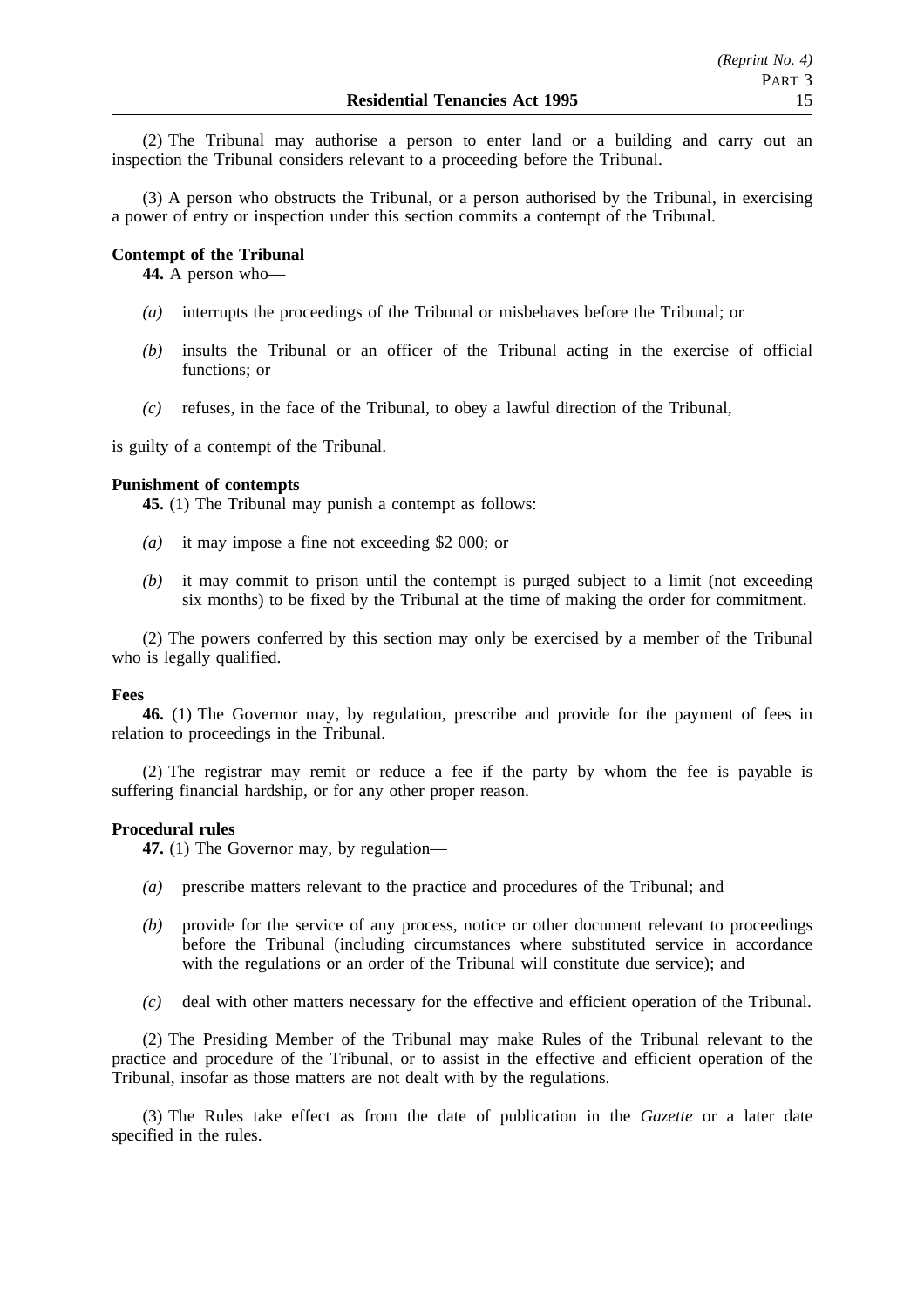### **PART 4**

# **MUTUAL RIGHTS AND OBLIGATIONS OF LANDLORD AND TENANT**

# **DIVISION 1—ENTERING INTO RESIDENTIAL TENANCY AGREEMENT**

# **Tenant to be notified of landlord's name, etc.**

**48.** (1) A landlord under a residential tenancy agreement must, at the time of entering into the agreement, notify the tenant in writing of—

- *(a)* the full name and address of the landlord and of any person with superior title to the landlord; and
- *(b)* if the landlord or the person with superior title to the landlord is a company—the address of the registered office of the company.

| Maximum penalty: | \$500. |
|------------------|--------|
| Expiation fee:   | \$75.  |

(2) If a person succeeds another as the landlord under a residential tenancy agreement, the new landlord must, within 14 days, notify the tenant in writing of—

- *(a)* the full name and address of the new landlord; and
- *(b)* if the new landlord is a company—the address of the registered office of the company.

Maximum penalty: \$500. Expiation fee: \$75.

(3) The requirement to notify the address of a person is not satisfied by giving the address of the person's agent.

(4) If a name or address of which the landlord is required to notify the tenant under this section changes, the landlord must, within 14 days, notify the tenant in writing of the change.

Maximum penalty: \$500.<br>Exploration fee: \$75. Expiation fee:

## **Written residential tenancy agreements**

**49.** If a landlord (or an agent acting for a landlord) invites or requires a tenant or prospective tenant to sign a written residential tenancy agreement or a document recording its terms, the landlord must ensure that—

- *(a)* the tenant receives a copy of the document when the tenant signs it; and
- *(b)* if the document has not then been signed by the landlord, a copy of the document, as executed by all parties, is delivered to the tenant within 21 days after the tenant gives the document back to the landlord or the landlord's agent to complete its execution.

| Maximum penalty: | \$500. |
|------------------|--------|
| Expiation fee:   | \$75.  |

## **Cost of preparing agreement**

**50.** The cost of preparing a written residential tenancy agreement, or a document recording its terms, must be borne by the landlord.

*[Note: Residential tenancy agreements are exempt from stamp duty.]*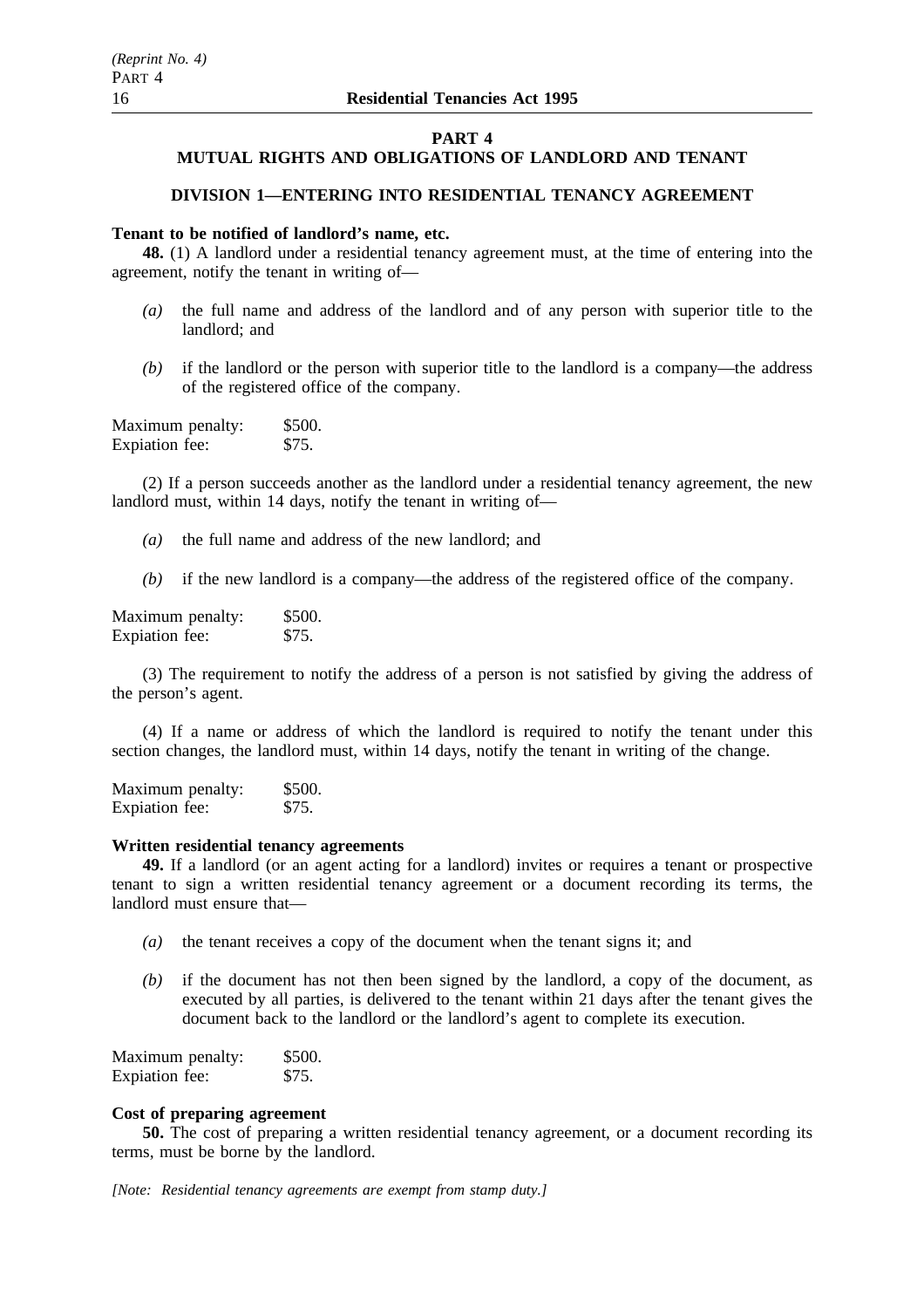## **False information from tenant**

**51.** A tenant must not give a landlord false information about the tenant's identity or place of occupation.

Maximum penalty: \$500.

# **DIVISION 2—DISCRIMINATION AGAINST TENANTS WITH CHILDREN**

### **Discrimination against tenants with children**

**52.** (1) A person must not refuse to grant a tenancy to another on the ground that it is intended that a child should live on the premises.

Maximum penalty: \$1 000.

- (2) A person must not—
- *(a)* instruct a person not to grant; or
- *(b)* state an intention (by advertisement or in any other way) not to grant,

a tenancy on the ground that it is intended that a child should live on the premises.

Maximum penalty: \$1 000.

(3) However, this section does not apply if the landlord, or an agent appointed by the landlord to manage the premises, resides in the premises to which the tenancy relates or in premises adjacent to those premises.

### **DIVISION 3—RENT**

### **Permissible consideration for residential tenancy**

**53.** (1) A person must not require or receive from a tenant or prospective tenant a payment, other than rent or security (or both), for a residential tenancy or the renewal or extension of a residential tenancy.

Maximum penalty: \$500.

(2) However—

- *(a)* the landlord may lawfully require or receive consideration for an option to enter into a residential tenancy agreement but, in that case, the following condition applies:
	- (i) if the prospective tenant enters into the residential tenancy agreement, the landlord must apply the consideration towards rent payable under the agreement;
	- (ii) if the prospective tenant does not exercise the option to enter into the residential tenancy agreement, the landlord may retain the consideration; and
- *(b)* the landlord may require the tenant to reimburse the landlord for rates and charges for water supply that are to be borne by the tenant under the residential tenancy agreement or a collateral agreement; and
- *(c)* the landlord may lawfully require or receive a payment of a class the landlord is authorised to require or receive by another provision of this Act or under the regulations.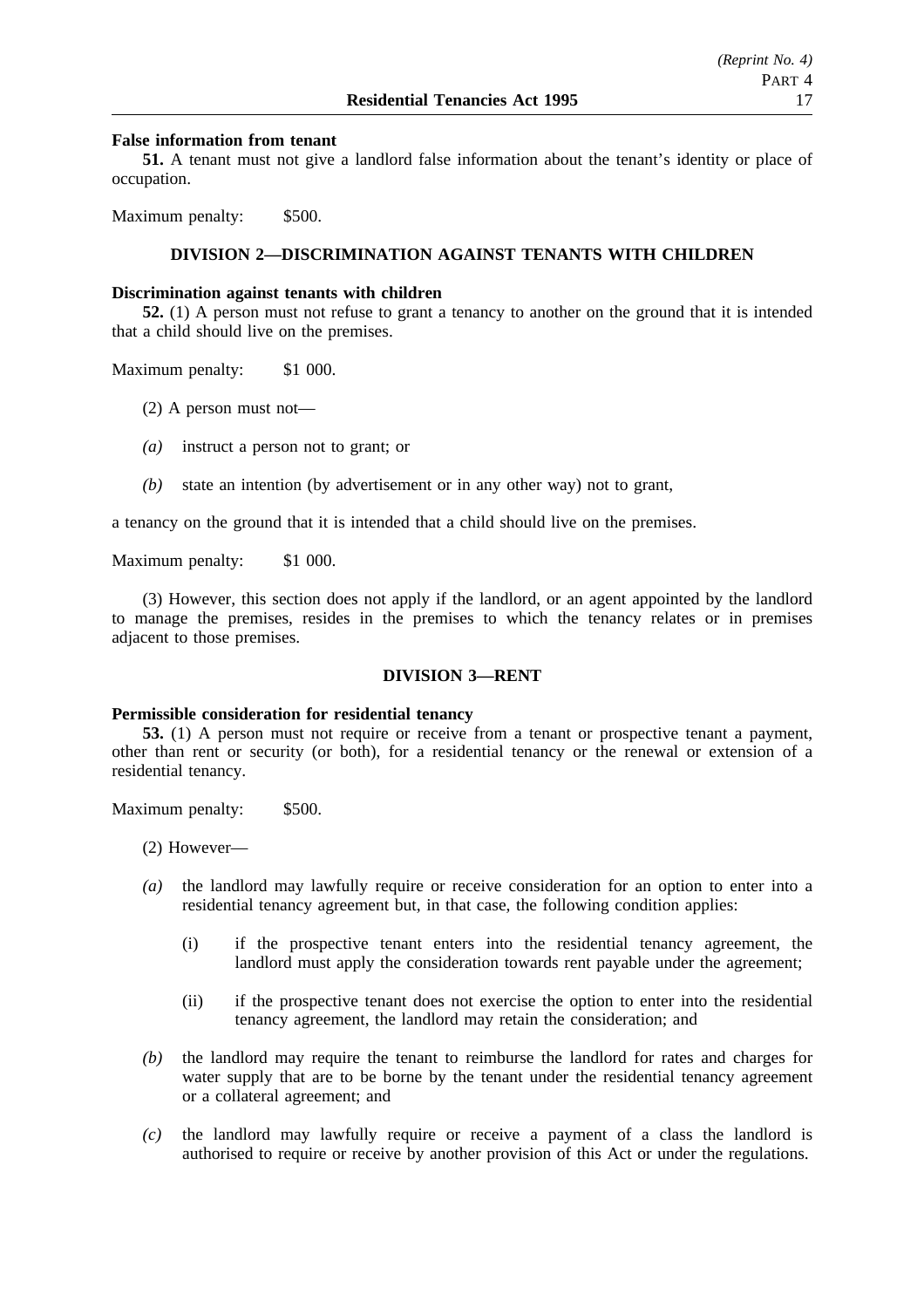### **Rent in advance**

**54.** (1) A person must not require<sup>1</sup> the payment of more than two weeks' rent under a residential tenancy agreement before the end of the first two weeks of the tenancy.

Maximum penalty: \$500.

(2) If rent has been paid under a residential tenancy agreement, a person must not require<sup>1</sup> a further payment of rent until the end of the last period for which rent has been paid.

Maximum penalty: \$500.

(3) A person must not require another to give a post-dated cheque or other post-dated negotiable instrument in payment of rent under a residential tenancy agreement.

Maximum penalty: \$500.

<sup>1.</sup> The prohibition is against *requiring* payment of rent for more than two weeks in advance. Hence, if a tenant voluntarily elects to pay rent for more than two weeks in advance, the landlord (or the landlord's agent) may lawfully accept the payment.

### **Variation of rent**

**55.** (1) The landlord may increase the rent payable under a residential tenancy agreement by giving written notice to the tenant specifying the date as from which the increase takes effect.

A series of residential tenancy agreements between the same parties and relating to the same premises is treated as a single residential tenancy agreement for the purposes of this section unless at least six months have elapsed since rent for the premises was fixed or last increased.

(2) However—

- *(a)* the right to increase the rent may be excluded or limited by the terms of the residential tenancy agreement; and
- *(b)* if the tenancy is for a fixed term, the residential tenancy agreement is taken to exclude an increase in rent during the term unless it specifically allows for an increase in rent; and
- *(c)* the date fixed for an increase of rent must be at least six months after the date of the agreement or, if there has been a previous increase of rent under this section, the last increase and at least 60 days after the notice is given but—
	- (i) if the maximum rent for the premises has been fixed by a housing improvement notice, and the notice is revoked, the landlord may, by notice given under this section within 60 days after revocation of the housing improvement notice, increase the rent for the premises from a date falling at least 14 days after the notice is given; and
	- (ii) if the landlord is a registered housing co-operative, and the residential tenancy agreement provides for variation of rent in accordance with the tenant's income, the landlord may increase the rent on the ground of a variation in the tenant's income from a date falling at least 14 days after the notice of the increased rent is given; and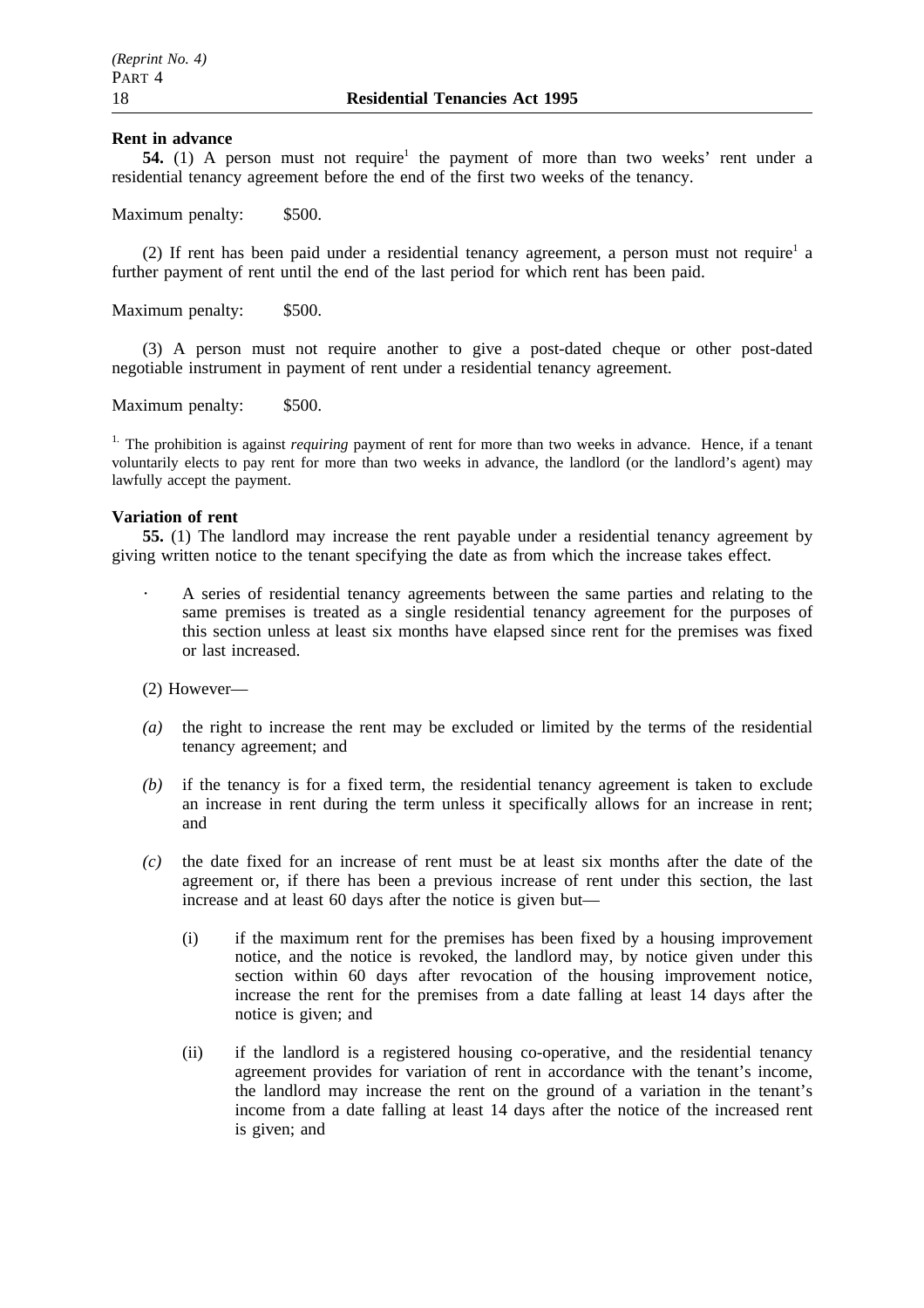(iii) if the landlord is a registered housing co-operative under a residential tenancy agreement that allows the landlord to change the basis of calculating the rent payable under the agreement, and the landlord gives the tenant written notice that there is to be a change in the basis of calculating rent as from a specified date (which must be at least 60 days after the notice is given and at least six months from the date of the agreement, or if there has been a previous change in the basis of rent calculation, at least six months from the date of the last such change), the rent may be increased to accord with the new basis of rent calculation as from the specified date without further notice under this section.

(3) The rent payable under a residential tenancy agreement may be reduced by mutual agreement between the landlord and the tenant.

(4) A reduction of rent may be made on a temporary basis so that the rent reverts to the level that would have been otherwise applicable at the end of a specified period.

(5) If the rent payable under a residential tenancy agreement is increased or reduced under this section, the terms of the agreement are varied accordingly.

(6) This section does not affect the operation of a provision of a residential tenancy agreement under which the rent payable under the agreement changes automatically at stated intervals on a basis set out in the agreement.

### **Excessive rent**

**56.** (1) The Tribunal may, on application by a tenant, declare that the rent payable under a residential tenancy agreement is excessive.

(2) In deciding whether the rent payable under a residential tenancy agreement is excessive, the Tribunal must have regard to—

- *(a)* the general level of rents for comparable premises in the same or similar localities; and
- *(b)* the estimated capital value of the premises at the date of the application; and
- *(c)* the outgoings for which the landlord is liable under the agreement; and
- *(d)* the estimated cost of services provided by the landlord and the tenant under the agreement; and
- *(e)* the nature and value of furniture, equipment and other personal property provided by the landlord for the tenant's use; and
- *(f)* the state of repair and general condition of the premises; and
- *(g)* other relevant matters.

(3) If the Tribunal finds, on an application under this section, that the rent payable under a residential tenancy agreement is excessive, the Tribunal may, by order—

*(a)* fix the rent payable for the premises and vary the agreement by reducing the rent payable under the agreement accordingly; and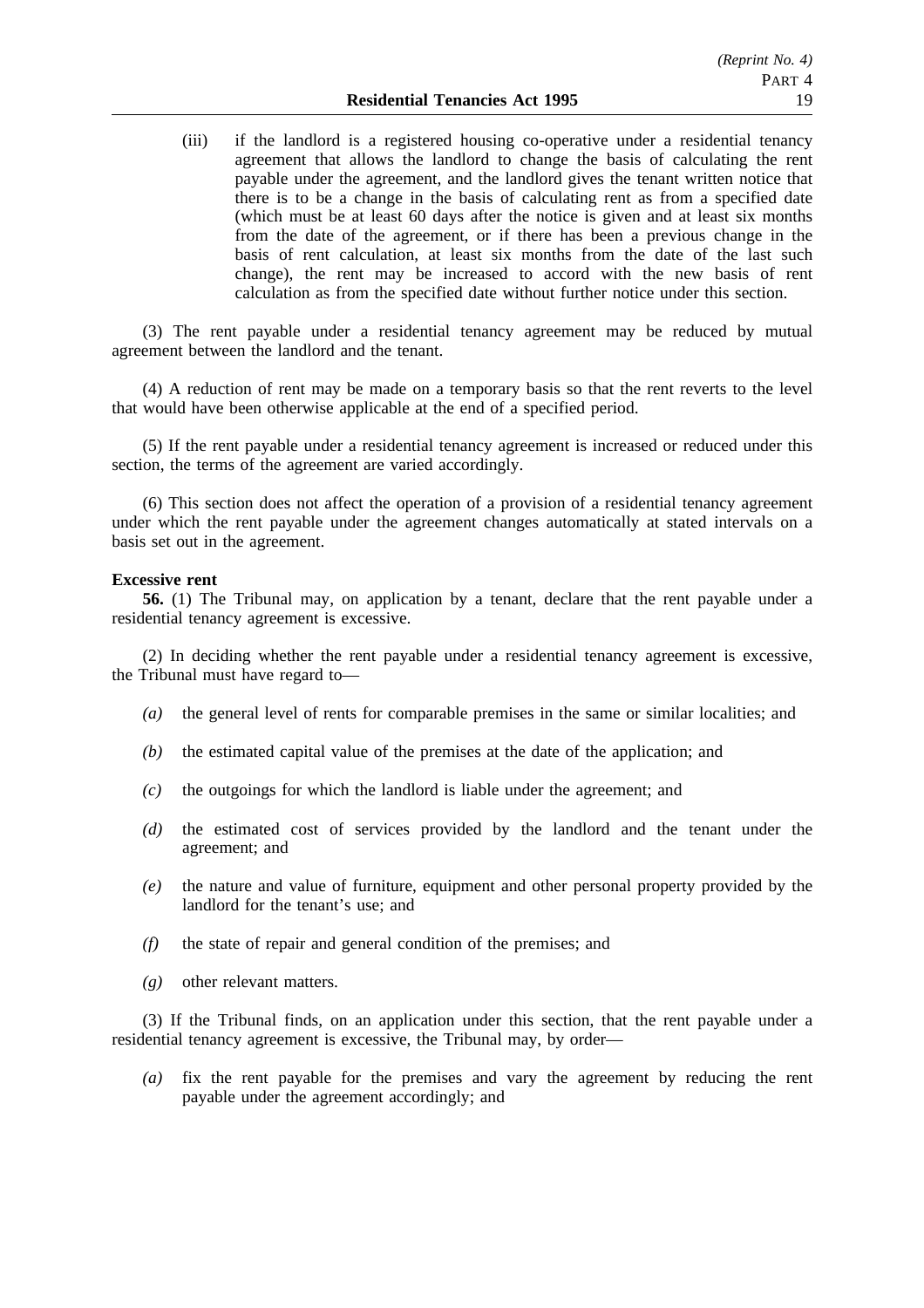- *(b)* fix a date (which cannot be before the date of the application) from which the variation takes effect; and
- *(c)* fix a period (which cannot exceed one year) for which the order is to remain in force.

(4) The Tribunal may, on application by the landlord, vary or revoke an order under this section if satisfied that it is just to do so.

(5) If, while an order remains in force under this section, a landlord asks for or receives rent for the premises to which the order relates exceeding the amount fixed by the order, the landlord is guilty of an offence.

Maximum penalty: \$1 000.

# **Landlord's duty to keep proper records of rent**

**57.** (1) A landlord under a residential tenancy agreement must ensure that a proper record is kept of rent received under the agreement.

Maximum penalty: \$500.

- (2) A person must not—
- *(a)* make a false entry in a record of the rent received under a residential tenancy agreement; or
- *(b)* falsify the record in any other way.

Maximum penalty: \$1 000.

### **Duty to give receipt for rent**

**58.** (1) A person who receives rent under a residential tenancy agreement must, within 48 hours after receiving the rent, give the person paying the rent a receipt stating—

- *(a)* the date on which the rent was received; and
- *(b)* the name of the person paying the rent; and
- *(c)* the amount paid; and
- *(d)* the period of the tenancy to which the payment relates; and
- *(e)* the address of the premises to which the payment relates.

Maximum penalty: \$500. Expiation fee: \$75.

(2) However, if the tenant pays the rent into an account kept by the landlord or the landlord's agent at an ADI, and the landlord, or the landlord's agent keeps a written record containing the information required by subsection (1), a receipt need not be given.

# **Accrual and apportionment of rent**

**59.** (1) The rent payable under a residential tenancy agreement accrues from day to day.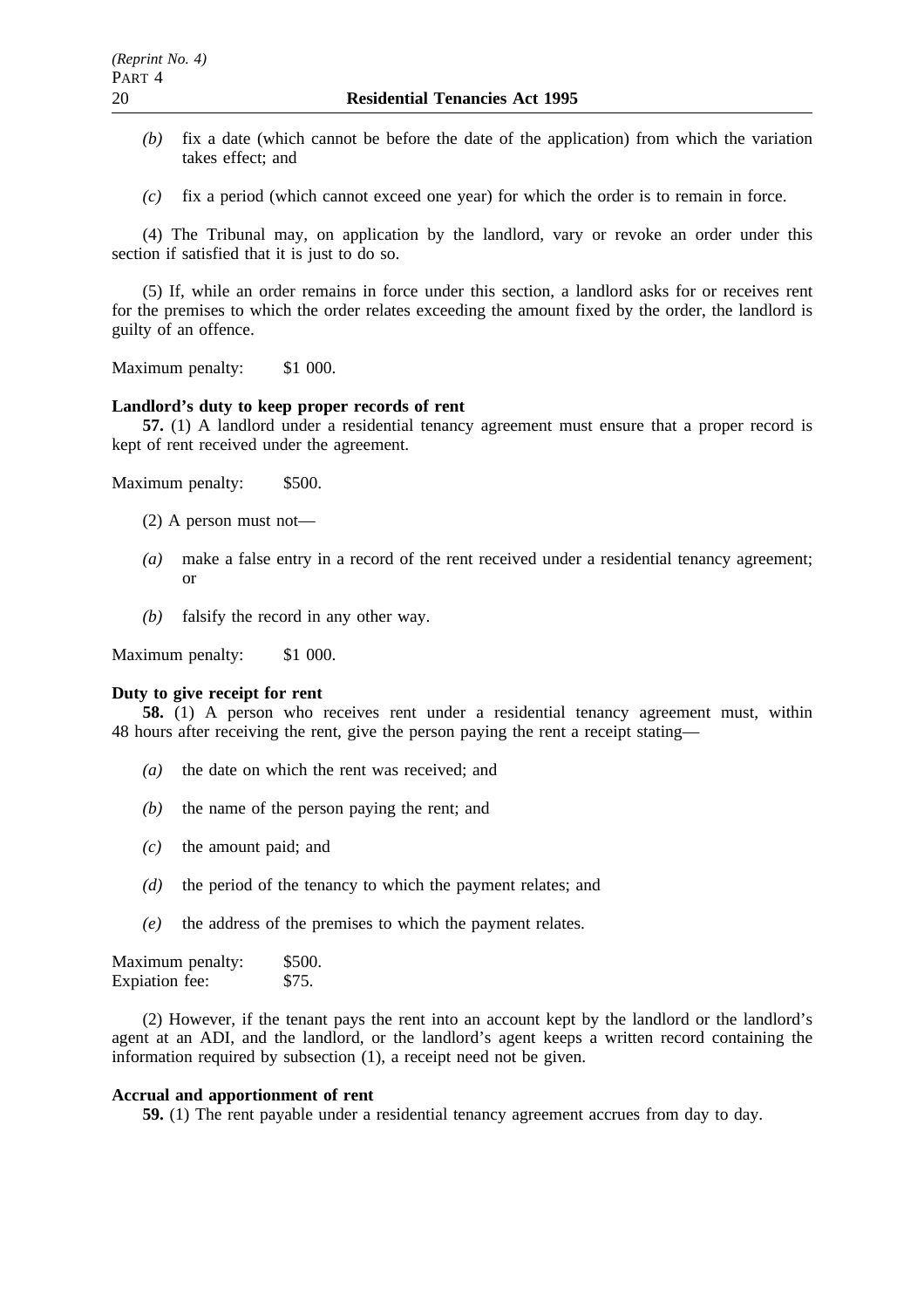(2) If rent is paid in advance, and the tenancy ends before the end of the period for which rent has been paid, the landlord must refund the appropriate proportion of the amount paid to the tenant or apply it towards other liabilities of the tenant to the landlord.

### **Abolition of distress for rent**

**60.** A landlord is not entitled to distrain goods of a tenant for non-payment of the rent payable under a residential tenancy agreement.

### **DIVISION 4—SECURITY BONDS**

### **Security bond**

**61.** (1) A person must not—

- *(a)* require more than one security bond for the same residential tenancy agreement; or
- *(b)* require the payment of security exceeding the relevant limit.

Maximum penalty: \$1 000.

(2) If at least two years have elapsed since the security under a security bond was given or last increased, the landlord may by written notice to the tenant require the tenant to increase the security by a specified additional amount, within a specified period (which must be at least 60 days from the date of the notice), but not so that the total amount of the security exceeds the relevant limit.

- The requirement has effect as if it were a term of the residential tenancy agreement.
- (3) The **relevant limit** is—
- *(a)* if the rent payable under the agreement does not exceed an amount (which must be at least \$150 per week) prescribed by regulation for the purposes of this paragraph—four weeks rent under the agreement;
- *(b)* if the rent payable under the agreement exceeds an amount prescribed by regulation for the purposes of this paragraph—six weeks rent under the agreement.

(4) The relevant limit is, in the first instance, calculated by reference to the rent—or if the rent varies, the lowest rent—payable during the first six months of the tenancy (expressed as a weekly rent) and if there is to be an increase in the amount of the security, the relevant limit is calculated by reference to the rent (expressed as a weekly rent) payable when the notice of increase is given.

## **Receipt of security and transmission to the Commissioner**

**62.** (1) A person must, within 48 hours after receiving an amount paid by way of security, give the person who pays a receipt stating the date payment was received, the name of the person from whom the payment was received, the amount paid, and the address of the premises to which the payment relates.

| Maximum penalty: | \$1 000. |
|------------------|----------|
| Expiation fee:   | \$150.   |

(2) A person who receives an amount by way of security must pay the amount of the security to the Commissioner within the period allowed by regulation.

| Maximum penalty: | \$1 000. |
|------------------|----------|
| Expiation fee:   | \$150.   |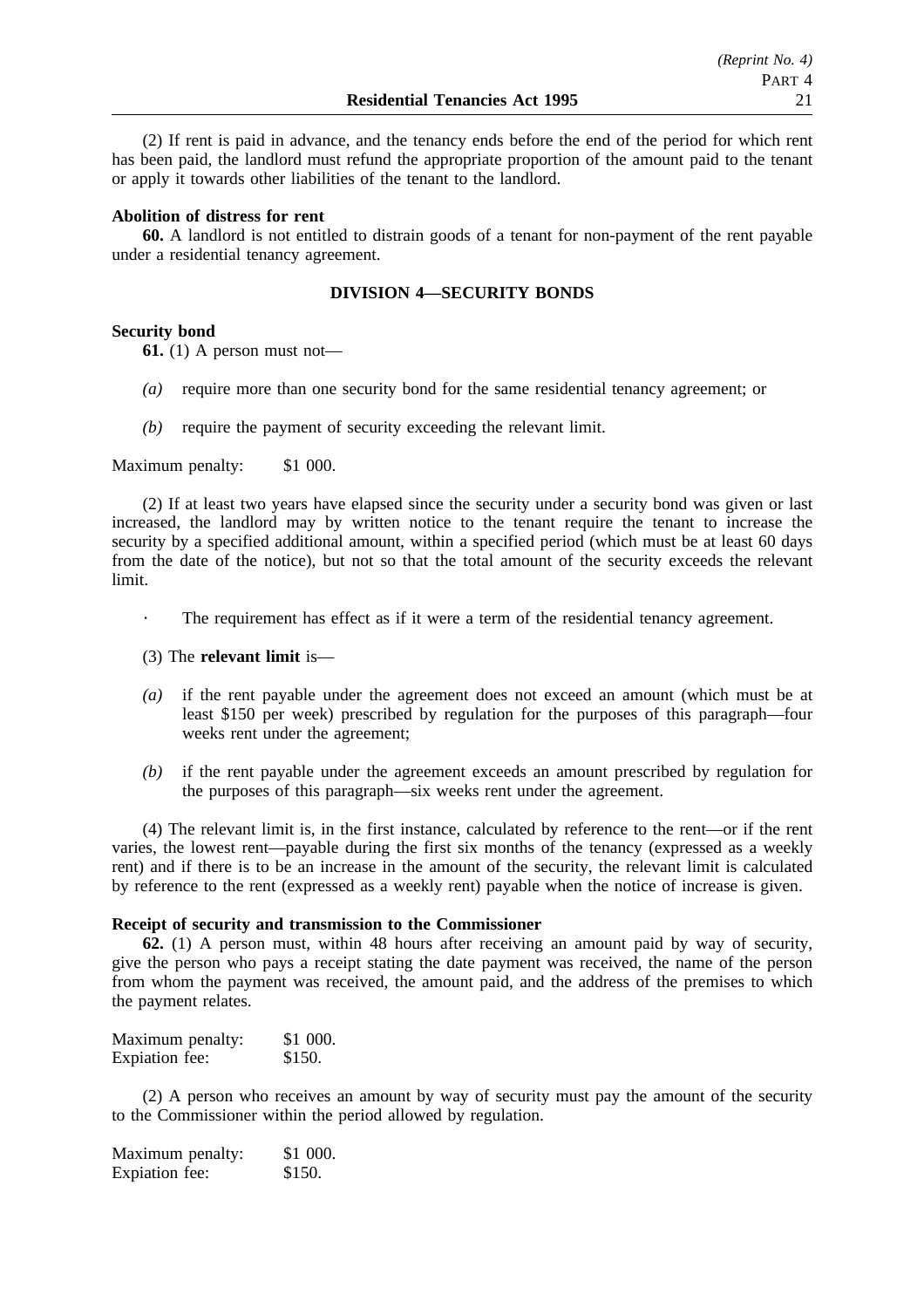### **Repayment of security bond**

- **63.** (1) An application may be made to the Commissioner for—
- *(a)* payment of the whole amount of the security either to the landlord or the tenant; or
- *(b)* payment of a specified amount of the security to the landlord and the balance to the tenant.
- (2) The application—
- *(a)* must be in a form approved by the Commissioner; and
- *(b)* may be made jointly by the landlord and the tenant or by either the landlord or the tenant.

(3) If the application is undisputed<sup>1</sup>, the Commissioner must pay out the amount of the security as specified in the application.

<sup>1.</sup> An application is undisputed if it is a joint application by the landlord and the tenant; or an application by the landlord that the whole of the amount of the security be paid to the tenant; or an application by the tenant that the whole of the amount of the security be paid to the landlord. An application that does not fall into any of those categories is liable to be disputed.

(4) If an application is liable to be disputed, the Commissioner must give the respondent<sup>1</sup> written notice of the application (in a form the Commissioner considers appropriate) and inform the respondent that, if the respondent wants to dispute the application, a written notice of dispute must be lodged with the Commissioner within ten days after the date the notice is given to the respondent.

<sup>1.</sup> If the application was made by the landlord, the tenant is the respondent; if the application was made by the tenant, the landlord is the respondent.

(5) If the respondent does not give the Commissioner written notice of dispute within ten days after the date the Commissioner's notice<sup>1</sup> is given to the respondent, the Commissioner may pay out the amount of the security as proposed in the application.

 $<sup>1</sup>$ . Ie. the notice under subsection (4).</sup>

(6) If the Commissioner receives a written notice of dispute before the amount of the security is paid out under subsection (5), the Commissioner must refer the dispute to the Tribunal for determination.

(7) Despite a preceding subsection, if—

- *(a)* the security has been provided or paid by a third party prescribed by the regulations, or in circumstances prescribed by the regulations; and
- *(b)* the Commissioner is given notice of the third party's interest in accordance with the regulations,

then—

*(c)* the third party is entitled to make application to the Commissioner for the payment of the whole, or a specified part, of the security; and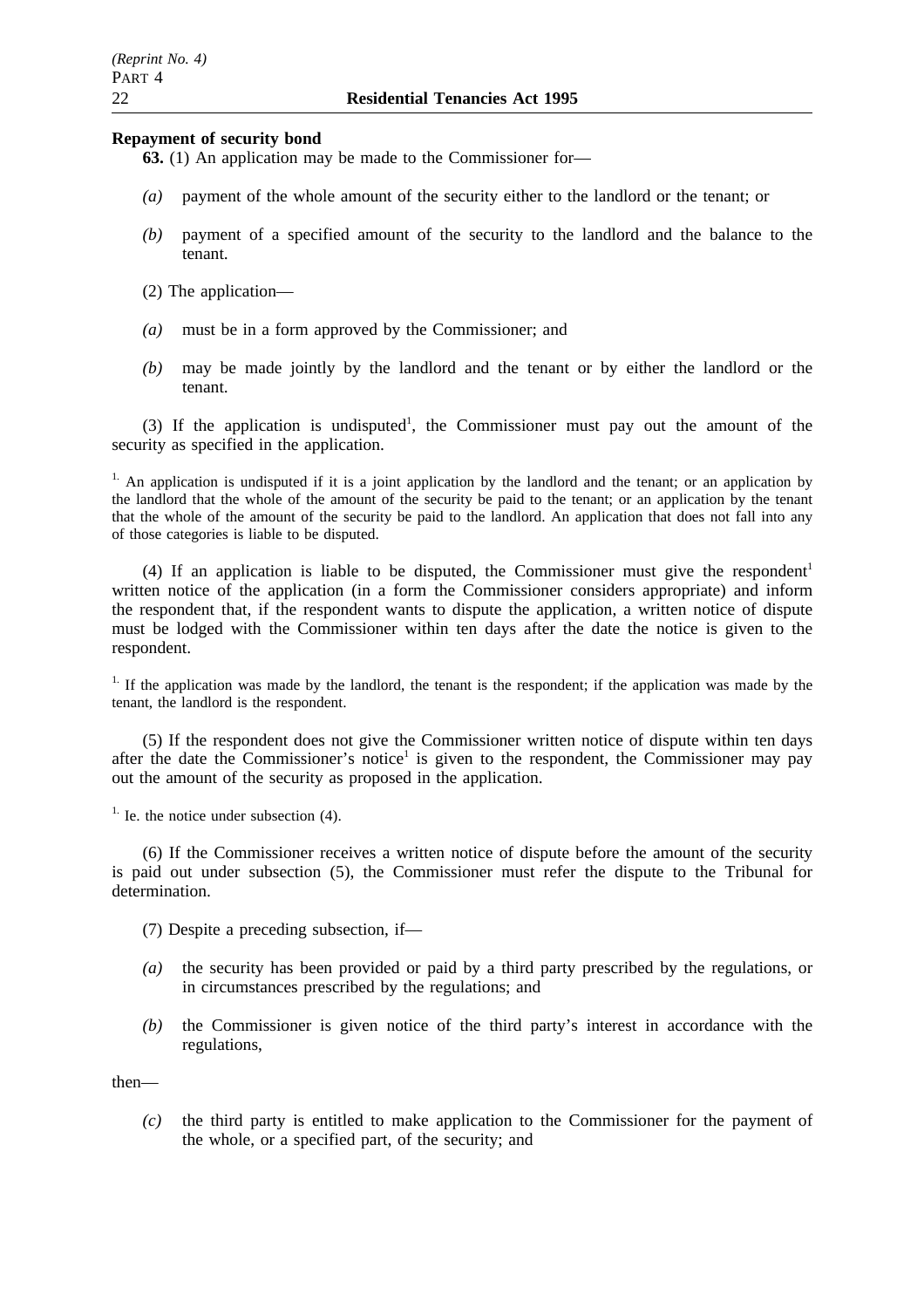*(d)* —

- (i) if the application is made with the consent of the landlord—the Commissioner must pay out the amount of the security as specified in the application;
- (ii) in any other case—the Commissioner must give the landlord and, if the tenant is still in possession of the premises, the tenant, written notice of the application (in a form the Commissioner considers appropriate) and
	- if the Commissioner does not receive a written notice of dispute from the party or parties to whom the notice of the application was given within ten days after the date on which the original notice is given—the Commissioner may pay out the amount of the security as proposed in the application;
	- in any other case—the Commissioner must refer the matter to the Tribunal for determination.

(8) If a payment is made under subsection (7) and the tenant is still in possession of the premises, the landlord may require the tenant to provide a new security bond in accordance with section 61.

- $(9)$  If—
- *(a)* security for the performance of obligations under a residential tenancy agreement is provided by a third party prescribed by the regulations in circumstances prescribed by the regulations; and
- *(b)* the landlord makes application to the Commissioner for the payment of the whole, or a specified part, of the amount payable under the security,

then—

- *(c)* if the application is made with the consent of the third party—the Commissioner must pay out the amount as specified in the application;
- *(d)* in any other case—the Commissioner must give the third party and, if the tenant is still in possession of the premises, the tenant, written notice of the application (in a form the Commissioner considers appropriate) and—
	- (i) if the Commissioner does not receive a written notice of dispute from the party or parties to whom the notice of the application was given within ten days after the date on which the original notice is given—the Commissioner may pay out the amount as proposed in the application;
	- (ii) in any other case—the Commissioner must refer the matter to the Tribunal for determination.

(10) If a payment is made under subsection (9), the third party must reimburse the Fund to the extent of the payment.

(11) A payment under this section will be made from the Fund and, in the case of a payment to a tenant, must include interest.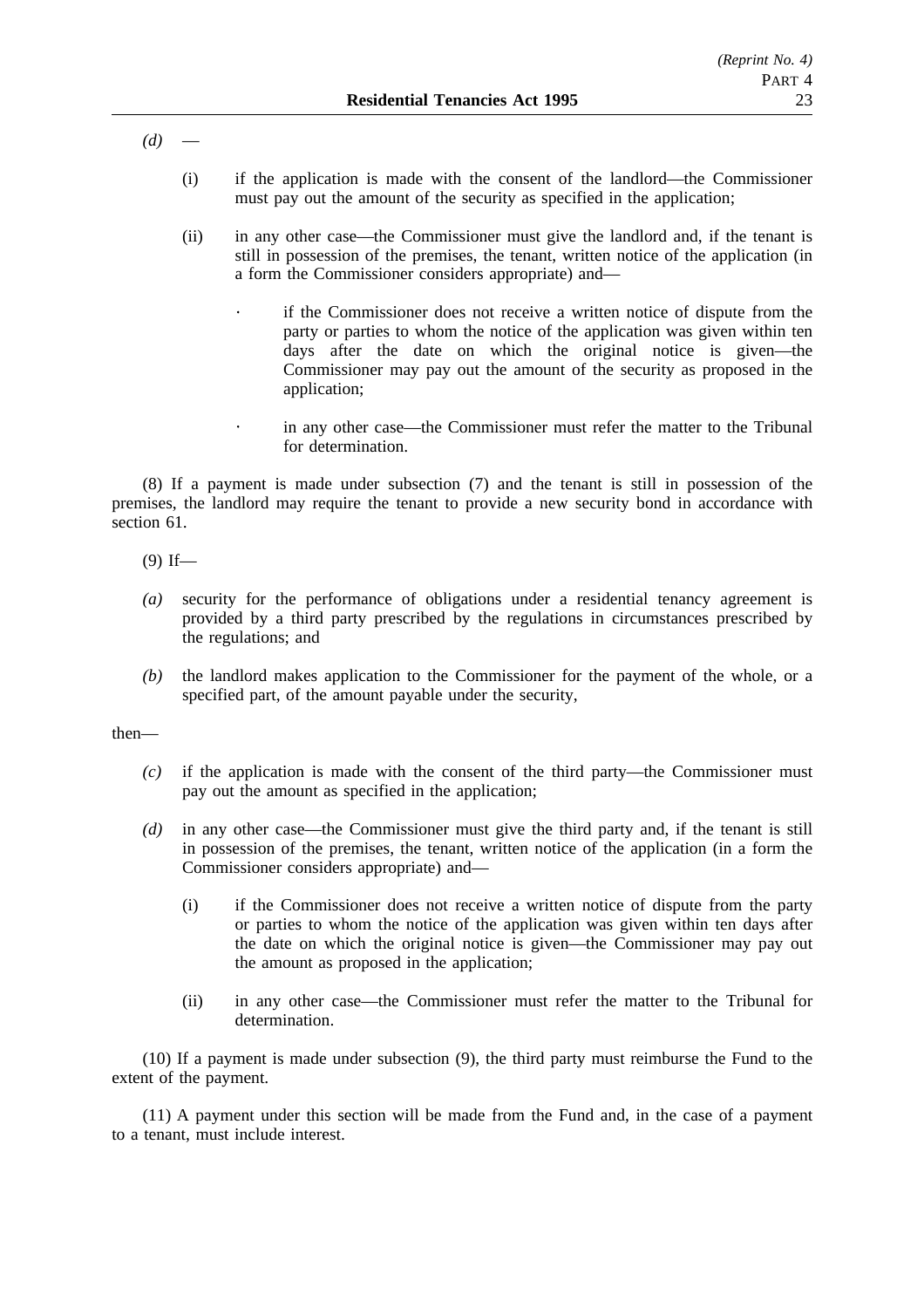(12) The interest will be calculated on the amount of the payment to the tenant under this section, and will be taken to have accrued from the day on which the security was paid to the Commissioner to the day of payment to the tenant at a rate fixed by the Minister for the purposes of this section.

# **DIVISION 5—TENANT'S ENTITLEMENT TO POSSESSION AND QUIET ENJOYMENT**

## **Vacant possession, etc.**

**64.** (1) It is a term of a residential tenancy agreement that the tenant is entitled to vacant possession of the premises (except for a part of the premises in respect of which a right to exclusive possession is not given by the agreement) from the day the tenancy begins.

(2) It is a term of a residential tenancy agreement that there is no legal impediment of which the landlord has, or ought to have knowledge, to the tenant's occupation of the premises for the period of the tenancy as a place of residence.

### **Quiet enjoyment**

**65.** (1) It is a term of a residential tenancy agreement that—

- *(a)* the tenant is entitled to quiet enjoyment of the premises without interruption by the landlord or a person claiming under the landlord or with superior title to the landlord's title; and
- *(b)* the landlord will not cause or permit an interference with the reasonable peace, comfort or privacy of the tenant in the tenant's use of the premises; and
- *(c)* the landlord will take reasonable steps to prevent other tenants of the landlord in occupation of adjacent premises from causing or permitting interference with the reasonable peace, comfort or privacy of the tenant in the tenant's use of the premises.

(2) If the landlord causes or permits interference with the reasonable peace, comfort or privacy of the tenant in the tenant's use of the premises in circumstances that amount to harassment of the tenant, the landlord is guilty of an offence.

Maximum penalty: \$2 000.

The liability to be prosecuted for the offence is in addition to civil liability for breach of the agreement.

## **DIVISION 6—SECURITY OF PREMISES**

## **Security of premises**

**66.** (1) It is a term of a residential tenancy agreement that—

- *(a)* the landlord will take reasonable steps to provide and maintain the locks and other devices that are necessary to ensure the premises are reasonably secure; and
- *(b)* neither the landlord nor the tenant will alter or remove a lock or security device or add a lock or security device without the consent of the other.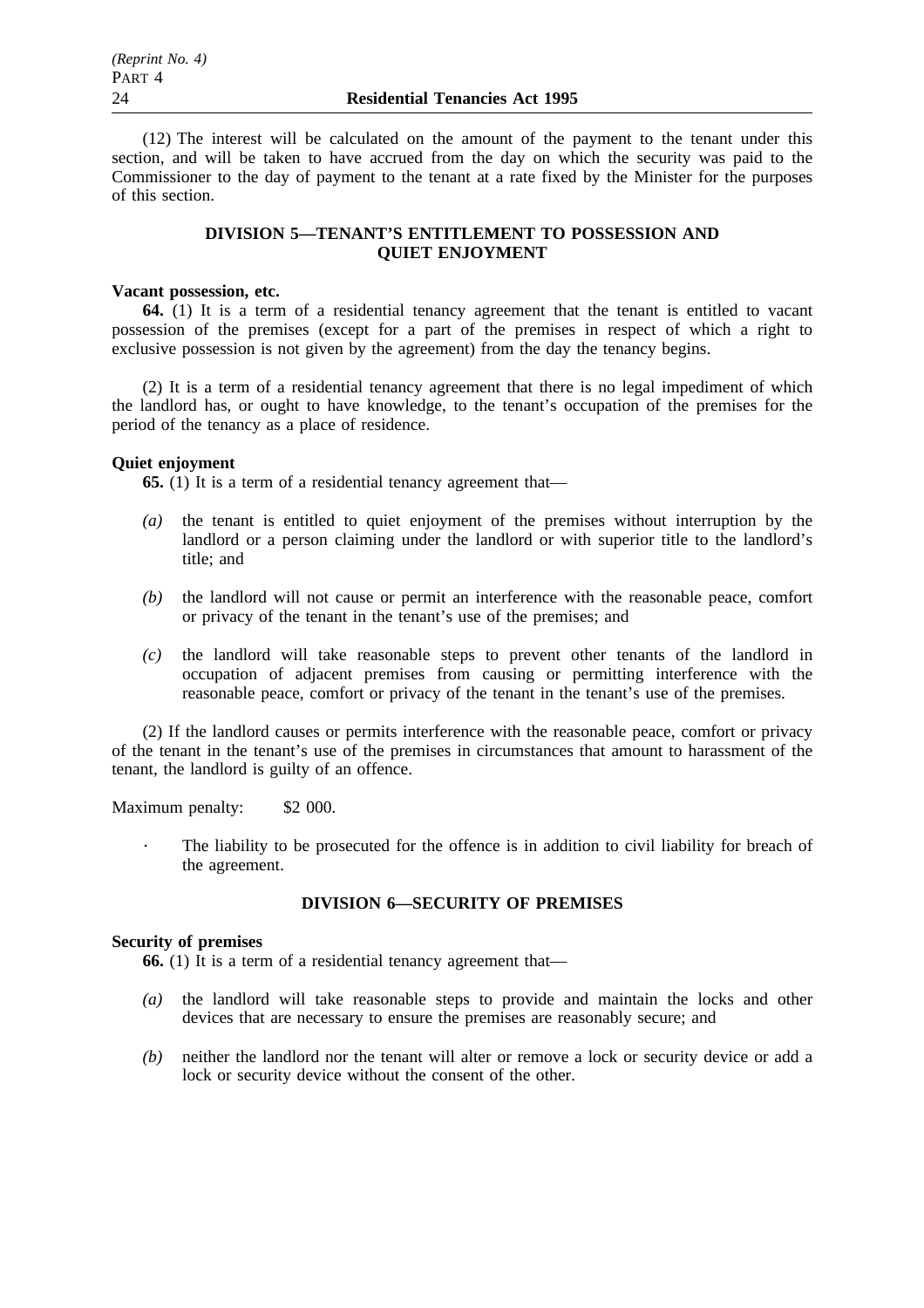(2) A landlord or tenant who, without reasonable excuse, contravenes the term of the agreement arising under subsection (1)*(b)* is guilty of an offence.

Maximum penalty: \$1 000.

The liability to be prosecuted for the offence is in addition to civil liability for breach of the agreement.

(3) If the landlord's agent, without reasonable excuse, alters or removes a lock or security device, or adds a lock or security device, without the tenant's consent, the agent is guilty of an offence.

Maximum penalty: \$1 000.

The liability to be prosecuted for the offence is in addition to civil liability the agent or the landlord may incur.

# **DIVISION 7—LANDLORD'S OBLIGATION IN REGARD TO CONDITION OF THE PREMISES**

### **Cleanliness**

**67.** It is a term of a residential tenancy agreement that the landlord will ensure that the premises, and ancillary property, are in a reasonable state of cleanliness when the tenant goes into occupation of the premises.

## **Landlord's obligation to repair**

**68.** (1) It is a term of a residential tenancy agreement that the landlord—

- *(a)* will ensure that the premises, and ancillary property, are in a reasonable state of repair at the beginning of the tenancy and will keep them in a reasonable state of repair having regard to their age, character and prospective life; and
- *(b)* will comply with statutory requirements affecting the premises.
- The obligation applies even though the tenant had notice of the state of disrepair before entering into occupation.
- (2) However—
- *(a)* the landlord will not be regarded as being in breach of the obligation to repair unless—
	- (i) the landlord has notice of the defect requiring repair; and
	- (ii) the landlord fails to act with reasonable diligence to have the defect repaired; and
- *(b)* if the landlord is a registered housing co-operative, the regulations may limit the extent of the obligation imposed by subsection (1); and
- *(c)* if the premises are subject to a housing improvement notice fixing the maximum rent for the premises, the landlord's obligation under subsection (1) to repair the premises does not apply.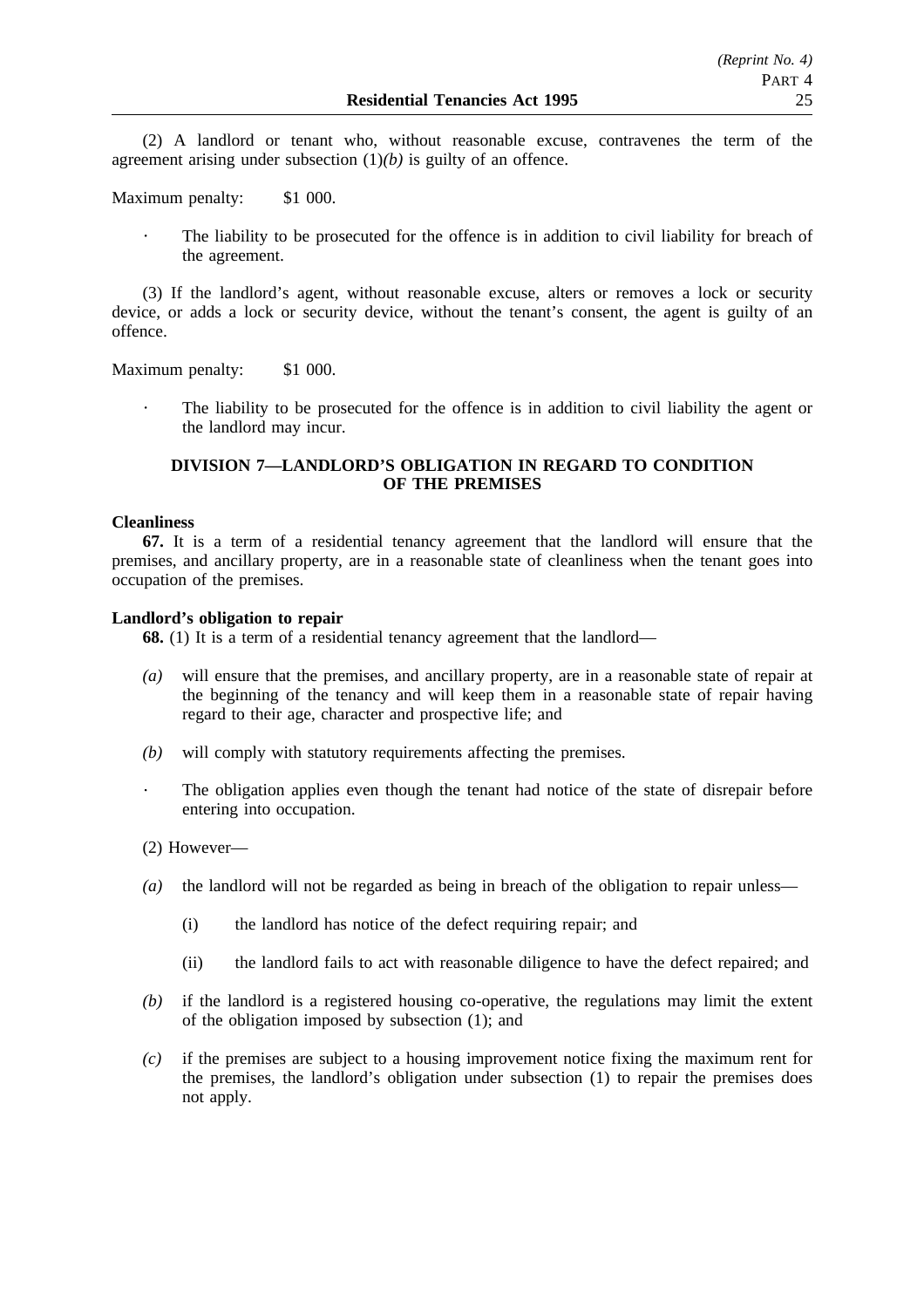$(3)$  If—

- *(a)* premises or ancillary property are in a state of disrepair that does not arise from a contravention of the residential tenancy agreement by the tenant; and
- *(b)* the state of disrepair is, unless remedied, likely to result in personal injury or damage to property or undue inconvenience; and
- *(c)* the tenant notifies the landlord of the state of disrepair or makes a reasonable attempt to do so; and
- *(d)* the tenant incurs costs in having the state of disrepair remedied; and
- *(e)* the repairs are carried out by a person who is licensed to carry out the necessary work and the person provides the landlord with a report on the work carried out and the apparent cause of the state of disrepair,

the tenant is entitled to recover from the landlord the reasonable costs of having the repairs carried out.

(4) However, the tenant is not entitled to recover the cost of repairing the premises if the premises are subject to a housing improvement notice fixing the maximum rent payable for premises.

# **DIVISION 8—TENANT'S OBLIGATIONS IN RELATION TO THE PREMISES AND ANCILLARY PROPERTY**

# **Tenant's responsibility for cleanliness and damage**

**69.** (1) It is a term of a residential tenancy agreement that the tenant—

- *(a)* must keep the premises and ancillary property in a reasonable state of cleanliness; and
- *(b)* must notify the landlord of damage to the premises or ancillary property; and
- *(c)* must not intentionally or negligently cause or permit damage to the premises or ancillary property.

(2) A tenant who intentionally causes serious damage to the premises or ancillary property is guilty of an offence.

Maximum penalty: \$2 000.

The liability to be prosecuted for an offence is in addition to civil liability for a breach of the agreement.

(3) It is a term of a residential tenancy agreement that, at the end of the tenancy, the tenant must give the premises and ancillary property back to the landlord in reasonable condition and in a reasonable state of cleanliness.

(4) In deciding whether premises or other property is in reasonable condition, its condition when the tenant took possession of it, and the probable effect of reasonable wear and tear since that time, must be taken into account.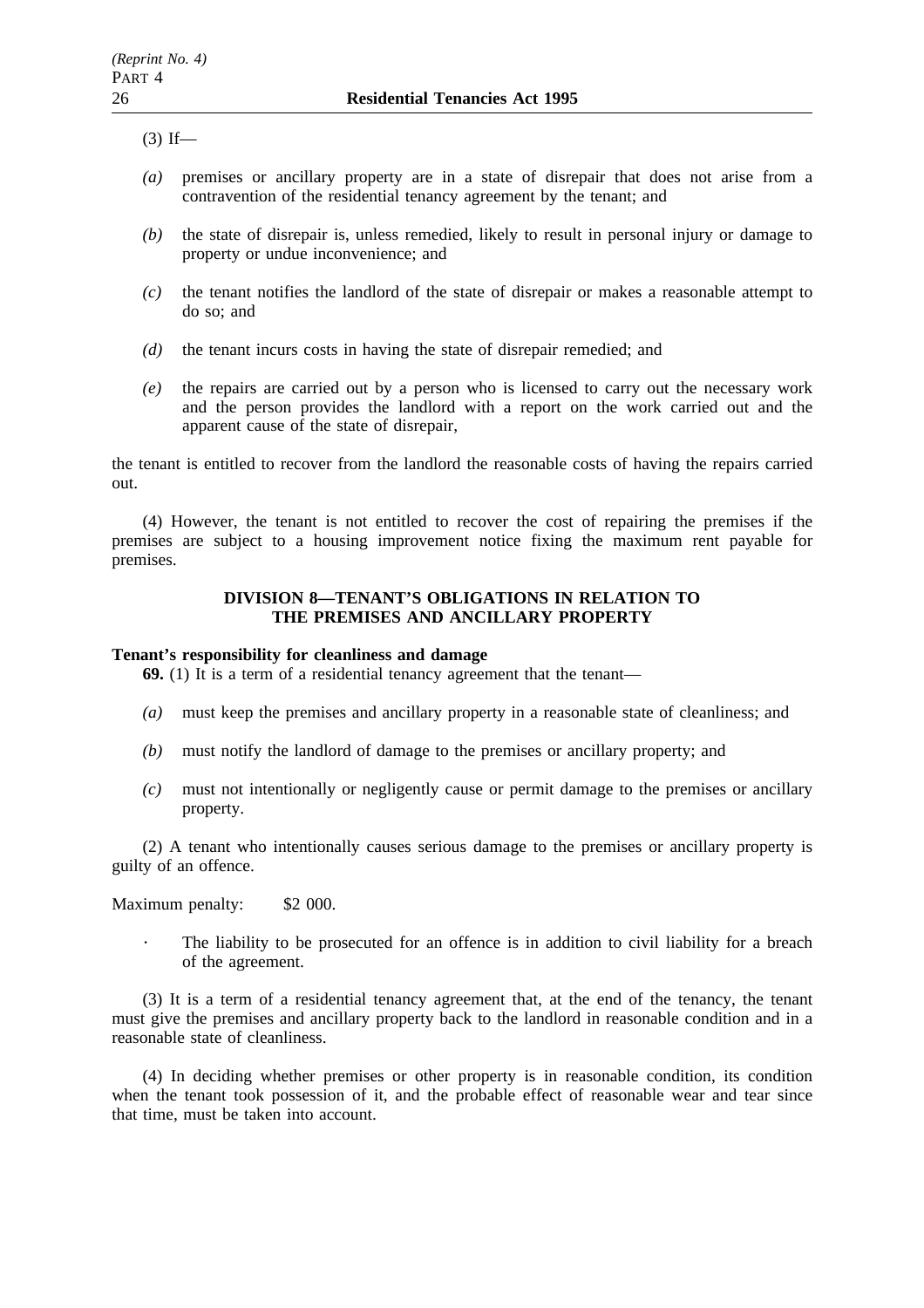## **Alteration of premises**

**70.** (1) It is a term of a residential tenancy agreement that a tenant must not, without the landlord's written consent, make an alteration or addition to the premises.

(2) A tenant may remove a fixture affixed to the premises by the tenant unless its removal would cause damage to the premises.

(3) If a tenant causes damage to the premises by removing a fixture, the tenant must notify the landlord and, at the option of the landlord, repair the damage or compensate the landlord for the reasonable cost of repairing the damage.

# **DIVISION 9—TENANT'S CONDUCT ON THE PREMISES**

### **Tenant's conduct**

**71.** It is a term of a residential tenancy agreement that—

- *(a)* the tenant must not use the premises, or cause or permit the premises to be used, for an illegal purpose; and
- *(b)* the tenant must not cause or permit a nuisance; and
- *(c)* the tenant must not cause or permit an interference with the reasonable peace, comfort or privacy of another person who resides in the immediate vicinity of the premises.

# **DIVISION 10—LANDLORD'S RIGHT OF ENTRY**

## **Right of entry**

**72.** (1) It is a term of a residential tenancy agreement that the landlord may enter the premises if (and only if)—

- *(a)* the entry is made in an emergency; or
- *(b)* the landlord gives the tenant written notice stating the purpose and specifying the date and time of the proposed entry not less than seven and not more than 14 days before entering the premises; or
- *(c)* the entry is made at a time previously arranged with the tenant (but not more frequently than once every week for the purpose of collecting the rent); or
- *(d)* the entry is made at a time previously arranged with the tenant (but not more frequently than once every four weeks) for the purpose of inspecting the premises; or
- *(e)* the entry is made for the purpose of carrying out necessary repairs or maintenance at a reasonable time of which the tenant has been given at least 48 hours written notice; or
- *(f)* the entry is made for the purpose of showing the premises to prospective tenants, at a reasonable time and on a reasonable number of occasions during the period of 28 days preceding the termination of the agreement, after giving reasonable notice to the tenant; or
- *(g)* the entry is made for the purpose of showing the premises to prospective purchasers, at a reasonable time and on a reasonable number of occasions, after giving the tenant reasonable notice; or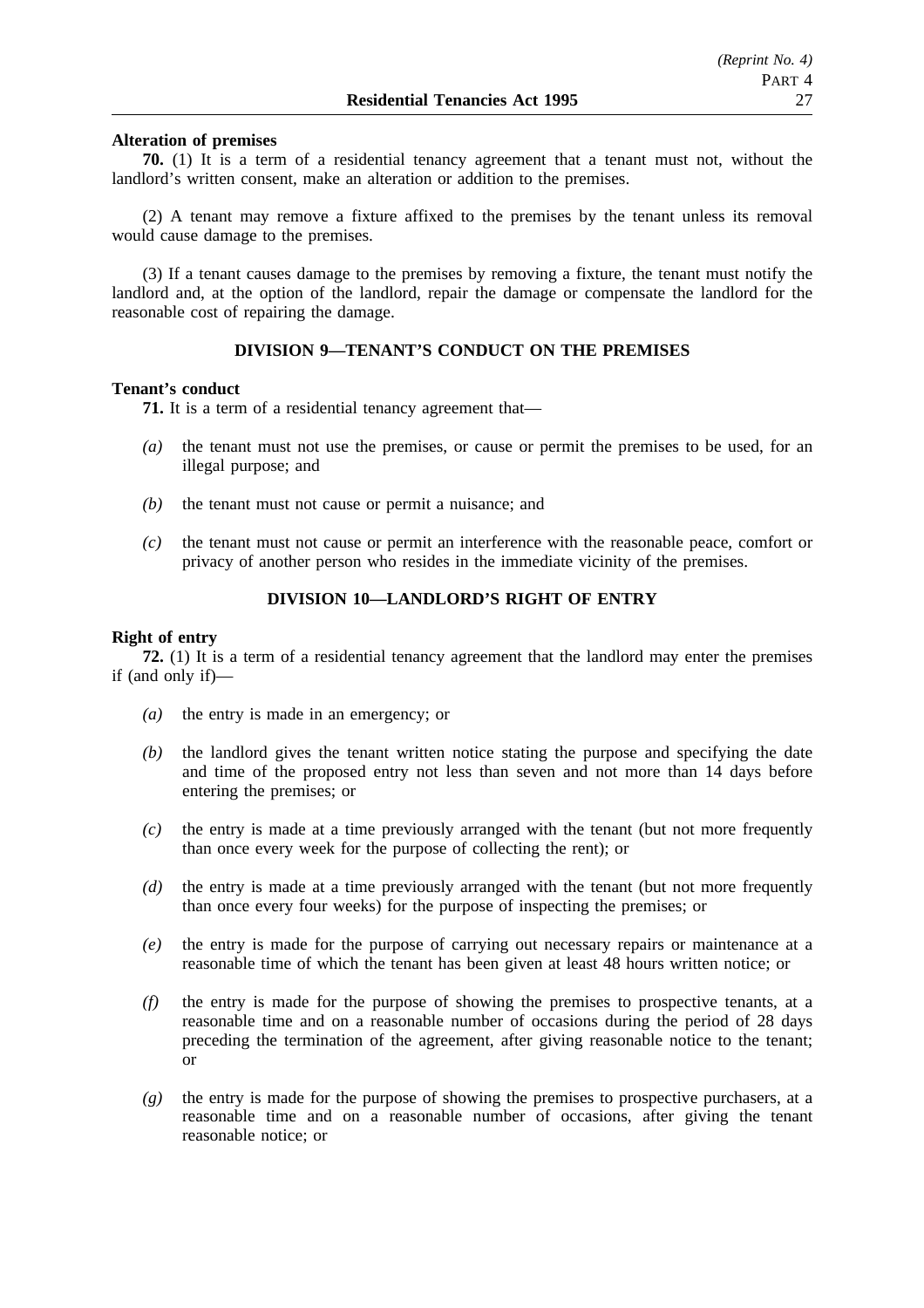*(h)* the entry is made with the consent of the tenant given at, or immediately before, the time of entry.

(2) This section does not apply to a part of the premises that the tenant uses in common with the landlord or another tenant of the landlord.

# **DIVISION 11—RATES, TAXES AND CHARGES**

### **Rates, taxes and charges**

**73.** (1) It is a term of a residential tenancy agreement that the landlord must bear all statutory rates, taxes and charges imposed in respect of the premises.

(2) However, rates and charges for water supply are to be borne as agreed between the landlord and the tenant.

- (3) In the absence of an agreement—
- *(a)* the landlord will bear the rates and charges for water supply up to a limit fixed or determined under the regulations; and
- *(b)* any amount in excess of the limit is to be borne by the tenant.

# **DIVISION 12—ASSIGNMENT**

### **Assignment of tenant's rights under residential tenancy agreement**

**74.** (1) A tenant under a residential tenancy agreement may, by written or oral agreement with another—

- *(a)* assign the tenant's interest in the agreement to the other; or
- *(b)* sub-let the premises to which the residential tenancy agreement relates to the other.
- (2) However, it is a term of a residential tenancy agreement that—
- *(a)* the tenant must not assign the tenant's interest, or sub-let the premises, without the written consent of the landlord; but
- *(b)* the landlord—
	- (i) must not unreasonably withhold consent (unless the landlord is a registered housing co-operative, in which case the landlord has an absolute discretion to withhold consent to an assignment); and
	- (ii) must not make a charge for giving consent or considering an application for consent exceeding the landlord's reasonable expenses.
	- The absence of consent does not invalidate an assignment or sublease unless the landlord is a registered housing co-operative. However, if the landlord's consent to an assignment is not obtained, the tenant who assigns the interest remains liable to the landlord under the residential tenancy agreement (together with the new tenant, who is jointly and severally liable) unless the landlord has unreasonably withheld consent. This continuing liability of the assignor does not apply, in the case of a periodic tenancy, to a liability accruing more than 21 days after the landlord became aware or ought reasonably to have become aware of the assignment (whichever is the earlier).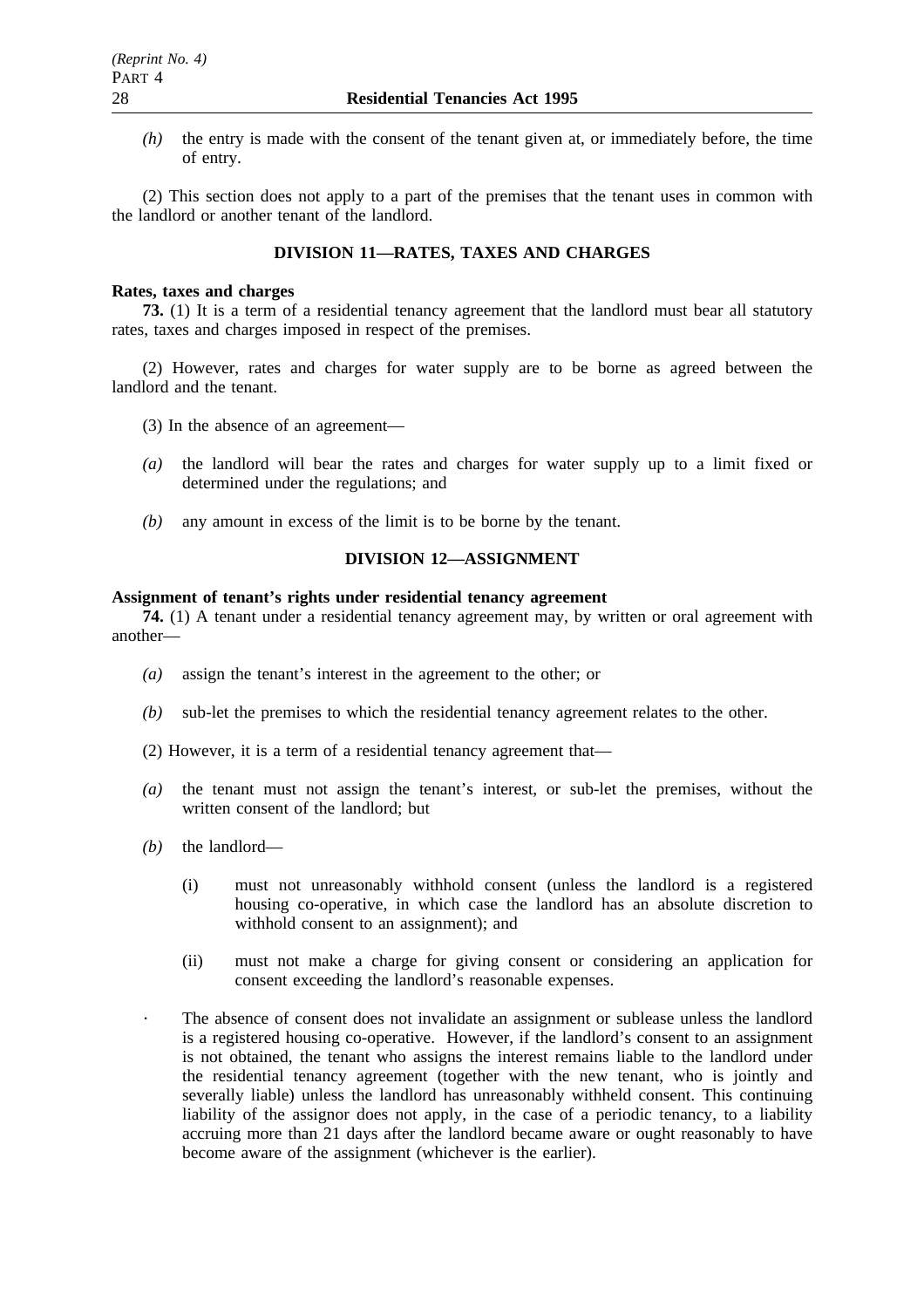- If the landlord's consent to an assignment is not obtained and the landlord had, before the assignment, served a notice of termination on the assignor, the landlord may enforce the notice against the assignee.
- The landlord may terminate a residential tenancy agreement on the ground that the tenant has assigned the tenant's interest, or has granted a sub-tenancy, without the landlord's consent, but only if the landlord has not unreasonably withheld consent and serves the notice of termination within 21 days after the time the landlord became aware or ought reasonably to have become aware of the assignment or sub-tenancy (whichever is the earlier).

(3) The effect of an assignment under this section is that the assignee is substituted for the assignor as tenant under the residential tenancy agreement (but the assignor remains responsible for liabilities that accrued before the date of the assignment)<sup>1</sup>.

<sup>1.</sup> If the assignment is made without the landlord's consent, the tenant may also remain liable under the agreement for liabilities that accrue later—*See above*.

(4) An assignee is liable to indemnify the assignor for liabilities incurred by the assignor to the landlord because of a breach of the residential tenancy agreement by the assignee.

(5) If the tenant assigns the tenant's interest, an amount paid by the tenant and held by way of security will (unless the parties agree to the contrary) continue to be held as security for the proper performance by the assignee of obligations under the residential tenancy agreement.

# **DIVISION 13—TENANT'S VICARIOUS LIABILITY**

### **Vicarious liability**

**75.** It is a term of a residential tenancy agreement that, if a person is on the premises at the invitation or with the consent of the tenant, the tenant is vicariously responsible for an act or omission by the person that would, if it had been an act or omission of the tenant, have constituted a breach of the agreement.

## **DIVISION 14—HARSH OR UNCONSCIONABLE TERMS**

### **Harsh or unconscionable terms**

**76.** (1) The Tribunal may, on application by a tenant, make an order rescinding or varying a term of a residential tenancy agreement if satisfied that the term is harsh or unconscionable.

(2) On making an order under subsection (1), the Tribunal may make consequential changes to the residential tenancy agreement or another related document.

## **DIVISION 15—MISCELLANEOUS**

# **Accelerated rent and liquidated damages**

**77.** (1) If a residential tenancy agreement provides that, upon breach by the tenant of a term about rent or other term of the agreement, the tenant is liable to pay—

- *(a)* all or any part of the rent remaining payable under the agreement; or
- *(b)* rent of an increased amount; or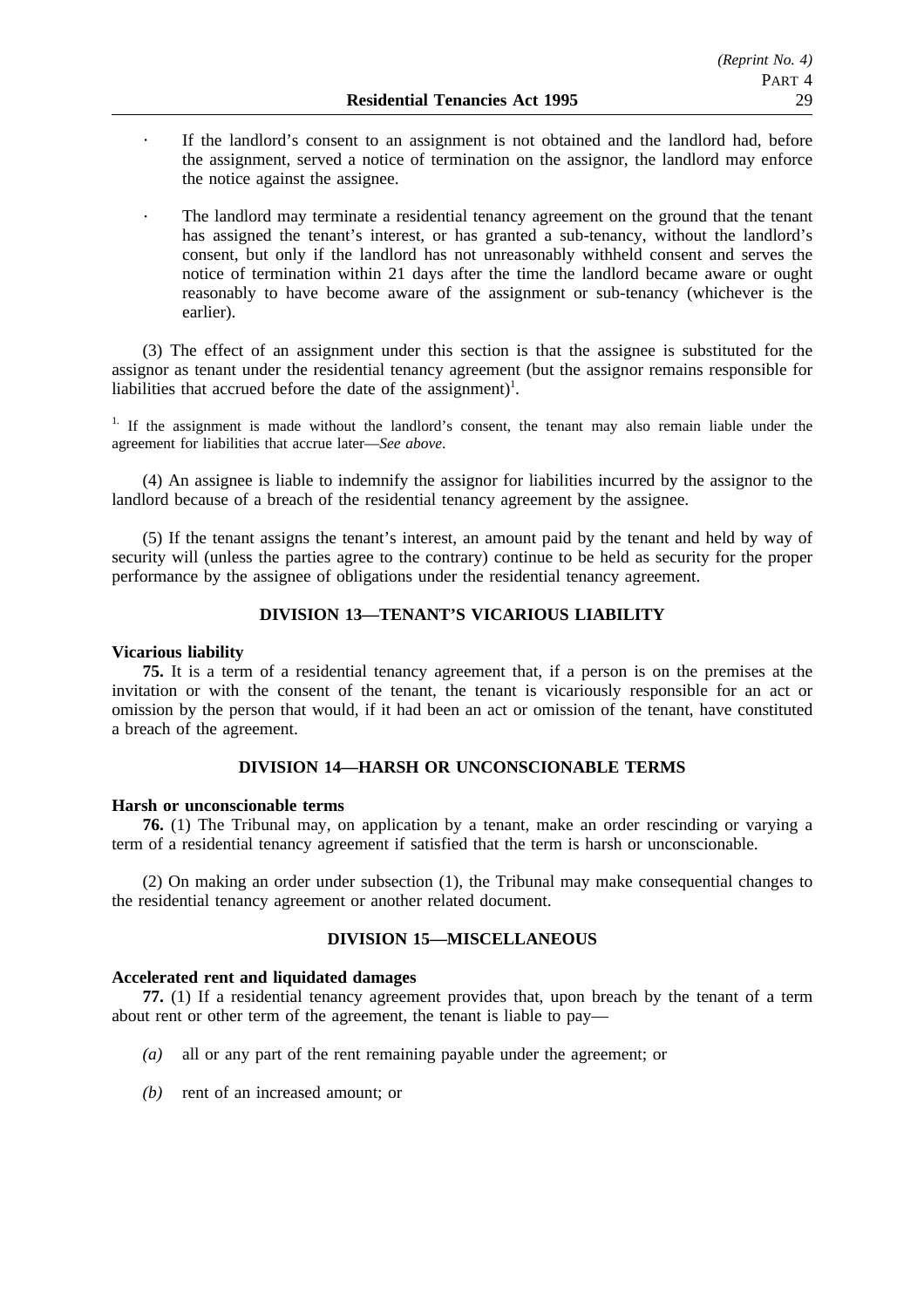- *(c)* an amount by way of penalty; or
- *(d)* an amount by way of liquidated damages,

the provision is void.

(2) If a residential tenancy agreement provides that, on early or punctual payment of rent, the rent will or may be decreased or the tenant will or may be granted or paid a rebate, refund or other benefit, the tenant is entitled to the reduction, rebate, refund or other benefit in any event.

(3) If a residential tenancy agreement contains a provision to which this section applies, the landlord is guilty of an offence.

Maximum penalty: \$1 000.

## **Duty of mitigation**

**78.** The rules of the law of contract about mitigation of loss or damage on breach of a contract apply to a breach of a residential tenancy agreement.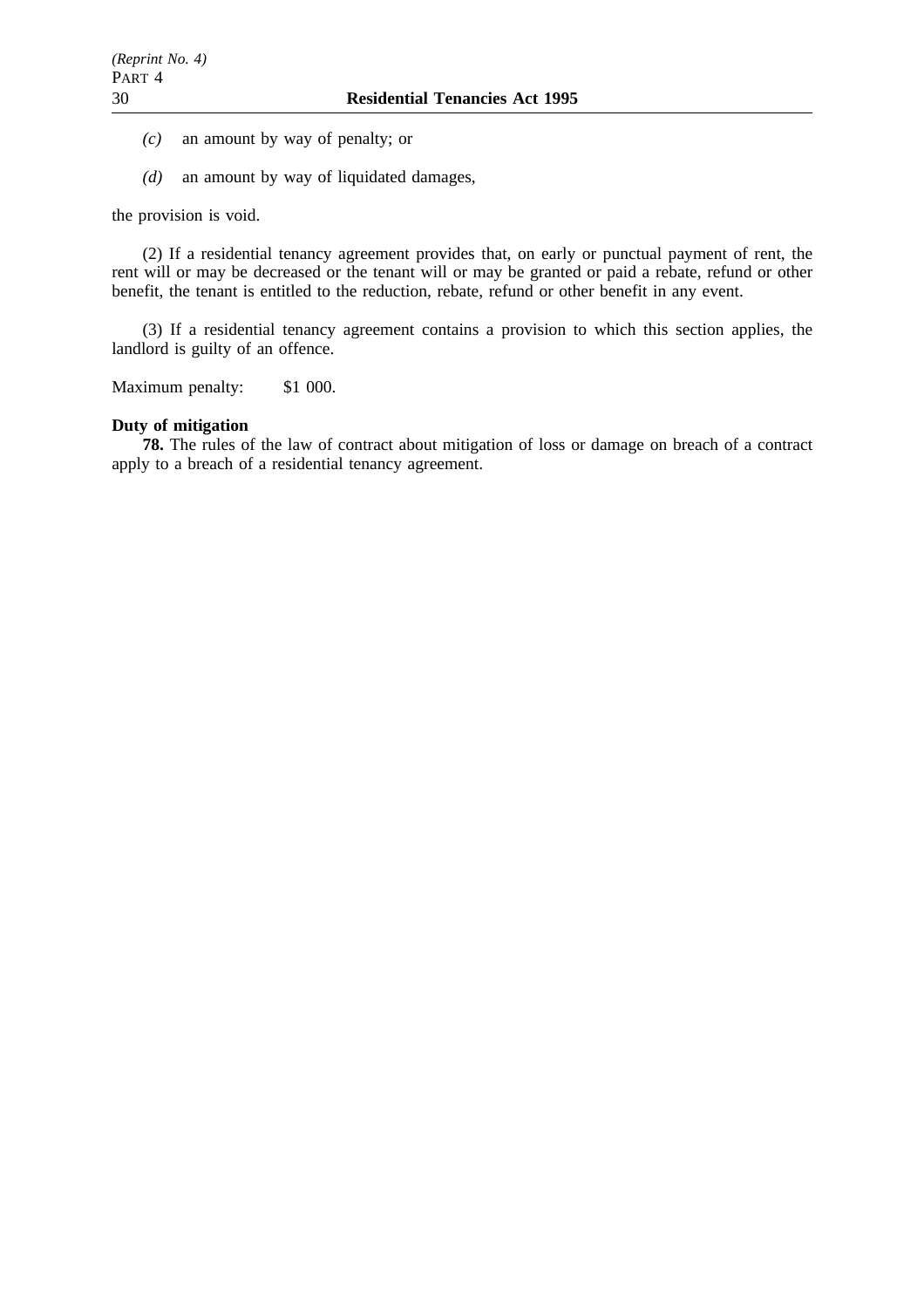# **PART 5 TERMINATION OF RESIDENTIAL TENANCY AGREEMENTS**

# **DIVISION 1—TERMINATION GENERALLY**

## **Termination of residential tenancy**

**79.** A residential tenancy terminates if—

- *(a)* the tenancy is for a fixed term and the fixed term comes to an end; or
- *(b)* the landlord or the tenant terminates the tenancy by notice of termination given to the other (as required under this Act); or
- *(c)* the Tribunal terminates the tenancy; or
- *(d)* a person having title superior to the landlord's title becomes entitled to possession of the premises under the order of the Tribunal or a court<sup>1</sup>; or
- *(e)* a mortgagee takes possession of the premises under a mortgage; or
- *(f)* the tenant abandons the premises; or
- *(g)* the tenant dies without leaving dependants in occupation of the premises; or
- *(h)* the tenant gives up possession of the premises with the landlord's consent; or
- *(i)* the interest of the tenant merges with another estate or interest in the land; or
- *(j)* disclaimer of the tenancy occurs.

<sup>1.</sup> See section 96.

# **DIVISION 2—TERMINATION BY THE LANDLORD**

## **Notice of termination by landlord on ground of breach of the agreement**

**80.** (1) If the tenant breaches a residential tenancy agreement, the landlord may give the tenant a written notice in the form required by regulation—

- *(a)* specifying the breach; and
- *(b)* informing the tenant that if the breach is not remedied within a specified period (which must be a period of at least seven days) from the date the notice is given then—
	- (i) the tenancy is terminated by force of the notice; and
	- (ii) the tenant must give up possession of the premises on or before a day specified in the notice (which, subject to subsection  $(2)(c)$ , must be at least seven days after the end of the period allowed for the tenant to remedy the breach).
- (2) If notice is given under this section on the ground of a failure to pay rent—
- *(a)* the notice is ineffectual unless the rent (or any part of the rent) has remained unpaid in breach of the agreement for not less than 14 days before the notice was given; and
- *(b)* the notice is not rendered ineffectual by failure by the landlord to make a prior formal demand for payment of the rent; and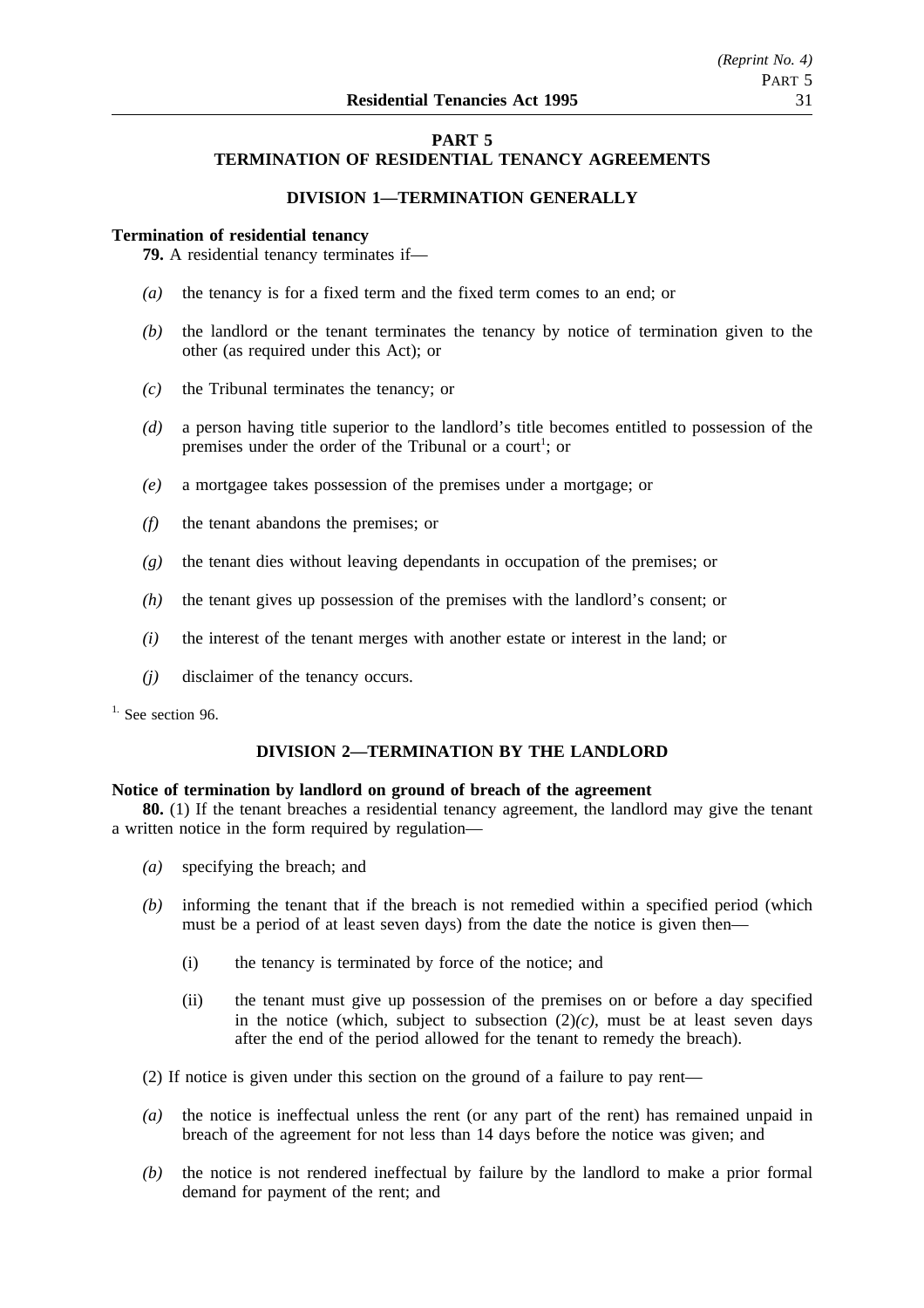*(c)* the day specified in the notice for the tenant to give up possession of the premises if the rent is not paid in accordance with the terms of the notice can be any day after the day on which the tenancy is terminated under the notice<sup>1</sup>.

<sup>1.</sup> Ie. the requirement to give the tenant at least seven days to give up possession of the premises if the tenant remains in default does not apply.

(3) If notice is given under this section in respect of a residential tenancy agreement that creates a tenancy for a fixed term, the notice is not ineffectual because the day specified as the day on which the tenant is to give up possession of the premises is earlier than the last day of that term.

(4) The tenant may at any time after receiving a notice under this section and before giving vacant possession to the landlord, apply to the Tribunal for an order—

- *(a)* declaring that the tenant is not in breach of the residential tenancy agreement, or has remedied the breach of the agreement, and that the tenancy is not liable to be terminated under this section; or
- *(b)* reinstating the tenancy.

(5) If the Tribunal is satisfied that a tenancy has been validly terminated under this section, but that it is just and equitable to reinstate the tenancy (or would be just and equitable to reinstate the tenancy if the conditions of the order were complied with), the Tribunal may make an order reinstating the tenancy.

- An order reinstating the tenancy under this section may be made on conditions that the Tribunal considers appropriate.
- On an application for an order reinstating the tenancy, the Tribunal may make alternative  $\mathcal{L}$ orders providing for reinstatement of the tenancy if specified conditions are complied with but, if not, ordering the tenant to give up possession of the premises to the landlord.

# **Termination because possession is required by the landlord for certain purposes**

- **81.** (1) A landlord may, by notice of termination given to the tenant, terminate a periodic residential tenancy on the ground that—
- *(a)* the landlord requires possession of the premises for demolition; or
- *(b)* the landlord requires possession of the premises for repairs or renovations that cannot be carried out conveniently while the tenant remains in possession of the premises; or
- *(c)* the landlord requires possession of the premises for—
	- (i) the landlord's own occupation; or
	- (ii) occupation by the landlord's spouse, child or parent; or
	- (iii) occupation by the spouse of the landlord's child or parent; or
- *(d)* the landlord has entered into a contract for the sale of the premises under which the landlord is required to give vacant possession of the premises; or
- *(e)* the landlord requires possession of the premises for a purpose prescribed by regulation.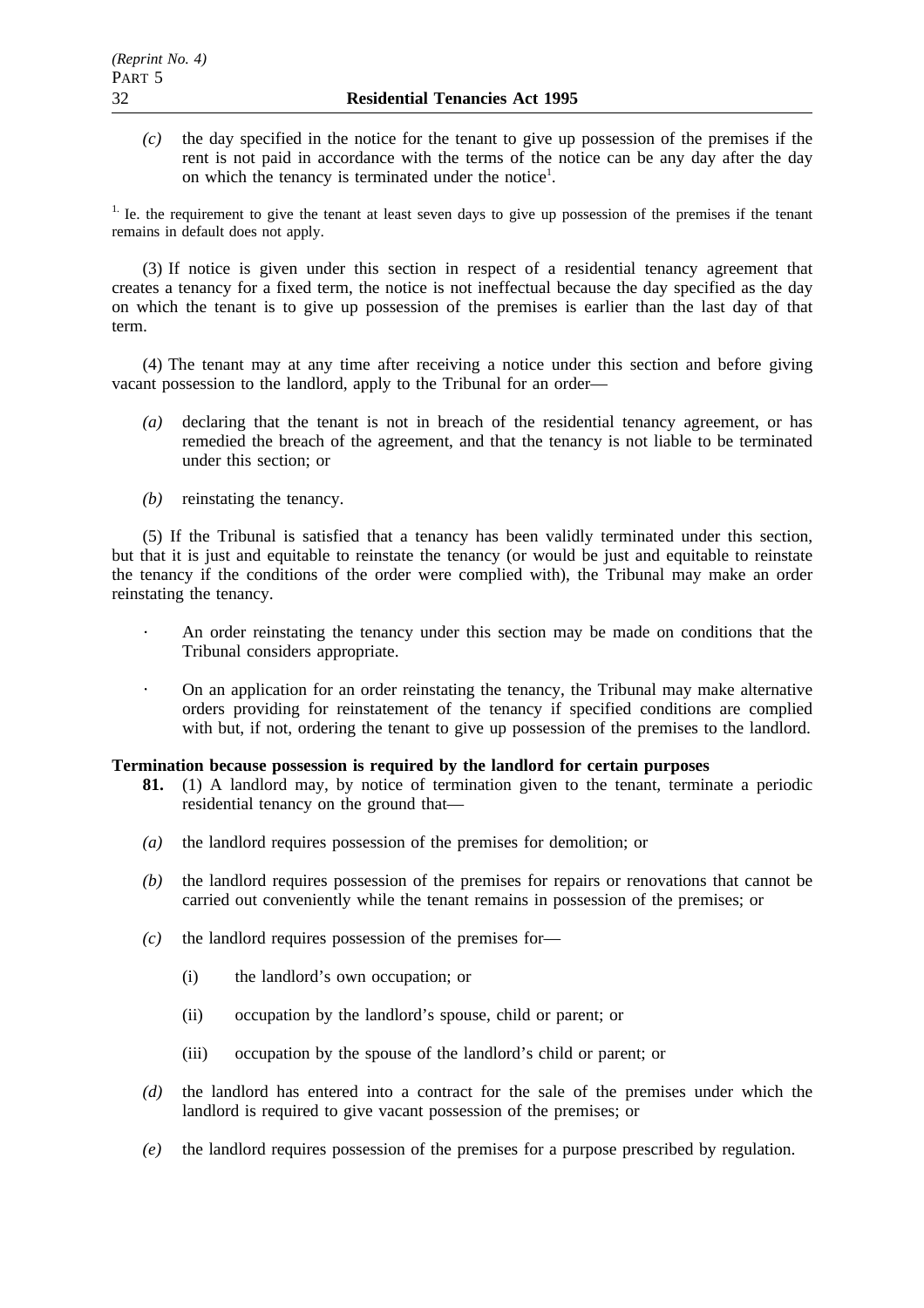(2) The period of notice given under this section must be at least 60 days or a period equivalent to a single period of the tenancy (whichever is the longer).

(3) A person must not falsely state the ground of termination in a notice of termination given, or purportedly given, under this section.

Maximum penalty: \$2 000.

(4) A landlord who recovers possession of premises under this section must not, without the consent of the Tribunal, grant a fresh tenancy over the premises within six months after recovering possession.

Maximum penalty: \$2 000.

# **Termination of residential tenancy by housing co-operative**

**82.** (1) A registered housing co-operative that is landlord under a residential tenancy agreement may, by notice of termination given to the tenant, terminate a residential tenancy on the ground that—

- *(a)* the tenant has ceased to be a member of the co-operative; or
- *(b)* the tenant no longer satisfies conditions specified by the agreement as essential to the continuation of the tenancy.
- (2) The period of notice under this section must be at least 28 days.

## **Termination by landlord without specifying a ground of termination**

**83.** (1) A landlord may, by notice of termination given to the tenant, terminate the tenancy without specifying a ground of termination.

(2) However, if the tenancy is for a fixed term, it cannot be terminated under this section; nor can a housing co-operative terminate a tenancy with a member of the co-operative under this section; nor can a tenancy be terminated by notice under this section if the premises are subject to a housing improvement notice, or subject, or potentially subject, to rent control under this Act.

- Premises are subject to, or potentially subject to, rent control under this Act if an order is in force under section 56 or proceedings for such an order have been commenced.
- (3) The period of notice under this section must be at least 90 days.

### **Limitation of right to terminate**

**84.** (1) If premises to which a residential tenancy agreement applies are—

- *(a)* subject to a housing improvement notice; or
- *(b)* subject to, or potentially subject to, rent control under this Act,

the landlord may only terminate the tenancy by notice of termination if the notice is given on a specified ground, and the Tribunal authorises the notice of termination.

Premises are subject to, or potentially subject to, rent control under this Act if an order is in force under section 56 or proceedings for such an order have been commenced.

(2) The Tribunal may authorise a notice of termination under this section if satisfied of the genuineness of the proposed ground on which the notice is to be given.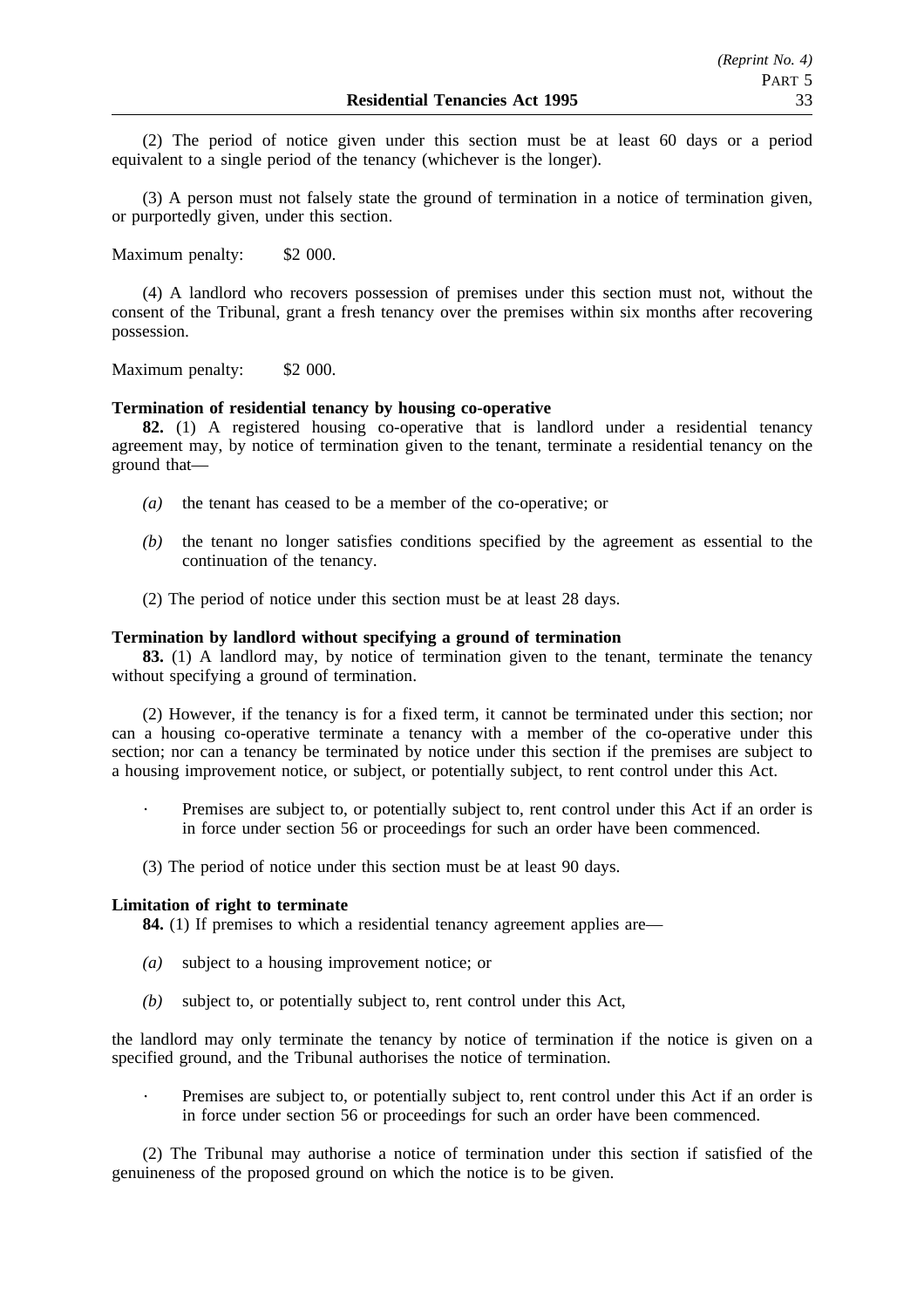## **DIVISION 3—TERMINATION BY TENANT**

### **Notice of termination by tenant on ground of breach of the agreement**

**85.** (1) If the landlord breaches a residential tenancy agreement, the tenant may give the landlord a written notice, in the form required by regulation—

- *(a)* specifying the breach; and
- *(b)* informing the landlord that if the breach is not remedied within a specified period (which must be a period of at least seven days) from the date the notice is given the tenancy is terminated by force of the notice from a date that is also specified in the notice (which must be at least seven days after the end of the period allowed for the landlord to remedy the breach).

(2) The landlord may, before the time fixed in the tenant's notice for termination of the tenancy or the tenant gives up possession of the premises (whichever is the later), apply to the Tribunal for an order—

- *(a)* declaring that the landlord is not in breach of the residential tenancy agreement, or has remedied the breach of the agreement, and that the tenancy is not liable to be terminated under this section; or
- *(b)* reinstating the tenancy.

(3) If the Tribunal is satisfied that a tenancy has been validly terminated under this section, but that it is just and equitable to reinstate the tenancy (or would be just and equitable to reinstate the tenancy if the conditions of the order were complied with), the Tribunal may make an order reinstating the tenancy.

An order reinstating the tenancy under this section may be made on conditions that the Tribunal considers appropriate.

## **Termination by tenant without specifying a ground of termination**

**86.** (1) The tenant under a residential tenancy agreement for a periodic tenancy may, by notice of termination given to the landlord, terminate the tenancy without specifying a ground of termination.

(2) The minimum period of notice under this section is 21 days or a period equivalent to a single period of the tenancy (whichever is longer).

# **DIVISION 4—TERMINATION BY THE TRIBUNAL**

### **Termination on application by landlord**

**87.** (1) The Tribunal may, on application by a landlord, terminate a residential tenancy and make an order for possession of the premises if satisfied that—

- *(a)* the tenant has committed a breach of the residential tenancy agreement; and
- $(b)$  the breach is sufficiently serious to justify termination of the tenancy<sup>1</sup>.

 $<sup>1</sup>$ . A tenancy may be terminated by a notice under section 80 if the tenant fails to remedy a breach after being</sup> required to do so by the landlord. This alternative procedure may be appropriate if (for example) the breach is not capable of remedy.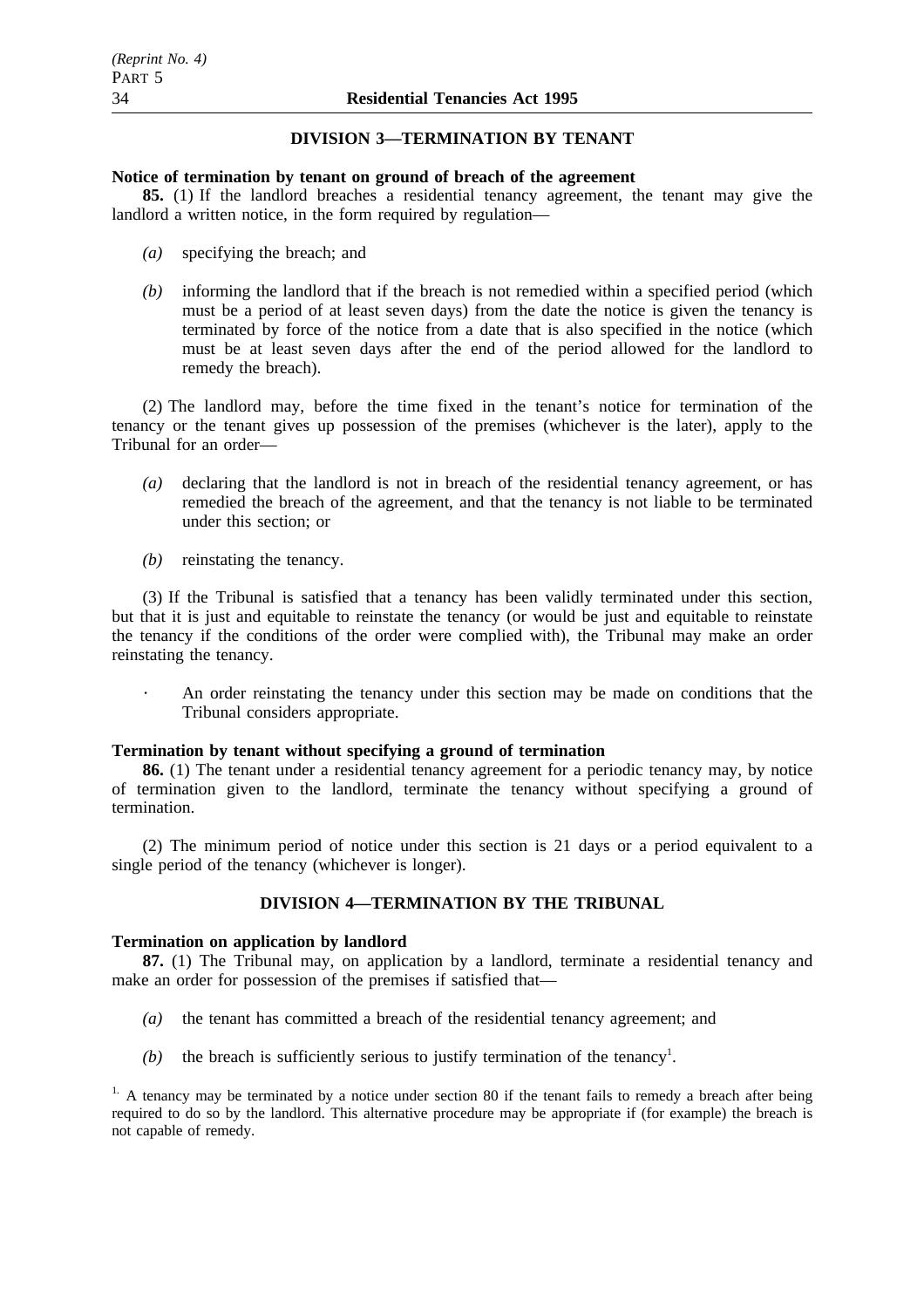(2) The Tribunal may, on application by a landlord, terminate a residential tenancy and make an order for immediate possession of the premises if the tenant or a person permitted on the premises with the consent of the tenant has, intentionally or recklessly, caused or permitted, or is likely to cause or permit—

- *(a)* serious damage to the premises; or
- *(b)* personal injury to—
	- (i) the landlord or the landlord's agent; or
	- (ii) a person in the vicinity of the premises.

## **Termination on application by tenant**

**88.** The Tribunal may, on application by a tenant, terminate a residential tenancy and make an order for possession of the premises if satisfied that—

- *(a)* the landlord has committed a breach of the residential tenancy agreement; and
- $(b)$  the breach is sufficiently serious to justify termination of the tenancy<sup>1</sup>.

<sup>1.</sup> A tenancy may be terminated by a notice under section 85 if the landlord fails to remedy a breach after being required to do so by the tenant. This alternative procedure may be appropriate if (for example) the breach is not capable of remedy.

## **Termination based on hardship**

**89.** (1) If the continuation of a residential tenancy would result in undue hardship to the landlord or the tenant, the Tribunal may, on application by the landlord or the tenant, terminate the agreement from a date specified in the Tribunal's order and make an order for possession of the premises as from that day.

(2) The Tribunal may also make an order compensating a landlord or tenant for loss and inconvenience resulting, or likely to result, from the early termination of the tenancy.

## **Tribunal may terminate tenancy where tenant's conduct unacceptable**

**90.** (1) The Tribunal may, on application by an interested person, terminate a residential tenancy and make an order for possession of the premises if it is satisfied that the tenant has—

- *(a)* used the premises, or caused or permitted the premises to be used, for an illegal purpose; or
- *(b)* caused or permitted a nuisance; or
- *(c)* caused or permitted an interference with the reasonable peace, comfort or privacy of another person who resides in the immediate vicinity of the premises.

(2) If the Tribunal terminates a tenancy and makes an order for possession under this section—

- *(a)* the Tribunal must specify the day as from which the order will operate, being not more than 28 days after the day on which the orders are made; and
- *(b)* the Tribunal may order that the landlord must not enter into a residential tenancy agreement with the tenant in relation to the same premises for a period determined by the Tribunal (being a period not exceeding three months) (and any agreement entered into in contravention of such an order is void).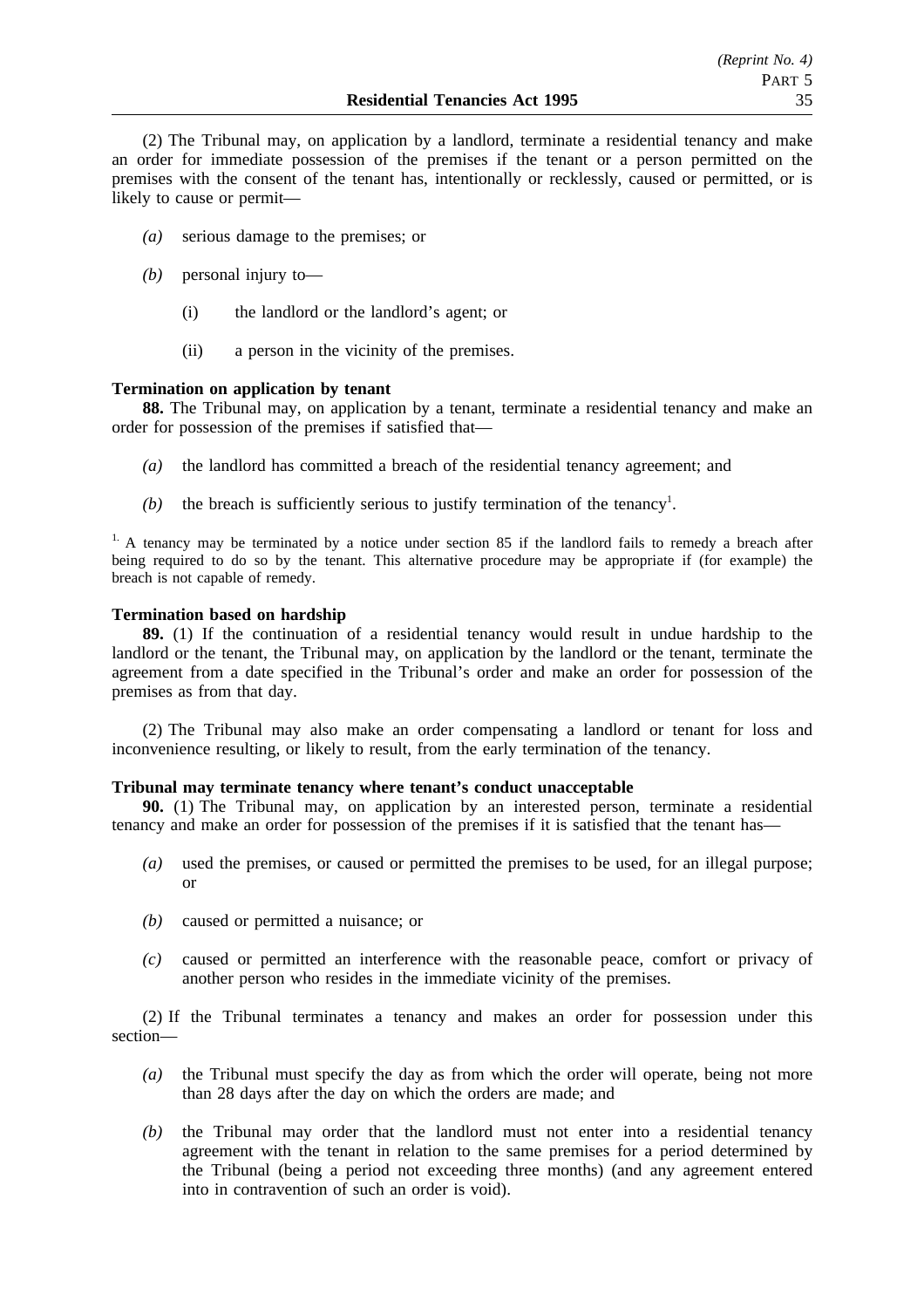(2a) However—

- *(a)* the Tribunal must not make an order under this section unless the landlord has been given a reasonable opportunity to be heard in relation to the matter; and
- *(b)* if the landlord objects to the making of an order under this section, the Tribunal must not make an order unless the Tribunal is satisfied that exceptional circumstances exist justifying the making of the order in any event.

(3) In this section—

"**interested person**" means—

- *(a)* the landlord; or
- *(b)* a person who has been adversely affected by the conduct of the tenant on which the application is based.

# **DIVISION 5—NOTICES OF TERMINATION**

## **Form of notice of termination**

**91.** (1) A notice of termination given by a landlord to a tenant must—

- $(a)$  be in writing and in the form prescribed by regulation<sup>1</sup>; and
- *(b)* be signed by the landlord or the landlord's agent; and
- *(c)* state the address of the premises subject to the tenancy; and
- *(d)* state the day on which the tenant is required to give up vacant possession of the premises to the landlord; and
- *(e)* if the tenancy is to be terminated on a particular ground—specify and give reasonable particulars of the ground of termination; and
- *(f)* include any further information required by regulation.
- (2) A notice of termination given by a tenant to a landlord must—
- (a) be in writing and in the form required by regulation<sup>1</sup>; and
- *(b)* be signed by the tenant or an agent of the tenant; and
- *(c)* state the address of the premises subject to the tenancy; and
- *(d)* state the day on which the tenant is to give up vacant possession of the premises to the landlord; and
- *(e)* if the tenancy is to be terminated on a particular ground—specify and give reasonable particulars of the ground of termination; and
- *(f)* include any further information required by regulation.

<sup>1.</sup> The Acts Interpretation Act 1915 allows some divergence from the prescribed form providing that the form actually used is to the same effect.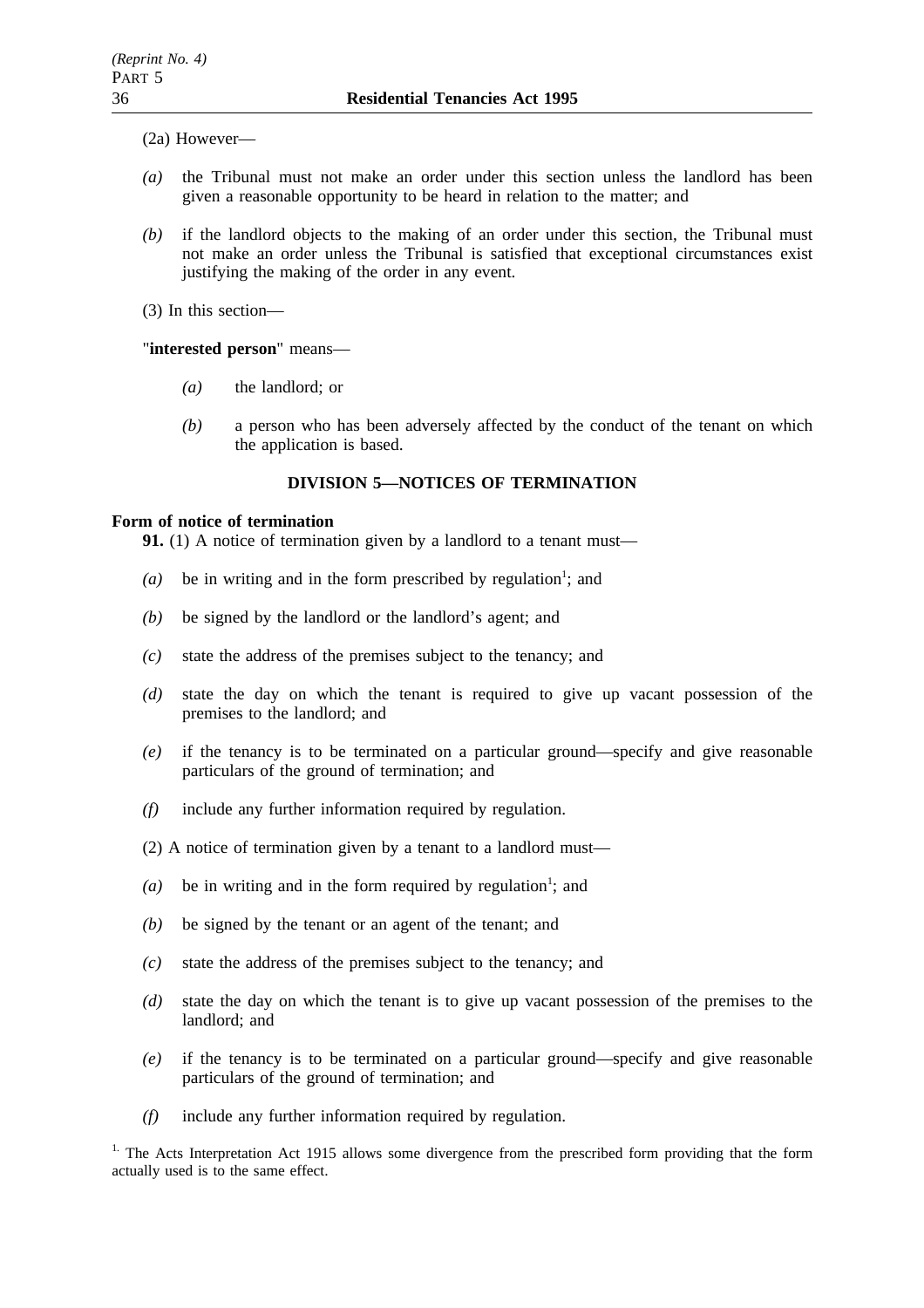## **Termination of periodic tenancy**

**92.** A notice terminating a periodic tenancy under this Act is not ineffectual because—

- *(a)* the period of notice is less than would, apart from this Act, have been required at law; or
- *(b)* the day on which the tenancy is to end is not the last day of a period of the tenancy.

## **DIVISION 6—REPOSSESSION OF PREMISES**

### **Order for possession**

**93.** (1) If a residential tenancy—

- *(a)* is terminated by notice of termination under this Act or, in the case of a tenancy under which the South Australian Housing Trust is landlord, under the residential tenancy agreement; or
- *(b)* is for a fixed term which expires and is not renewed,

the landlord may apply to the Tribunal for an order for possession of the premises.

(2) If the Tribunal is satisfied that the tenancy has terminated or has been terminated, the Tribunal may make an order for possession of the premises.

(3) The order for possession will take effect on a date specified by the Tribunal in the order, being a date not more than seven days after the date of the order unless the operation of the order for possession is suspended<sup>1</sup>.

<sup>1.</sup> See subsection  $(4)$ .

(4) However, if the Tribunal, although satisfied that the landlord is entitled to an order for possession of the premises, is satisfied by the tenant that the grant of an order for immediate possession of the premises would cause severe hardship to the tenant, the Tribunal may—

- *(a)* suspend the operation of the order for possession for up to 90 days; and
- *(b)* extend the operation of the residential tenancy agreement until the landlord obtains vacant possession of the premises from the tenant.
- $\bullet$  . In extending the operation of the residential tenancy agreement, the Tribunal may make modifications to the agreement that it considers appropriate (but the modifications cannot reduce the tenant's financial obligations under the agreement).

(5) If the tenant fails to comply with an order for possession, the landlord is entitled to compensation for any loss caused by that failure.

(6) The Tribunal may, on application by the landlord, order the tenant to pay to the landlord compensation to which the landlord is entitled under subsection (5).

### **Abandoned premises**

**94.** (1) The Tribunal may, on application by a landlord—

- *(a)* declare that a tenant abandoned premises on a day stated in the declaration; and
- *(b)* make an order for immediate possession of the premises.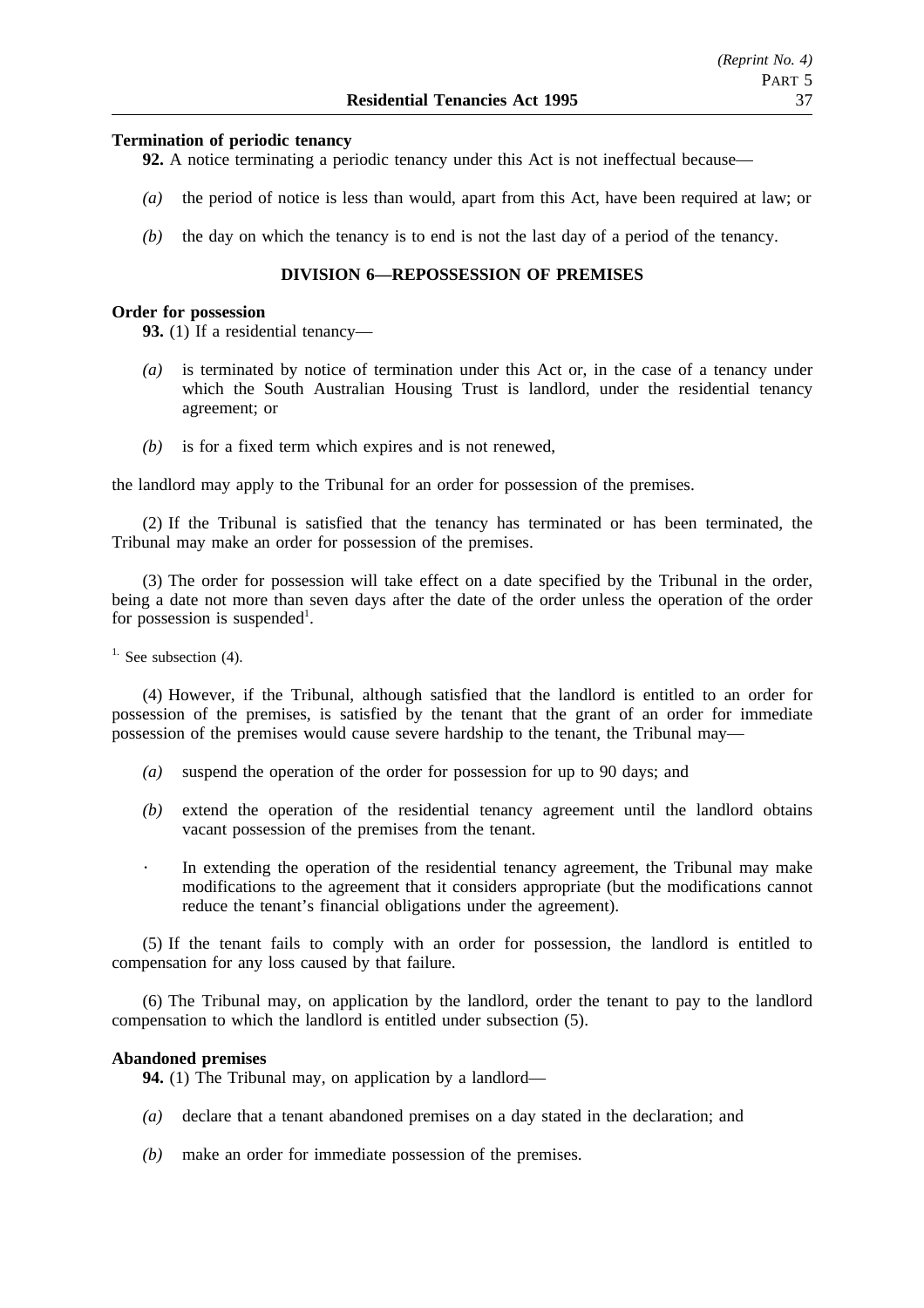(2) A tenant is taken to have abandoned the premises on the day stated in a declaration under this section.

(3) If a tenant has abandoned premises, the landlord is entitled to compensation for any loss (including loss of rent) caused by the abandonment.

(4) However, the landlord must take reasonable steps to mitigate any loss and is not entitled to compensation for loss that could have been avoided by those steps.

(5) The Tribunal may, on application by the landlord, order the tenant to pay to the landlord compensation to which the landlord is entitled under this section.

# **Repossession of premises**

**95.** A person must not enter premises for the purpose of taking possession of the premises before, or after, the end of a residential tenancy unless—

- *(a)* the tenant abandons, or voluntarily gives up possession of, the premises; or
- *(b)* the person is authorised to take possession of the premises under the order of a court or the Tribunal.

Maximum penalty: \$2 000.

# **Forfeiture of head tenancy not to result automatically in destruction of right to possession under residential tenancy agreement**

**96.** (1) A person cannot take possession of residential premises subject to a residential tenancy agreement so as to defeat the tenant's right to possession under the residential tenancy agreement unless an order for possession of the premises is made by a court or the Tribunal.

(2) If a person is entitled to possession of residential premises as against a person who granted a residential tenancy, a court before which proceedings for possession of the premises are brought, or the Tribunal, may, on application by an interested person, vest the residential tenancy agreement in the person who would, but for the agreement, be entitled to possession of the premises so that the tenant holds the premises directly from that person as landlord.

(3) An order may be made under subsection (2) on terms and conditions the court or Tribunal considers just.

# **DIVISION 7—ABANDONED GOODS**

## **Abandoned goods**

**97.** (1) If a residential tenancy terminates or is terminated, and goods are left on the premises that were subject to the tenancy, then—

- *(a)* the landlord may, when at least two days have passed since the landlord took possession of the premises, remove, and destroy or dispose of, goods—
	- (i) if they are perishable foodstuffs; or
	- (ii) if their value is less than a fair estimate of the cost of their removal, storage and sale; but
- *(b)* if the goods are not liable to destruction or disposal under paragraph *(a)*, the landlord must store the goods in a safe place and manner for at least 60 days.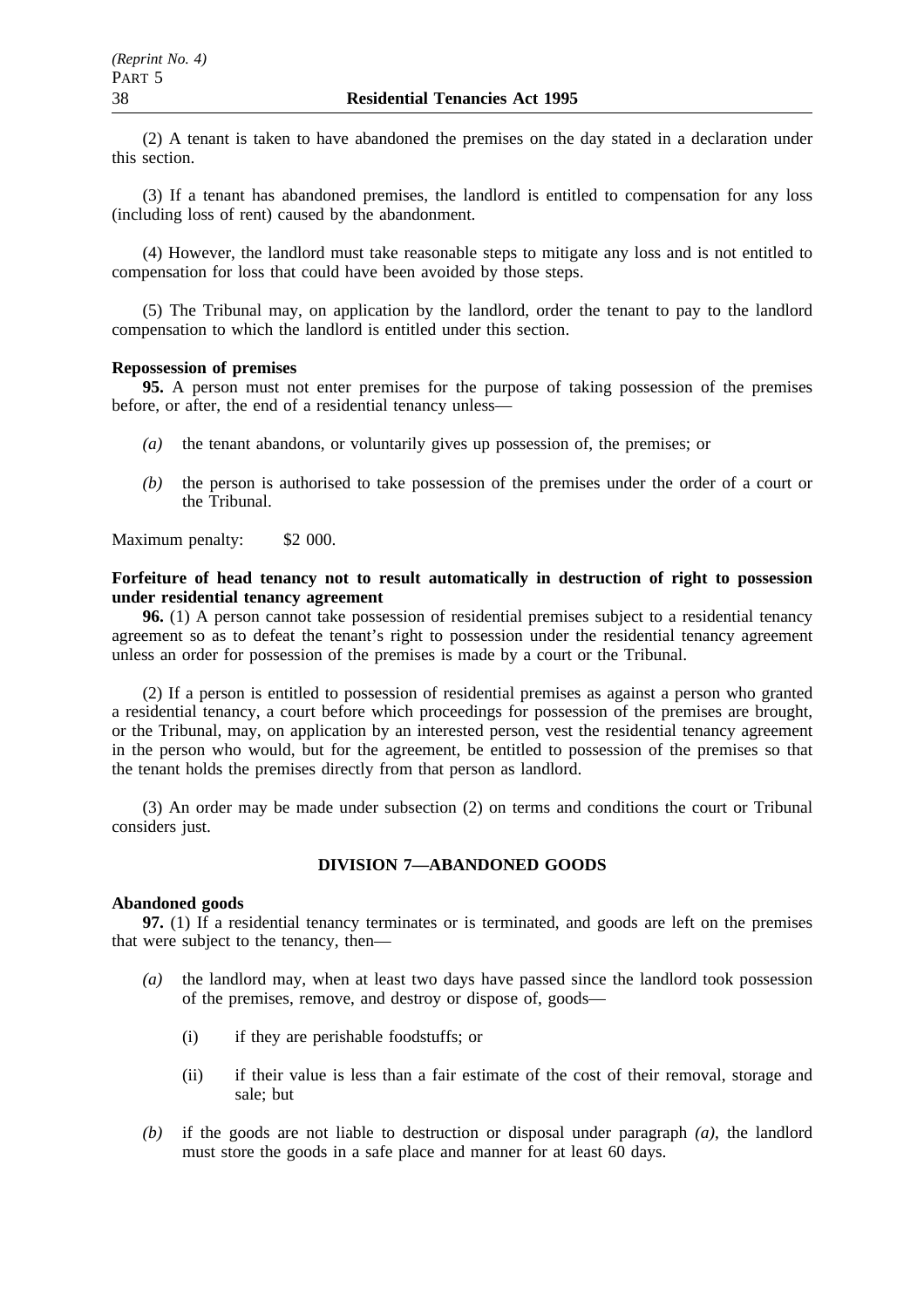(2) The landlord must, within seven days after storing goods or having goods stored under this section—

- *(a)* give notice of the storage of the goods to—
	- (i) if the tenant has left a forwarding address—the tenant; and
	- (ii) if another person has, to the knowledge of the landlord, an interest in the goods and the person's name and address are known to, or reasonably ascertainable by, the landlord—that person; and
- *(b)* publish notice of the storage of the goods in a newspaper circulating generally throughout the State.
- (3) A notice must be in the form prescribed by regulation for the purposes of this section.

(4) A person who is entitled to possession of goods stored under this section may reclaim the goods by paying to the landlord—

- *(a)* the reasonable costs of removing and storing the goods; and
- *(b)* the reasonable costs of giving notice under subsection (2)*(b)*; and
- *(c)* any other reasonable costs incurred by the landlord as a result of the goods being left on the premises.

(5) If the goods are not reclaimed within the 60 day period, the landlord must, as soon as practicable after the end of that period, have the goods sold by public auction.

- (6) On the sale of the goods by public auction, the landlord—
- *(a)* may retain out of the proceeds of sale—
	- (i) the reasonable costs of removing, storing and selling the goods; and
	- (ii) the reasonable costs of giving notice under subsection (2)*(b)*; and
	- (iii) any other reasonable costs incurred by the landlord as a result of the goods being left on the premises; and
	- (iv) any amounts owed to the landlord under the residential tenancy agreement; and
- *(b)* must pay the balance (if any) to the owner, or if the identity and address of the owner are not known to, or reasonably ascertainable by, the landlord, to the Commissioner for the credit of the Fund.

(7) If goods are sold by public auction under this section, the purchaser acquires a good title to the goods which defeats—

- *(a)* the tenant's interest in the goods; and
- *(b)* the interests of others (apart from the tenant) unless the purchaser has actual notice of the interest before purchasing the goods.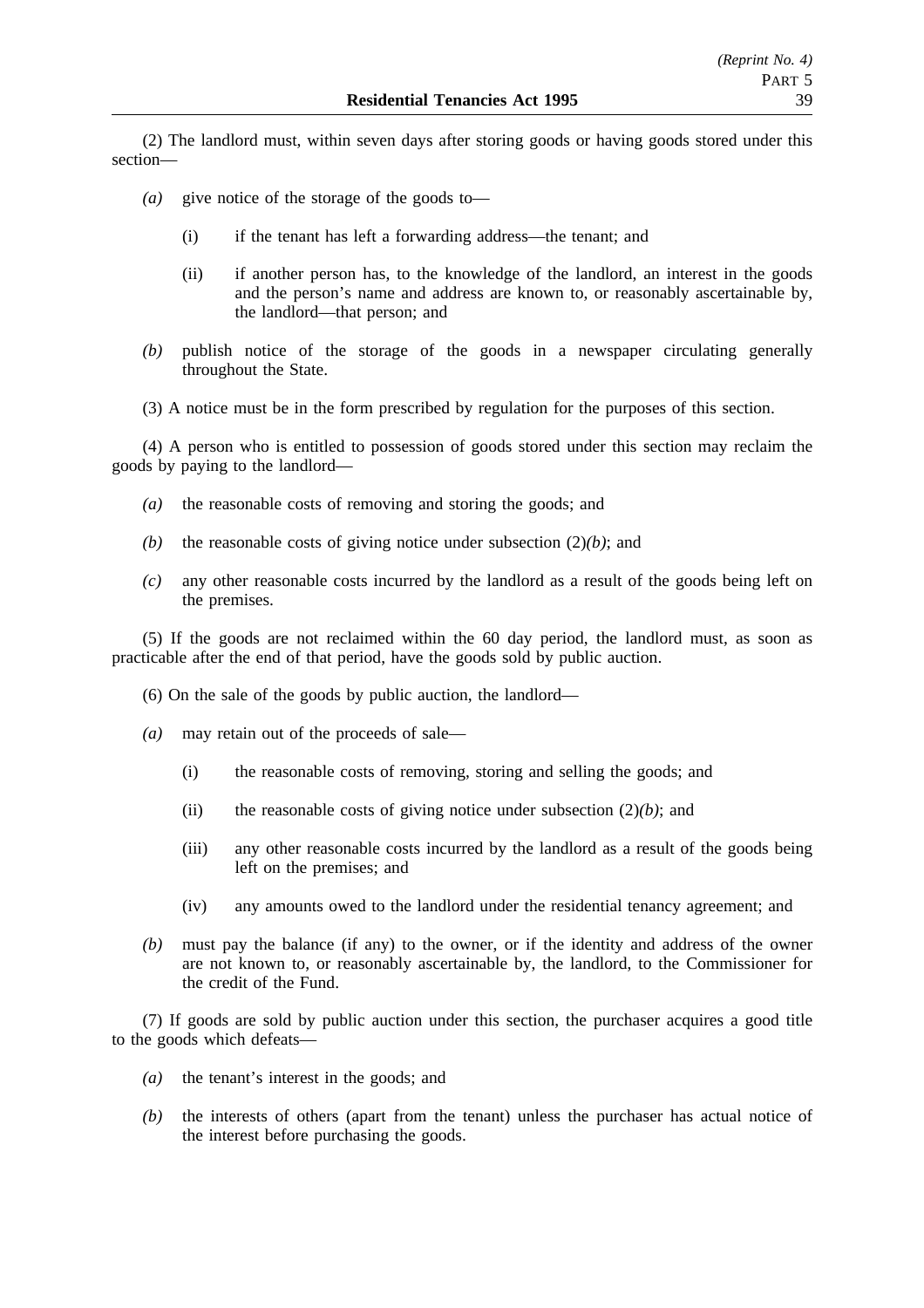(8) If a dispute arises between a landlord and tenant about the exercise of powers conferred by this section, the Tribunal may, on application by either party to the dispute, make orders resolving the matters in dispute.

## **DIVISION 8—MISCELLANEOUS**

### **Bailiffs**

**98.** (1) The Governor may appoint a person to be a bailiff of the Tribunal.

(2) The office of bailiff may be held in conjunction with another office in the public service of the State.

(3) A bailiff is entitled to remuneration and expenses determined by the Minister.

### **Enforcement of orders for possession**

**99.** (1) If an order for possession of premises is made by the Tribunal and the person in whose favour the order was made advises the Tribunal that the order has not been complied with, a bailiff of the Tribunal must enforce the order as soon as is practicable thereafter.

(2) A bailiff enforcing an order for possession of premises may enter the premises, ask questions and take all steps as are reasonably necessary for the purpose of enforcing the order.

(3) A member of the police force must, if requested by a bailiff, assist the bailiff in enforcing an order for possession.

(4) In the exercise of the powers conferred by this section a bailiff may use the force that is reasonable and necessary in the circumstances.

(5) A person must not hinder or obstruct a bailiff in the exercise of the powers conferred by this section.

Maximum penalty: \$1 000

(6) A person questioned pursuant to this section must not refuse or fail to answer the question to the best of his or her knowledge, information and belief.

Maximum penalty: \$1 000

(7) However, a person is not obliged to answer a question under this section if to do so might tend to incriminate the person or to make the person liable to a penalty, or would require the disclosure of information that is privileged under the principles of legal professional privilege.

(8) A bailiff or a member of the police force assisting a bailiff incurs not civil or criminal liability for an honest act or omission in carrying out or purportedly carrying out official functions under this section.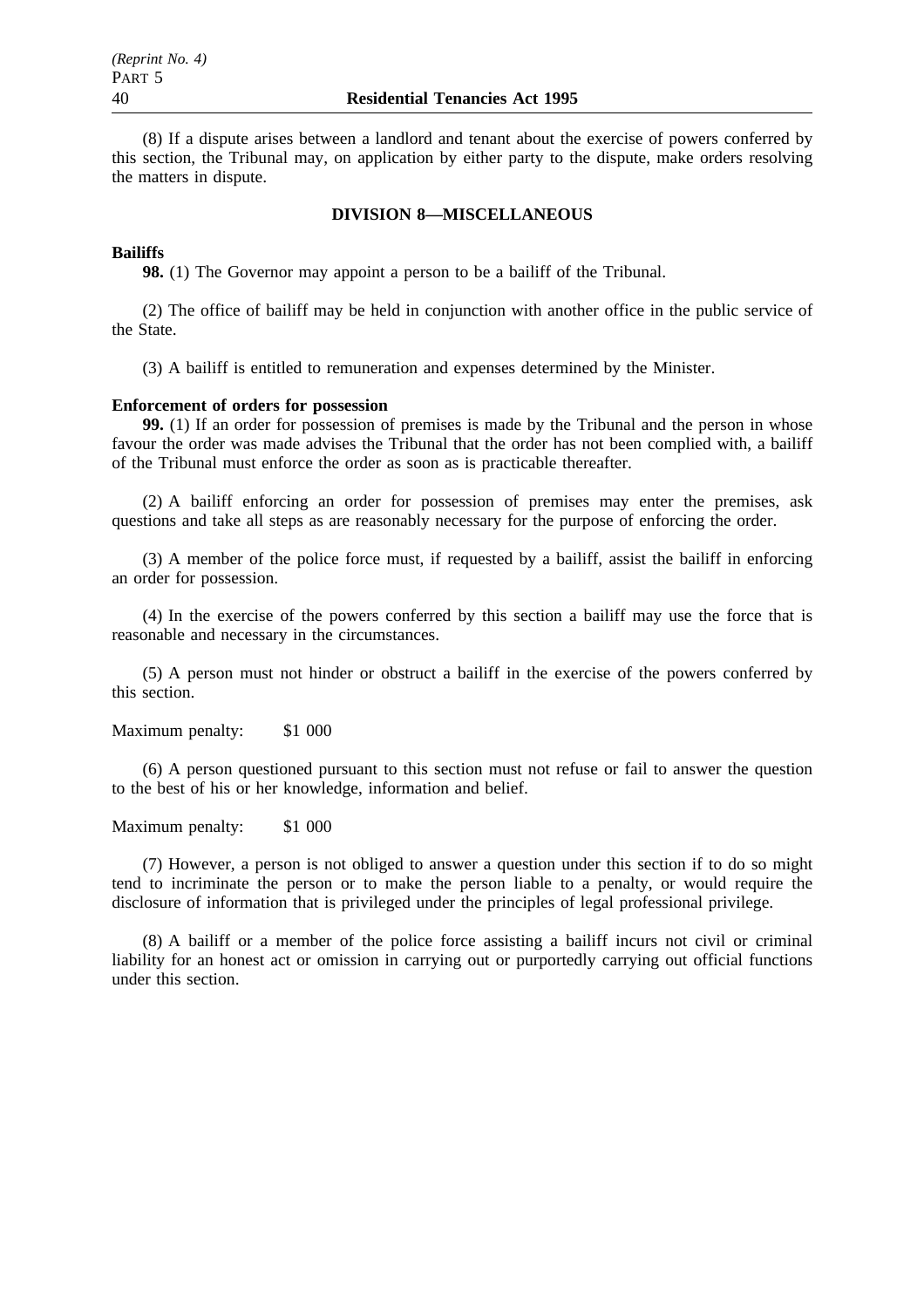# **PART 6 RESIDENTIAL TENANCIES FUND**

## **Residential Tenancies Fund**

**100.** (1) The fund entitled the Residential Tenancies Fund continues in existence.

(2) The Fund is to be kept and administered by the Commissioner.

(3) The Fund consists of the amounts received by the Commissioner by way of security, and other amounts paid into the Fund under this Act.

- (4) The Fund may be invested as approved by the Minister.
- (5) The Commissioner will make repayments in respect of security bonds from the Fund.

### **Application of income**

**101.** The income derived from investment of the Fund may be applied—

- *(a)* towards the costs of administering and enforcing this Act (including the operating costs of the Tribunal); and
- *(b)* for the education of landlords and tenants about their statutory and contractual rights and obligations; and
- *(c)* in the payment to tenants of interest on amounts of securities repaid to them at the end of residential tenancies; and
- *(d)* towards the costs of projects directed at providing accommodation, or assistance related to accommodation, for the homeless or other disadvantaged sections of the community; and
- *(e)* on research, approved by the Minister on the recommendation of the Tribunal, into—
	- (i) the availability of rental accommodation within the community;
	- (ii) areas of social need related to the availability (or non-availability) of rental accommodation or particular kinds of rental accommodation; and
- *(f)* for the benefit of landlords and tenants in other ways approved by the Minister.

### **Accounts and audit**

**102.** (1) The Commissioner must keep proper accounts of the receipts and payments from the Fund.

(2) The Auditor-General may at any time, and must at least once in each year, audit the accounts of the Fund.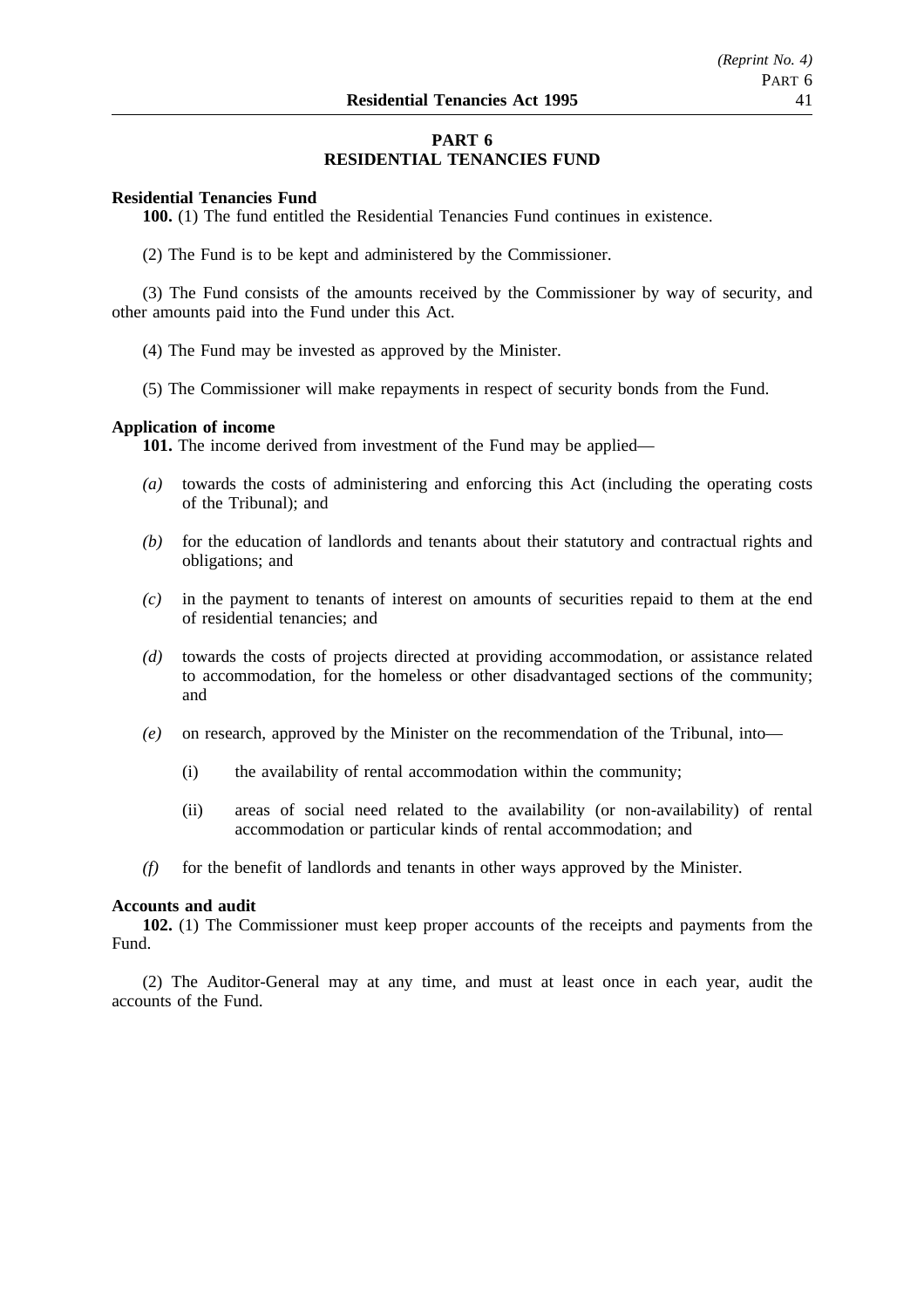# **PART 7 ROOMING HOUSES**

## **Codes of conduct**

**103.** (1) There is to be a code of conduct governing the conduct of rooming house proprietors.

(2) There is to be a code of conduct governing the conduct of rooming house residents.

(3) The codes of conduct are to be prescribed by regulation.

### **Obligation to comply with codes of conduct**

**104.** (1) A rooming house proprietor must comply with the relevant code of conduct.

Maximum penalty: \$1 000.

(2) A rooming house resident must comply with the relevant code of conduct.

Maximum penalty: \$200.

# **Jurisdiction of the Tribunal**

**105.** The Tribunal has jurisdiction to hear and determine, on the application of a rooming house proprietor or resident, a question arising under a code of conduct under this Part.

# **Implied terms**

**105A.** The regulations may prescribe provisions that will be taken to be terms of all rooming house agreements.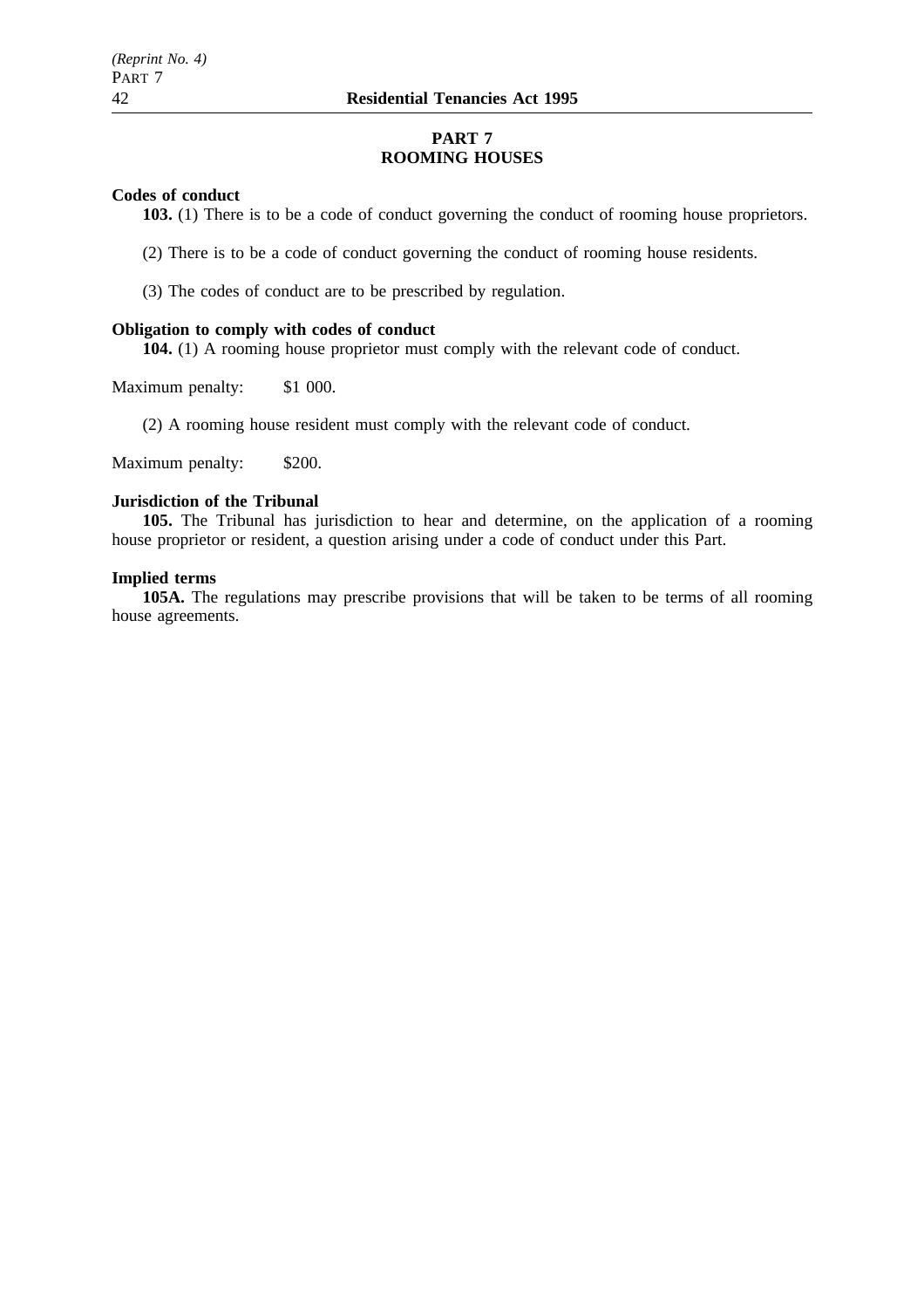# **PART 8 DISPUTE RESOLUTION**

## **DIVISION 1—MEDIATION**

### **Responsibility of the Commissioner to arrange for mediation of disputes**

**106.** The Commissioner is responsible for making arrangements to facilitate the resolution of tenancy disputes.

### **Mediation of dispute**

**107.** (1) A party to a tenancy dispute may apply to the Commissioner for mediation of the dispute.

(2) A fee prescribed by regulation is payable on an application under this section.

### **Statements made in the course of mediation proceedings**

**108.** Evidence of admissions or statements made in the course of the mediation of a tenancy dispute under this Division is not admissible in evidence before the Tribunal or a court.

# **DIVISION 2—INTERVENTION**

### **Power to intervene**

**109.** (1) The Commissioner may intervene in proceedings before the Tribunal or a court concerning a tenancy dispute.

(2) If the Commissioner intervenes in proceedings the Commissioner becomes a party to the proceedings and has all the rights (including rights of appeal) of a party to the proceedings.

# **DIVISION 3—POWERS OF THE TRIBUNAL**

# **Powers of the Tribunal**

**110.** (1) The Tribunal may, on application by a party to a tenancy dispute—

- *(a)* restrain an action in breach of this Act, a residential tenancy agreement, a rooming house agreement, or an agreement collateral to a residential tenancy agreement or a rooming house agreement; or
- *(b)* require a person to comply with an obligation under this Act, a residential tenancy agreement, a rooming house agreement or an agreement collateral to a residential tenancy agreement or a rooming house agreement; or
- *(c)* order a person to make a payment (which may include compensation) under this Act, a residential tenancy agreement, a rooming house agreement or a collateral agreement or for breach of this Act, a residential tenancy agreement, a rooming house agreement, or a collateral agreement; or
- *(d)* relieve a party to a residential tenancy agreement, a rooming house agreement or a collateral agreement from the obligation to comply with a provision of the agreement; or
- *(e)* terminate a residential tenancy or declare that a residential tenancy has, or has not, been validly terminated; or
- *(f)* reinstate rights under a residential tenancy agreement that have been forfeited or have otherwise terminated; or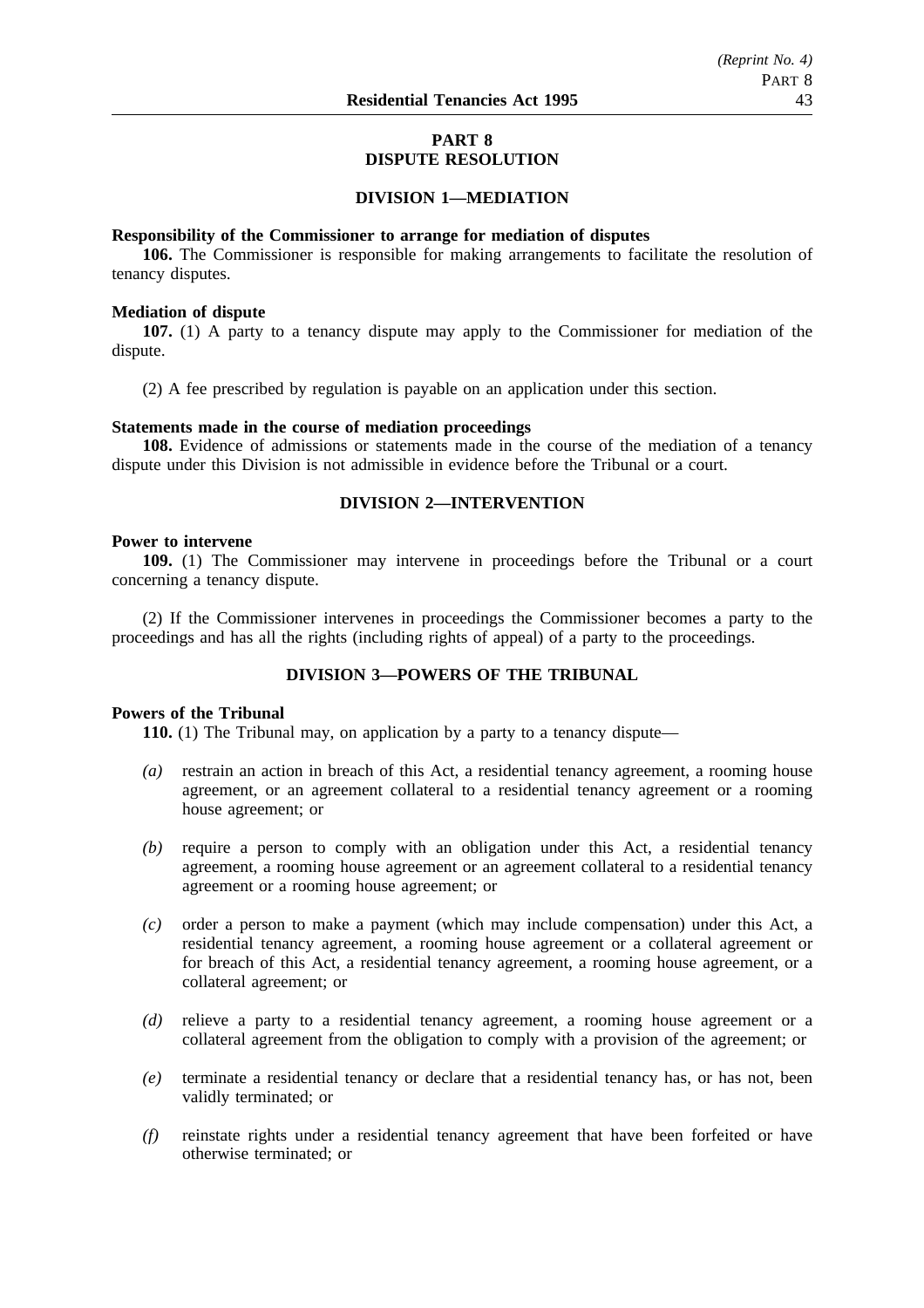- *(g)* require payment of rent into the Fund until conditions stipulated by the Tribunal have been complied with; or
- *(h)* require that rent paid into the Fund be paid out and applied as directed by the Tribunal; or
- *(i)* require that security paid into the Fund be paid out and applied as directed by the Tribunal; or
- *(j)* require a tenant or a rooming house resident to give up the possession of premises to the landlord or rooming house proprietor; or
- *(k)* make orders to give effect to rights and liabilities arising from the assignment of a residential tenancy agreement; or
- *(l)* exercise any other power conferred on the Tribunal under this Act; or
- *(m)* do anything else necessary or desirable to resolve a tenancy dispute.

(2) The Tribunal does not have jurisdiction to award compensation for damages arising from personal injury.

### **Conditional and alternative orders**

**111.** (1) The Tribunal may make orders on conditions the Tribunal considers appropriate.

(2) The Tribunal may make orders in the alternative so that a particular order takes effect, or does not take effect, according to whether stipulated conditions are complied with.

### **Restraining orders**

**112.** (1) If the Tribunal is satisfied, on application by a landlord, that there is a risk that the tenant or a person permitted on the premises by the tenant may cause serious damage to property or personal injury, the Tribunal may make an order (a **restraining order**) restraining the tenant and other persons on the premises from engaging in conduct of a kind described in the order.

(2) An application for a restraining order may be made without notice to the persons against whom the order is sought but, if the order is made without giving them a reasonable opportunity to respond to the allegations against them, the Tribunal must allow them a reasonable opportunity to satisfy it that the order should not continue in operation.

(3) A person must not contravene a restraining order.

Maximum penalty: Imprisonment for 1 year.

# **DIVISION 4—REPRESENTATION**

## **Representation in proceedings before the Tribunal**

**113.** (1) A party to a tenancy dispute may only be represented in proceedings before the Tribunal, at a pre-trial conference or in proceedings for the mediation of the dispute under this Act as allowed by this section.

- (2) A party to a tenancy dispute may be represented by a lawyer if—
- *(a)* all parties to the proceedings agree to the representation and the Tribunal is satisfied that it will not unfairly disadvantage a party who does not have a professional representative; or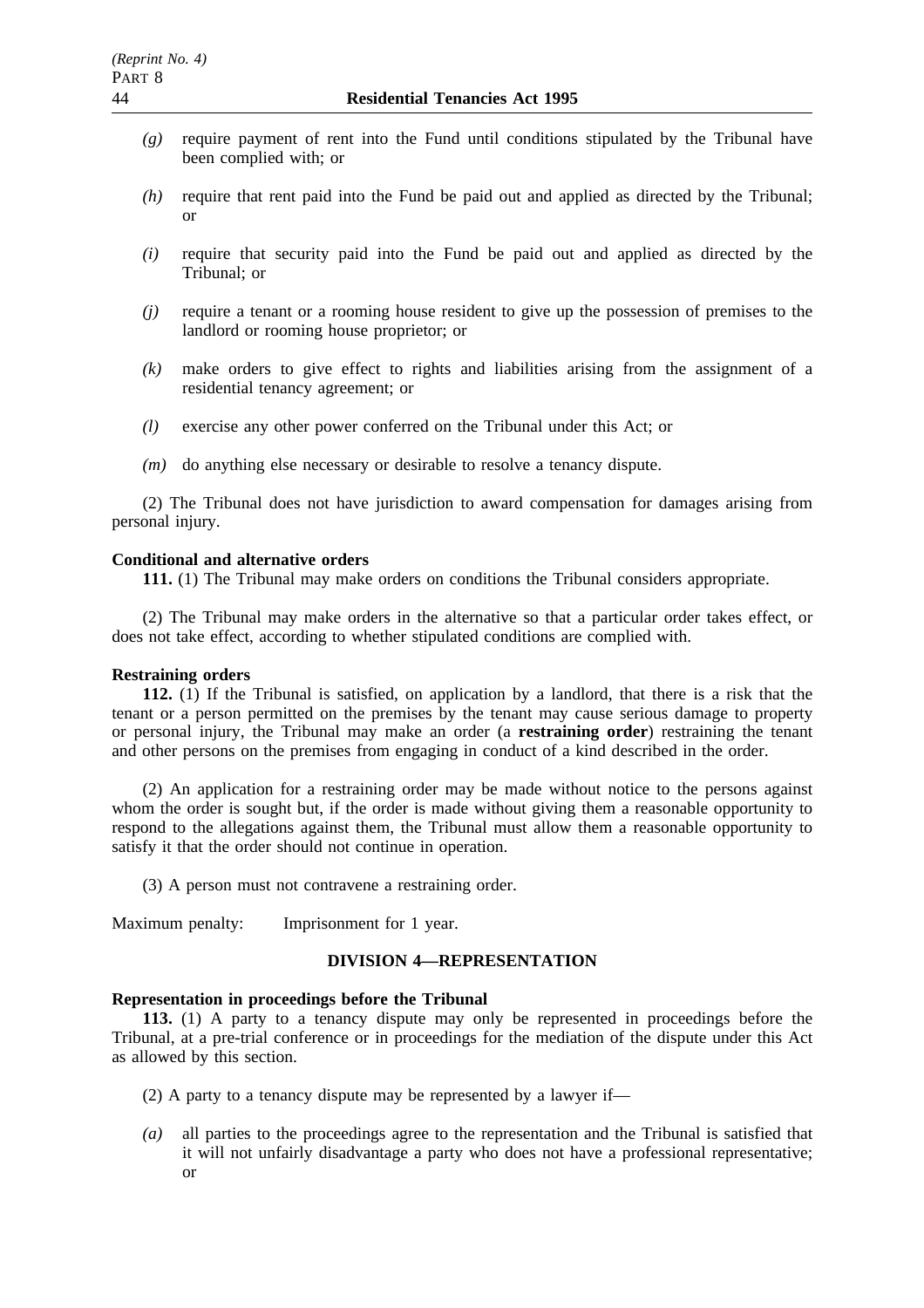- *(b)* the Tribunal is satisfied that the party is unable to present the party's case properly without assistance; or
- *(c)* another party to the dispute is a lawyer, or is represented by a professional representative; or
- *(d)* the Commissioner has intervened in, or is a party to, the proceedings.
- (3) A party to a tenancy dispute may be represented by a person who is not a lawyer if—
- *(a)* the party is a body corporate and the representative is an officer or employee of the body corporate; or
- *(b)* the party is a landlord and the representative is an agent, or an officer or employee of an agent, appointed by the landlord to manage the premises on the landlord's behalf; or
- *(c)* all parties to the proceedings agree to the representation and the Tribunal is satisfied that it will not unfairly disadvantage an unrepresented party; or
- *(d)* the Tribunal is satisfied that the party is unable to present the party's case properly without assistance.
- (4) In this section—

## "**professional representative**" means—

- *(a)* a lawyer, a law clerk, or a person who holds or has held legal qualifications under the law of the State or another place; or
- *(b)* a land agent, or an officer or employee of a land agent.

### **Remuneration of representative**

**114.** A person must not ask for or receive a fee for representing a party to a tenancy dispute in proceedings before the Tribunal, at a pre-trial conference or in proceedings for the mediation of the dispute under this Act unless—

- *(a)* the representative is a lawyer or a law clerk employed by a lawyer; or
- *(b)* the representative is an officer or employee of a body corporate who represented the body corporate in the proceedings; or
- *(c)* the representative is an agent, or an officer or employee of an agent, who represented a landlord in the proceedings whose premises the agent had been appointed to manage on behalf of the landlord.

Maximum penalty: \$15 000.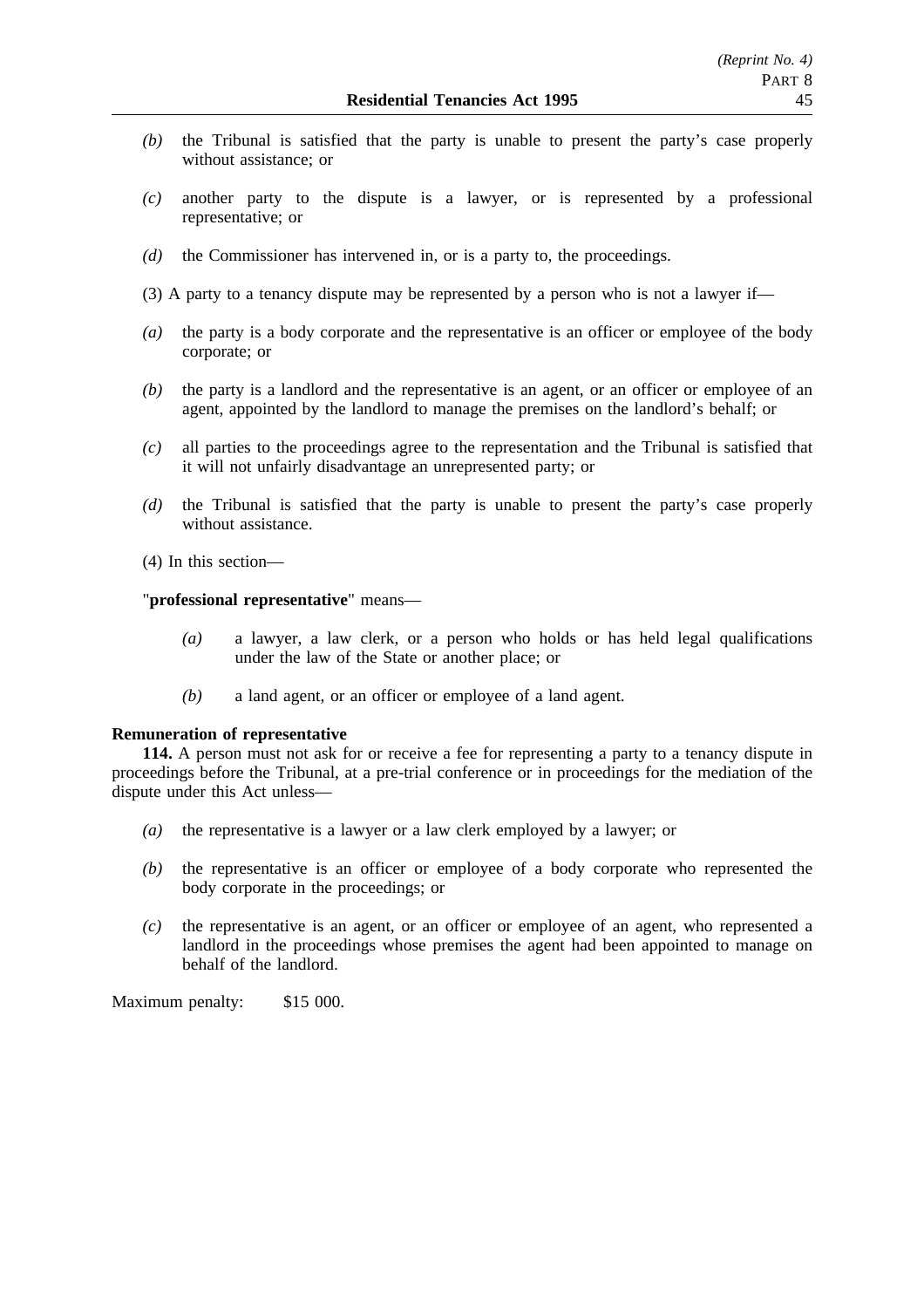## **PART 9 MISCELLANEOUS**

### **Contract to avoid Act**

**115.** (1) An agreement or arrangement that is inconsistent with this Act or purports to exclude, modify or restrict the operation of this Act, is (unless the inconsistency, exclusion, modification or restriction is expressly permitted under this Act) to that extent void.

(2) A purported waiver of a right under this Act is void.

(3) A person who enters into an agreement or arrangement to defeat, evade or prevent the operation of this Act (directly or indirectly) is guilty of an offence.

Maximum penalty: \$8 000.

### **Overpayment of rent**

**116.** An overpayment of rent under a residential tenancy agreement is not recoverable unless the overpayment was made within six months before the proceedings for recovery of the overpayment were commenced.

## **Notice by landlord not waived by acceptance of rent**

**117.** A demand for, any proceeding for the recovery of, or acceptance of, rent by a landlord after the landlord has notice of a breach of the agreement by the tenant or has given the tenant notice of termination under this Act does not operate as a waiver of that breach or that notice.

### **Exemptions**

**118.** The Minister may, by order published in the *Gazette*—

- *(a)* exempt agreements, or premises, of a specified class from the provisions, or specified provisions, of this Act; or
- *(b)* modify specified provisions of this Act in their application to a specified class of agreements or a specified class of premises; or
- *(c)* vary or revoke an order previously made by the Minister under this section.

# **Tribunal may exempt agreement or premises from provision of Act**

**119.** (1) The Tribunal may, on application by an interested person, if the Tribunal considers it necessary or desirable in the circumstances, order that a provision of this Act will not apply in relation to an agreement or prospective agreement or to particular premises, or will apply in a modified manner (and the order will have effect accordingly).

(2) An order may be made on conditions that the Tribunal considers appropriate.

(3) A person must not contravene a condition to an order.

Maximum penalty: \$500

## **Service**

**120.** (1) A notice or document required or authorised to be given to a person under this Act may be—

*(a)* given to the person, or an agent of the person, personally; or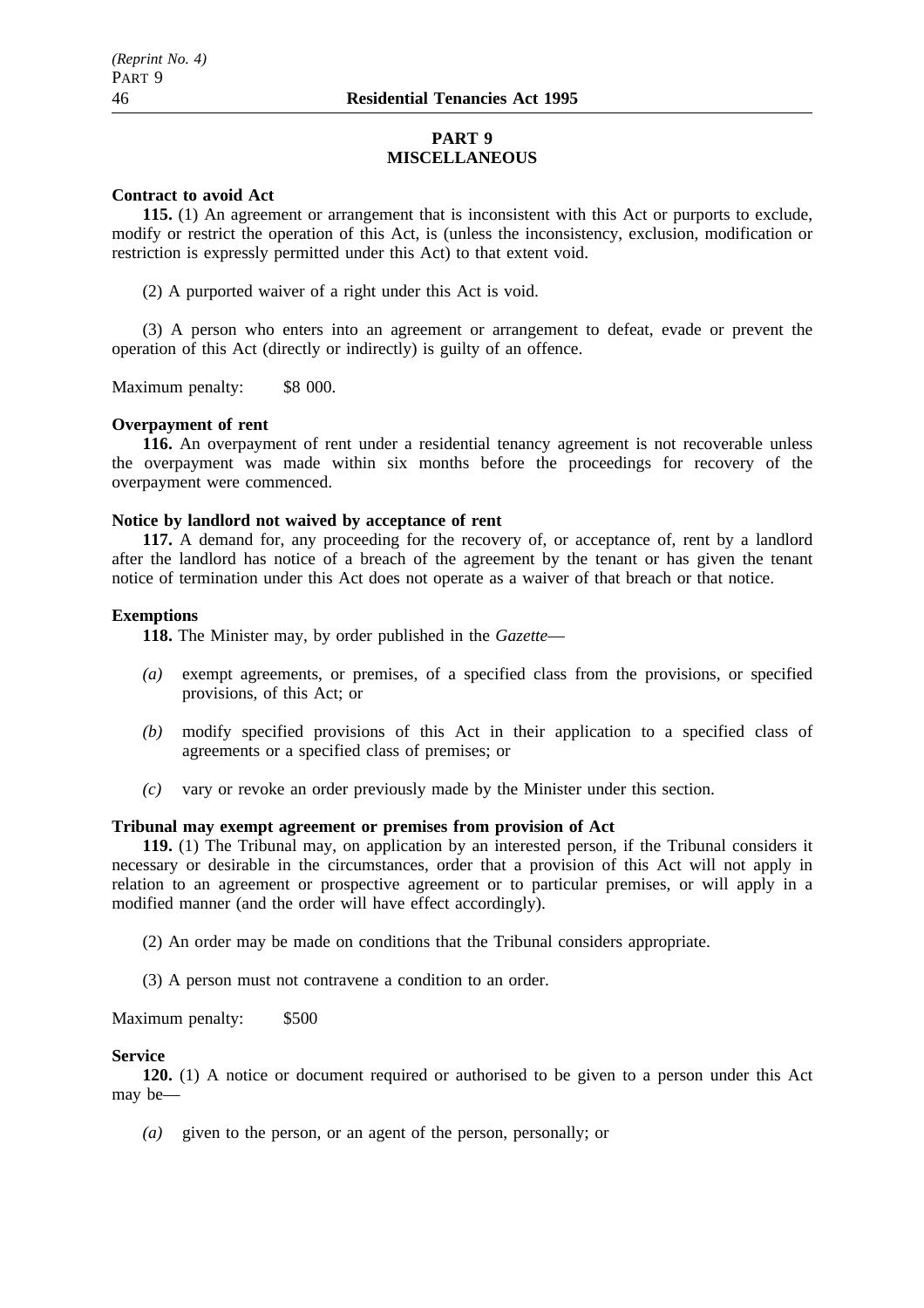- *(b)* sent by post addressed to the person, or an agent of the person, at the last known place of residence, employment or business of the person or agent; or
- *(c)* left in a letterbox or other place where it is likely to come to the attention of the person, or an agent of the person, at the last known place of residence, employment or business.

(2) If the whereabouts of a person is unknown, the notice or document may be given by publishing it in a newspaper circulating generally throughout the State.

(3) If two or more persons are the landlords or tenants under a residential tenancy agreement, a notice or other document is duly given if given to any one of them.

### **Regulations**

**121.** (1) The Governor may make regulations for the purposes of this Act.

- (2) The regulations may—
- *(a)* be of general or limited application; and
- *(b)* provide that a matter or thing is to be determined, dispensed with or regulated by the Minister.
- (3) A regulation may impose a penalty not exceeding \$500 for breach of the regulation.

(4) The regulations may fix expiation fees, not exceeding \$100, for alleged offences against the regulations.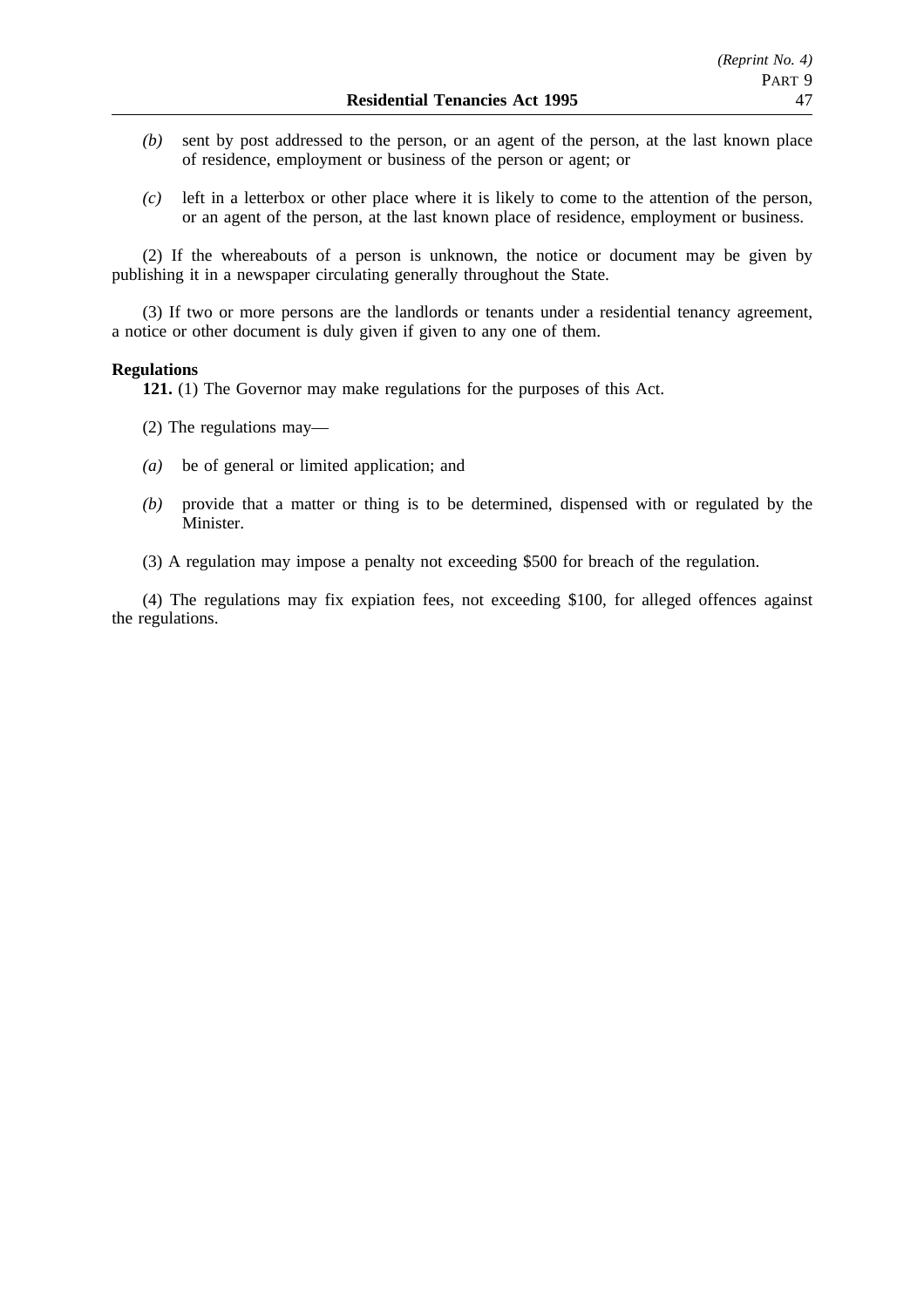### **SCHEDULE**

*Repeal, Transitional Provisions and Consequential Amendments*

## **DIVISION 1—REPEALS**

### **Repeal**

**1.** (1) The *Residential Tenancies Act 1978* is repealed.

(2) The *Residential Tenancies (Housing Trust) Amendment Act 1993* is repealed.

# **DIVISION 2—TRANSITIONAL PROVISIONS**

### **Definitions**

**2.** In this Division "**former Act**" means the *Residential Tenancies Act 1978*.

### **Retrospective operation**

**3.** Subject to the regulations—

- *(a)* this Act (other than section 73) extends to agreements entered into before the commencement of this paragraph that have been subject to the former Act;
- *(b)* section 73 extends to agreements entered into before the commencement of this paragraph that have been subject to the former Act.

### **Proceedings**

**4.** An application, appeal or other proceeding commenced under the former Act but which had not been finally determined before the commencement of this clause may be continued and completed as if this Act had not been enacted.

### **Interest on money lodged in Fund under former Act**

**5.** If a tenant is entitled under this Act to interest on money lodged in the Fund under the former Act, the interest will be calculated as from the commencement of this clause.

## **DIVISION 3—CONSEQUENTIAL AMENDMENTS**

### **Amendment of the Retirement Villages Act 1987**

**6.** The *Retirement Villages Act 1987* is amended—

- *(a)* by striking out from section 20 "Supreme Court" wherever it appears and substituting, in each case, "District Court";
- *(b)* by striking out subclause (1) of clause 2 of schedule 3 and substituting the following subclause:

(1) The Tribunal will, for the purpose of hearing proceedings under this Act, be constituted of a single member of the Tribunal.